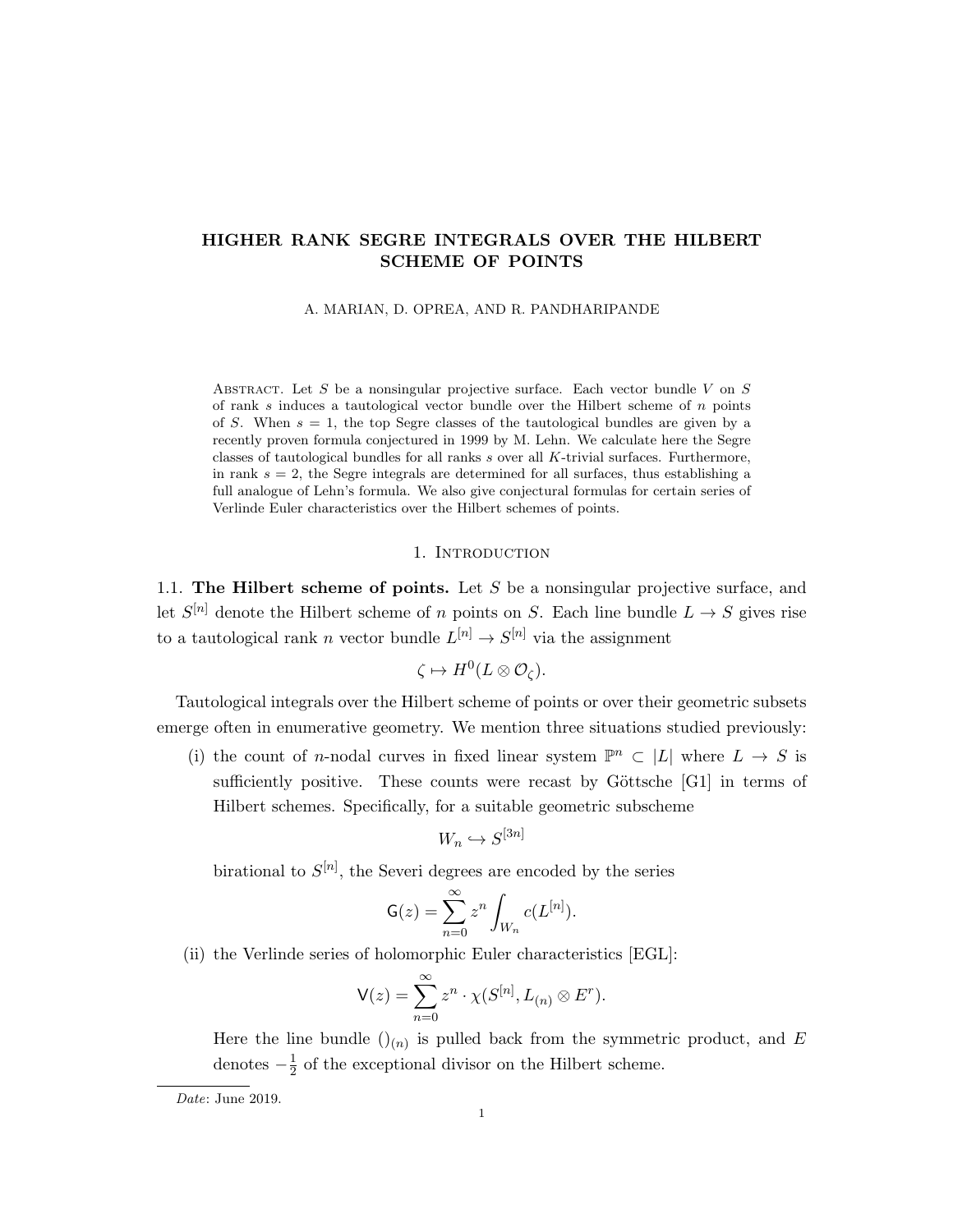(iii) integrals of Segre classes of tautological bundles considered by Lehn [L]:

$$
S(z) = \sum_{n=0}^{\infty} z^n \int_{S^{[n]}} s(L^{[n]}).
$$

There are strong reasons to study all three series above. The count of curves in (i) is a central enumerative question. The Verlinde series (ii) captures all holomorphic Euler characteristics of line bundles over the Hilbert scheme of points. Calculating the series has applications to the study of K-theoretic Donaldson invariants on moduli spaces of sheaves of arbitrary rank, as pursued in [GNY], [GY], [G3]. Indeed over elliptic surfaces, higher-rank invariants can in many cases be matched to Verlinde numbers on the Hilbert scheme via Fourier-Mukai techniques. Furthermore, knowledge of the series (ii) is crucial to the strange duality problem for sheaves on surfaces. Interesting variants of the Verlinde series, involving symmetric and exterior powers of tautological bundles, were recently studied in [A]; see also [Sc].

The main focus of this paper is the Segre series (iii) in its general form, when  $L$  is replaced by an arbitrary higher rank vector bundle. The Segre integrals appeared first in the study of rank 2 Donaldson invariants of rational surfaces  $[T, Ty]$ . More recently, the Segre series have turned up in the intersection theory of various parameter spaces of sheaves with sections (higher rank Quot schemes, higher rank stable pairs), where they naturally enter localization calculations via the obstruction bundles (cf [MOP1]). This is a setup which parallels the appearance of Hodge integrals in Gromov-Witten theory. The importance of systematically studying the Segre series (iii) and its higher rank generalizations was highlighted in [OP] in the case of curves.

In a significant development, a conjectural relationship between the Verlinde and Segre series was proposed in [J], aligned with the vaster conjectural framework of strange duality for moduli spaces of sheaves. This picture acquired further precision in [MOP2] where the series S and V were conjecturally matched through an explicit change of variables. As a consequence, the Segre series holds the key to understanding the Verlinde numbers (ii). This point will be addressed in Section 1.6.

The common feature of the expressions  $G, V, S$  is that all three factor (cf. [G1], [Tz], [KST], [EGL]) as products of four universal series

$$
U_1(z)^{L^2} \cdot U_2(z)^{\chi(\mathcal{O}_S)} \cdot U_3(z)^{L \cdot K_S} \cdot U_4(z)^{K_S^2},
$$

with

$$
\mathsf{U}_1,\,\mathsf{U}_2,\mathsf{U}_3,\mathsf{U}_4\in\mathbb{Q}[[z]].
$$

The series  $U_1$  and  $U_2$  are uniquely determined by K-trivial geometries and are typically more accessible. They are known in examples (i)-(iii), see [G1], [EGL], [MOP1]. For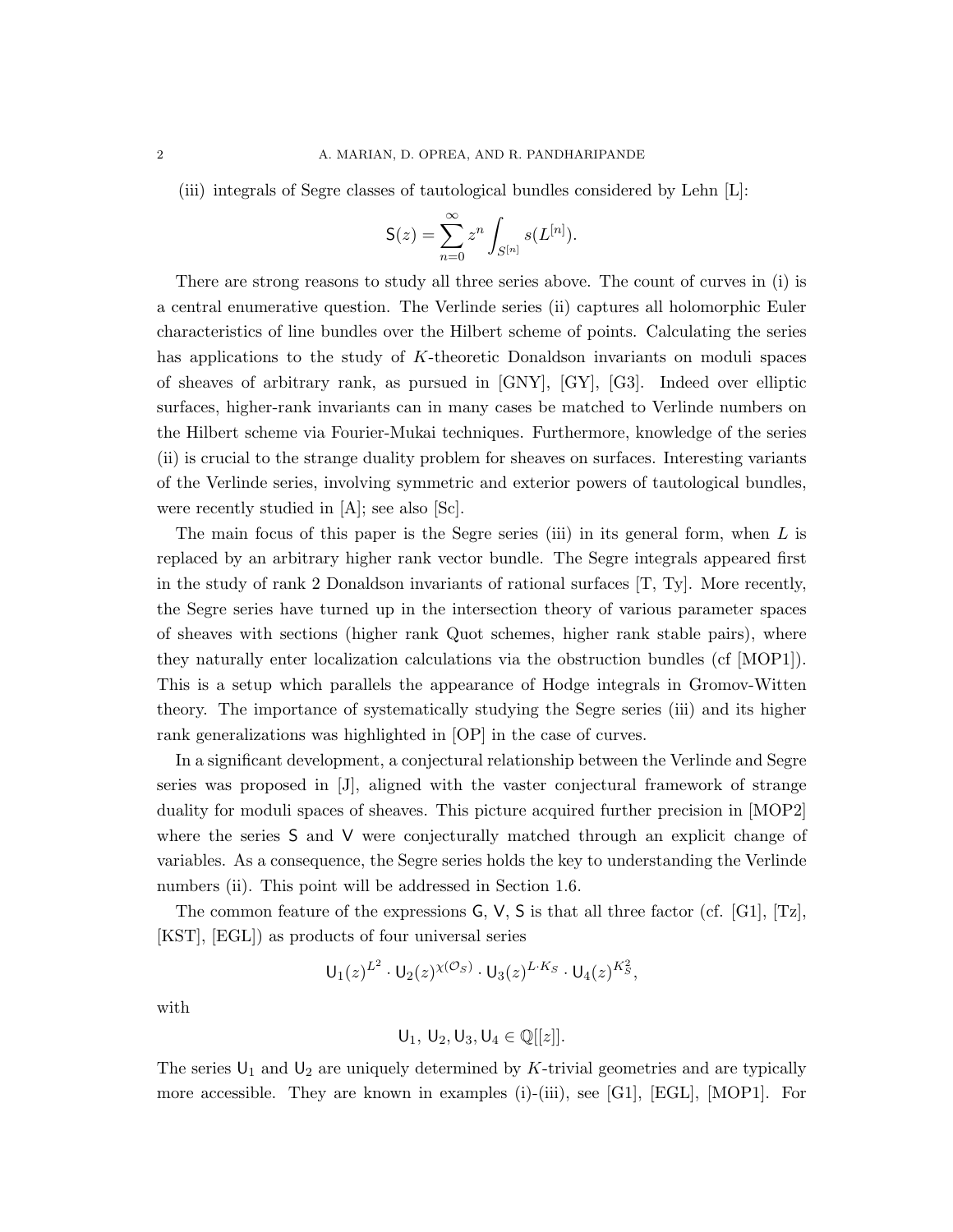all types of tautological integrals considered over the past few decades, closed formulas for the remaining series  $U_3, U_4$  have proven very difficult to calculate or even conjecture. Remarkably, the Segre geometry (iii) is the only nontrivial case known so far; the details are explained in Section 1.3.

1.2. Higher rank. We undertake the study of the Segre series in higher rank. To set the stage, let  $V \to S$  be a vector bundle of rank s, inducing a tautological rank sn vector bundle

$$
V^{[n]} \to S^{[n]}
$$

over the Hilbert scheme via the assignment

$$
\zeta \mapsto H^0(V \otimes \mathcal{O}_{\zeta}).
$$

The construction extends to K-theory. For each K-theory class  $\alpha \in K(S)$ , there is an associated K-theory class

$$
\alpha^{[n]}\to S^{[n]}
$$

defined via locally free resolutions. We are interested in the Chern numbers of  $\alpha^{[n]}$ , but it will be more convenient to work with Segre classes. Fixing  $\alpha \in K(S)$ , we consider its associated Segre series

(1) 
$$
S_{\alpha}(z) = \sum_{n=0}^{\infty} z^n \int_{S^{[n]}} s(\alpha^{[n]})
$$
  
=  $A_0(z)^{c_2(\alpha)} \cdot A_1(z)^{c_1(\alpha)^2} \cdot A_2(z)^{\chi(\mathcal{O}_S)} \cdot A_3(z)^{c_1(\alpha) \cdot K_S} \cdot A_4(z)^{K_S^2}.$ 

The above factorization follows by [EGL]. The five series

$$
A_0, A_1, A_2, A_3, A_4 \in \mathbb{Q}[[z]]
$$

are independent of the surface S, and depend on  $\alpha$  only through the rank s.

1.3. Lehn's conjecture. Let us assume first that rank  $\alpha = 1$  and  $\alpha$  is represented by a line bundle

$$
L \to S.
$$

Then, the series  $A_0$  is absent from (1). Lehn [L] conjectured closed formulas for all four series  $A_1, A_2, A_3, A_4$ . In the rephrasing of [MOP1], after the change of variables

$$
z = t(1+2t)^2,
$$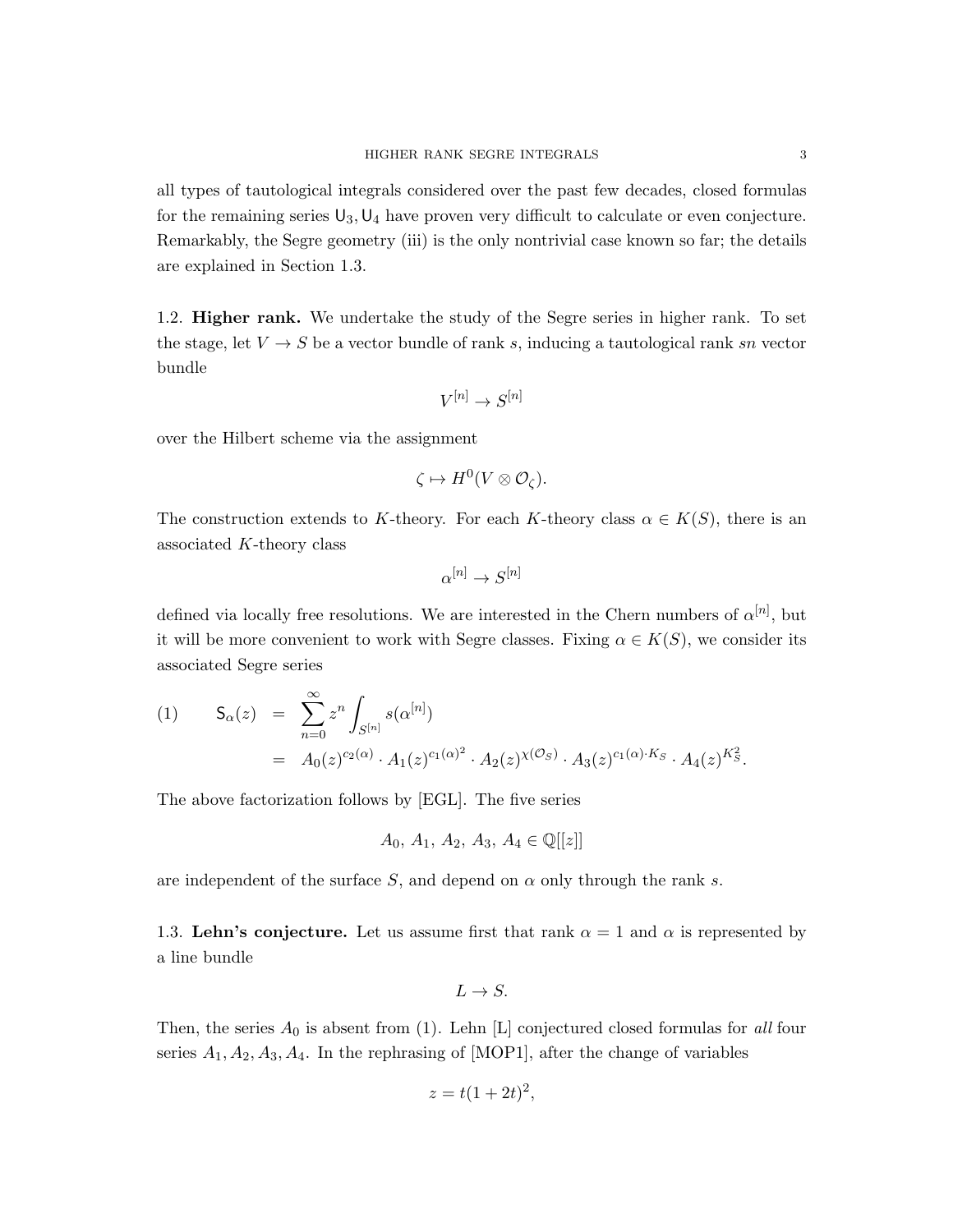the universal Segre series are given by

$$
A_1(z) = (1+2t)^{\frac{1}{2}},
$$
  
\n
$$
A_2(z) = (1+2t)^{\frac{3}{2}} \cdot (1+6t)^{-\frac{1}{2}},
$$
  
\n
$$
A_3(z) = \frac{1}{2} \cdot (1+2t)^{-1} \cdot (\sqrt{1+2t} + \sqrt{1+6t}),
$$
  
\n
$$
A_4(z) = 4 \cdot (1+2t)^{\frac{1}{2}} \cdot (1+6t)^{\frac{1}{2}} \cdot (\sqrt{1+2t} + \sqrt{1+6t})^{-2}
$$

.

The series  $A_1$  and  $A_2$  were confirmed via the study of the virtual geometry of the Quot scheme of K-trivial surfaces in [MOP1]. Using Reider type techniques, Voisin [V] proved the vanishing of certain Segre integrals in the case of the blowup of a K3 surface in one point, and showed these vanishings determined uniquely the series  $A_3, A_4$ . The series were shown to have Lehn's conjectured expressions via the residue calculations of [MOP2]. As a result, the Segre series are calculated for all line bundles over nonsingular projective surfaces S.

1.4. The series  $A_0, A_1, A_2$  in arbitrary rank. Our first result gives a simple closed form expression for the Segre series of all K-trivial surfaces, in all ranks. We prove

**Theorem 1.** Let S be a K-trivial surface, let  $\alpha$  be a K-theory class of rank s, and set  $r = s + 1$ . We have

(2) 
$$
\mathsf{S}_{\alpha}(z) = \sum_{n=0}^{\infty} z^n \int_{S^{[n]}} s(\alpha^{[n]}) = A_0(z)^{c_2(\alpha)} \cdot A_1(z)^{c_1^2(\alpha)} \cdot A_2(z)^{\chi(\mathcal{O}_S)}
$$

where the formulas for the series  $A_1$ ,  $A_2$ , and  $A_3$  are

$$
A_0(z) = (1 + rt)^{-r} \cdot (1 + (1 + r)t)^{r-1},
$$
  
\n
$$
A_1(z) = (1 + rt)^{\frac{r-1}{2}} \cdot (1 + (1 + r)t)^{-\frac{r}{2}+1},
$$
  
\n
$$
A_2(z) = (1 + rt)^{\frac{r^2-1}{2}} \cdot (1 + (1 + r)t)^{-\frac{r^2}{2}+r} \cdot (1 + r(1 + r)t)^{-\frac{1}{2}},
$$

after the change of variables

$$
(3) \t\t\t z = t (1 + rt)^r.
$$

**Remark 1.** In [J], Johnson computed the series  $A_0$ ,  $A_1$ ,  $A_2$  up to order 6 and conjectured several connections between them. Building on these calculations, the above formulas for  $A_0, A_1, A_2$  were proposed in [MOP2].

Remark 2. The simplicity of the expressions in Theorem 1 is deceiving. The individual Segre integrals are quite complicated. For instance, for a  $K3$  surface S and  $n = 2$ , we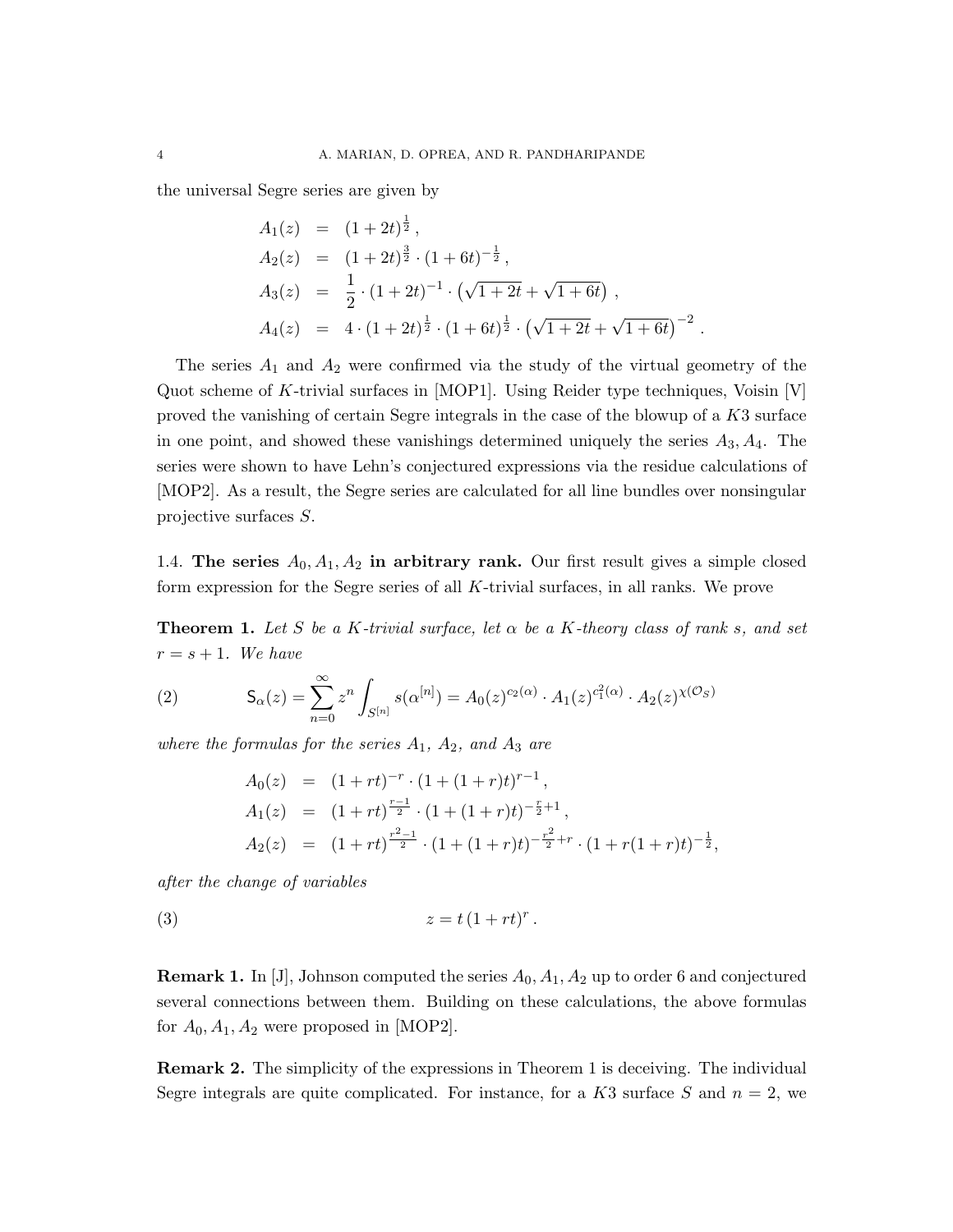have

(4) 
$$
\int_{S^{[2]}} s_4(V^{[2]}) = \frac{1}{4} \left( \left( 2(c_1^2)^2 + 2c_2^2 - 4c_1^2c_2 - 8c_1^2 + 6c_2 \right) + s(-9c_1^2 + 6c_2 + 12) + s^2(-3c_1^2 + 2c_2 + 22) + 12s^3 + 2s^4 \right),
$$

where V is a vector bundle of rank s with Chern classes  $c_1$  and  $c_2$ . For arbitrary surfaces, the answers are more involved.

Remark 3. Even in rank 1, Theorem 1 gives additional information not covered by Lehn's conjecture. While the series  $A_1, A_2$  were predicted by Lehn's formula,

$$
A_0(z) = (1+2t)^{-2} \cdot (1+3t)
$$
 for  $z = t(1+2t)^2$ 

was absent from the line-bundle setup of the conjecture.

Remark 4. For nonsingular projective curves, the generating series of higher rank Segre integrals was determined in [MOP2]. A change of variables similar to (3) was needed to express the answer in closed form.

**Remark 5.** The expressions  $A_1$ ,  $A_2$  determined by Theorem 1 were subsequently connected by Mellit with certain generating series of Hurwitz numbers in genus zero [M].

1.5. The series  $A_3, A_4$ . For surfaces S which are not K-trivial, and an arbitrary class  $\alpha \in K(S)$ , the universal series  $A_3, A_4$  appear in the Segre generating function  $\mathsf{S}_{\alpha}(z)$  and are very difficult to evaluate.

We calculate the two remaining universal series for rank  $\alpha = 2$ , thus proving a full rank-two analogue of Lehn's formulas. Thus, we provide a second nontrivial situation for which all series involved are determined. Using the change of variables

$$
z = t(1+3t)^3,
$$

Theorem 1 gives

$$
A_0(z) = \frac{(1+4t)^2}{(1+3t)^3},
$$
  
\n
$$
A_1(z) = \frac{(1+3t)}{(1+4t)^{\frac{1}{2}}},
$$
  
\n
$$
A_2(z) = \frac{(1+3t)^4}{(1+4t)^{\frac{3}{2}} \cdot (1+12t)^{\frac{1}{2}}}
$$

To describe the remaining two series, let  $y(t)$  be the unique real solution of the quartic equation

.

$$
\frac{y \cdot (1+y)^2}{(1-y)(1-y^3)} = \frac{t}{1+3t}, \ \ y(0) = 0.
$$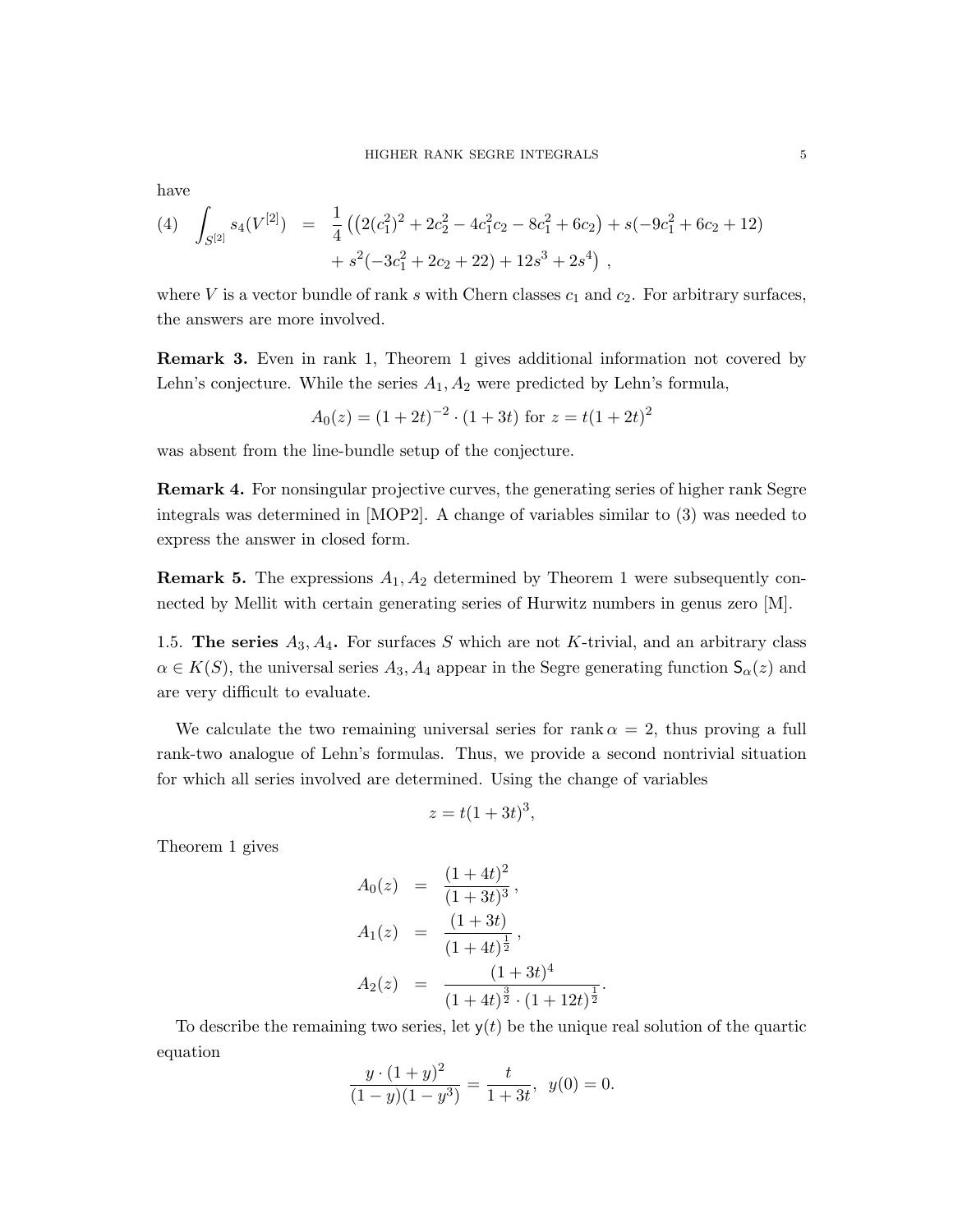We have

$$
y(t) = t - 6t^2 + 41t^3 - 314t^4 + 2630t^5 + \dots
$$

**Theorem 2.** For rank  $\alpha = 2$  the remaining universal Segre series are

$$
A_3(z) = (1+3t)^{-1} \cdot \left(\frac{y(t)}{t}\right)^{-1/2}
$$
  

$$
A_4(z) = (1+3t) \cdot \left(\frac{y(t)}{t}\right)^3 \cdot \frac{(1+y)^2}{1-y} \cdot \frac{1}{y'}.
$$

Based on these expressions, we also formulate

**Conjecture 1.** For all ranks, the functions  $A_3$ ,  $A_4$  are algebraic.

**Remark 6.** Finding the series  $A_3$  and  $A_4$  for  $\alpha$  of arbitrary rank remains an open question. In addition to Lehn's formula for rank one, and the substantial rank two analysis carried out here, a few cases are trivially known:

• the case rank  $\alpha = -1$  is immediate. Set  $\alpha = -L$  for some line bundle  $L \to S$ . For dimension reasons we have

$$
\int_{S^{[n]}} s(\alpha^{[n]}) = \int_{S^{[n]}} c((-\alpha)^{[n]}) = 0 \text{ for } n \ge 1 \implies A_3(z) = A_4(z) = 1.
$$

• for rank  $\alpha = -2$ , we can prove geometrically, see (18) for instance, that

$$
\int_{S^{[n]}} s(\alpha^{[n]}) = \int_{S^{[n]}} c((-\alpha)^{[n]}) = {c_2(-\alpha) \choose n}
$$

We again obtain

$$
A_3(z) = A_4(z) = 1.
$$

• for rank  $\alpha = 0$ , we have  $A_4(z) = 1$  just by setting  $\alpha = 0$ . Regarding the remaining series, we state the following

.

Conjecture 2. In rank 0, we have

$$
A_3(z) = (1+t)^{-1} \cdot (1+2t)^{\frac{1}{2}} \text{ for } z = t(1+t).
$$

1.6. The Verlinde generating function. We now turn to the generating series of holomorphic Euler characteristics of tautological line bundles over the Hilbert scheme. We set

$$
\mathsf{V}_{\alpha}(w) = \sum_{n=0}^{\infty} \chi(S^{[n]}, (\det \alpha)_{(n)} \otimes E^r) \cdot w^n ,
$$

where the line bundle  $\left(\right)_{(n)}$  is pulled back from the symmetric product, and E denotes  $-\frac{1}{2}$  $\frac{1}{2}$  of the exceptional divisor on the Hilbert scheme. Since  $V_{\alpha}$  only depends on det  $\alpha$ , only four power series are needed in the factorization

$$
\mathsf{V}_{\alpha}(w) = B_1(w)^{\chi(c_1(\alpha))} \cdot B_2(w)^{\chi(\mathcal{O}_S)} \cdot B_3(w)^{c_1(\alpha) \cdot K_S - \frac{1}{2}K_S^2} \cdot B_4(w)^{K_S^2}.
$$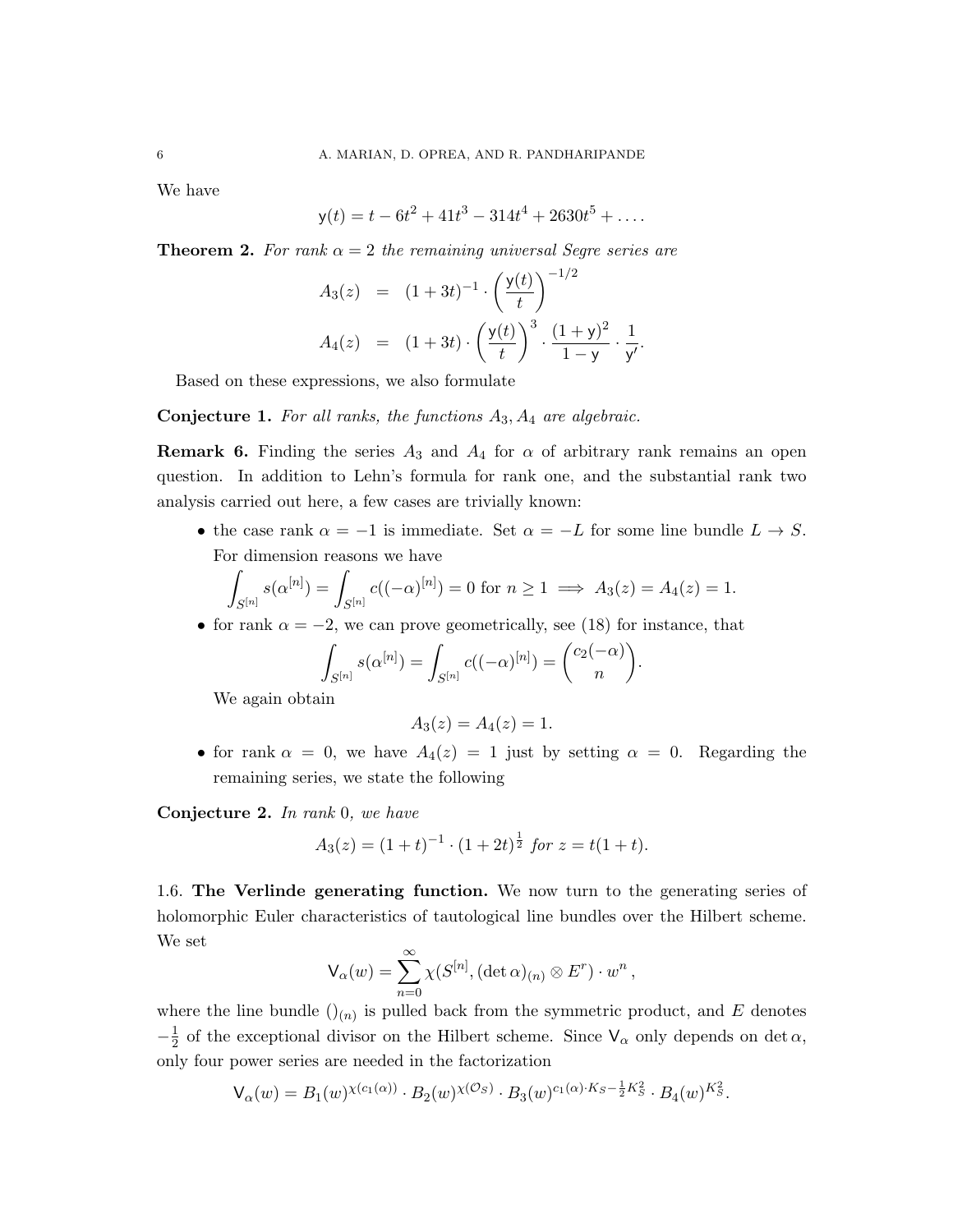The different form of the exponents used here relative to (1) is justified by the fact that with the current choices, we have the following symmetries

(5) 
$$
B_3 \mapsto B_3^{-1} \text{ as } r \to -r
$$

 $B_4$  is invariant under the symmetry  $r \to -r$ .

This was noted in Theorem 5.3 in [EGL] as a consequence of Serre duality. Also by [EGL], we explicitly know  $B_1$  and  $B_2$ . For

$$
w = t(1+t)^{r^2-1},
$$

we have

$$
B_1(w) = 1 + t
$$
,  $B_2(w) = \frac{(1+t)^{\frac{r^2}{2}}}{(1+r^2t)^{\frac{1}{2}}}.$ 

The series  $B_3, B_4$  remain mysterious in general. The cases  $r = 0$  and  $r = \pm 1$  are immediate exceptions, obtained in [EGL], Lemma 5.1. Indeed for  $r = 0$ , we have

$$
\mathsf{V}_{\alpha}(w) = (1 - w)^{-\chi(c_1(\alpha))} \implies B_3(w) = B_4(w) = 1,
$$

and for  $r = \pm 1$ ,

$$
V_{\alpha}(w) = (1 + w)^{\chi(c_1(\alpha))} \implies B_3(w) = B_4(w) = 1.
$$

For all surfaces, motivated by strange duality, Johnson [J] predicted a connection between the Segre and Verlinde series

$$
\mathsf{S}_{-\alpha}(z) \leftrightarrow \mathsf{V}_{\alpha}(w),
$$

under an undetermined change of variables  $z \leftrightarrow w$ , and the shift

$$
r = \text{rank } \alpha - 1.
$$

These predictions were made precise in [MOP2] where the unknown change of variables was proposed:

$$
z = t(1 - rt)^{-r}, \quad w = \frac{t(1 - (r - 1)t)^{r^2 - 1}}{(1 - rt)^{r^2}}.
$$

Using Theorem 1 we show under suitable numerics an equality between Verlinde numbers and tautological Chern integrals on Enriques surfaces, see Proposition 4. This is consistent with strange duality.

Since the Segre series is now calculated for rank  $\alpha = 1$  (Lehn's formula) and rank  $\alpha = 2$  (in Theorem 2), this precise conjectural Verlinde-Segre relationship gives further predictions for the unknown Verlinde universal series  $B_3$  and  $B_4$ .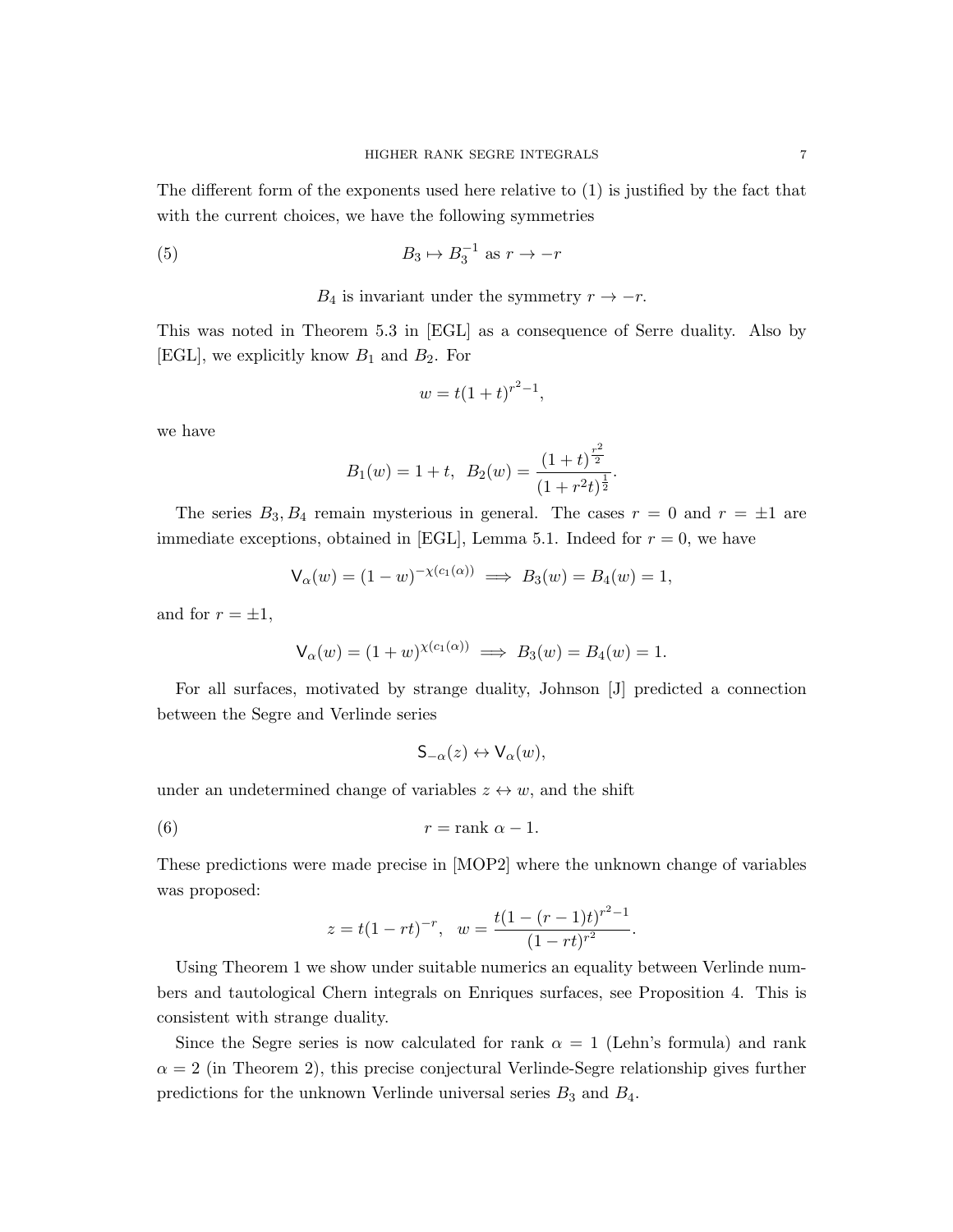For  $r = \pm 2$ , the formulas for  $B_3$  and  $B_4$  are captured by Conjecture 2 of [MOP2]. Indeed for  $r = 2$ , setting <sup>1</sup>

$$
w = t(1+t)^3,
$$

we expect

$$
B_3(w) = \frac{1 + \sqrt{1 + 4t}}{2(1 + t)}
$$
  
\n
$$
B_4(w) = (1 + t)^{\frac{1}{2}} \cdot (1 + 4t)^{\frac{1}{2}} \cdot \left(\frac{1 + \sqrt{1 + 4t}}{2}\right)^{-\frac{5}{2}}.
$$

Thanks to Theorem 2, we obtain the following predictions about the Verlinde series for  $r = \pm 3$ . Let Y be the unique real solution of the quartic equation

$$
\frac{y \cdot (1+y)^2}{(1-y)(1-y^3)} = t, \ \ y(0) = 0.
$$

We have

$$
\mathsf{Y}(t) = \mathsf{y}\left(\frac{t}{1-3t}\right) = t - 3t^2 + 14t^4 - 80t^4 + 509t^5 - 3459t^6 + \dots
$$

**Conjecture 3.** For the Verlinde series  $\mathsf{V}_{\alpha}$  with  $r = 3$ , setting

$$
w = t(1+t)^8
$$

we have

$$
B_3(w) = (1+t)^{-\frac{3}{2}} \cdot \left(\frac{Y(t)}{t}\right)^{-\frac{1}{2}},
$$
  
\n
$$
B_4(w) = (1+t)^{\frac{3}{4}} \cdot \left(\frac{Y(t)}{t}\right)^{\frac{13}{4}} \cdot \frac{(1+Y)^2}{1-Y} \cdot \frac{1}{Y'}.
$$

The expressions for  $r = -3$  are obtained via the symmetry (5).

Finding the general expression for the unknown series  $B_3$  and  $B_4$  for arbitrary r, thus determining all rank 1 Verlinde numbers, is a central question in the enumerative theory of Hilbert schemes of points on surfaces.

Remark 7. Due to the rank shift (6), the Serre duality symmetry

$$
s \to -s
$$

on the Verlinde side translates into a conjectural transformation rule for the remaining unknown Segre universal series  $A_3, A_4$ , as

$$
s \to -s-2.
$$

<sup>&</sup>lt;sup>1</sup>To be in agreement with the formulas of [MOP2], one has to change  $t \mapsto t/(2 + 2t)$ .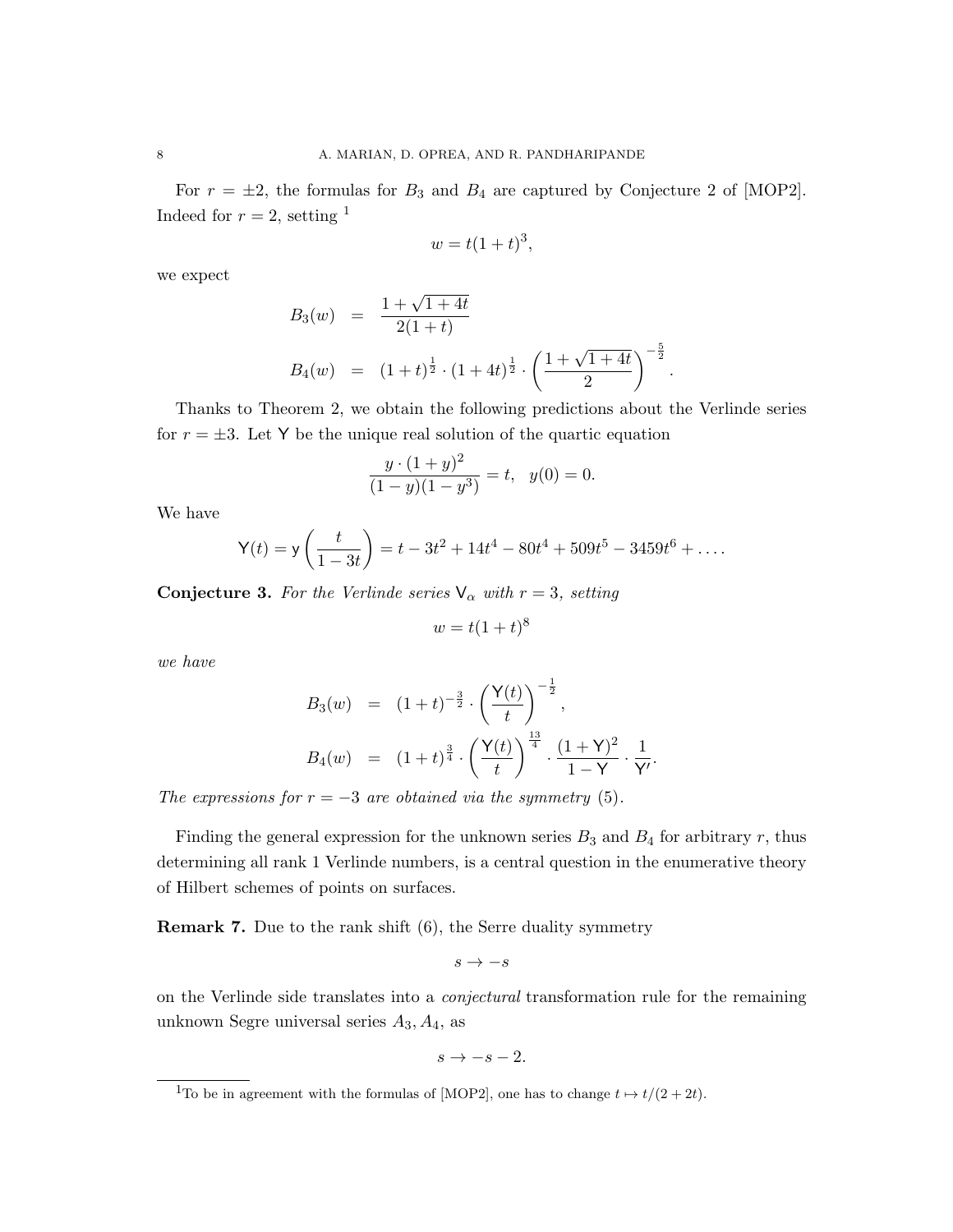In particular, we can also state predictions for the Segre series  $A_3, A_4$  in rank  $\alpha = -3$ and rank  $\alpha = -4$  from the series in rank  $\alpha = 1$  and rank  $\alpha = 2$ . The exact expressions are more cumbersome, but they support Conjecture 1.

1.7. Strategy of proofs. We first explain how Theorem 1 is derived. To find the three universal series  $A_0, A_1, A_2$ , we pick  $\alpha$  to be the class of a suitable vector bundle

$$
V \to S
$$

over a  $K3$  surface S. As witnessed by  $(4)$ , the Segre integrals are generally very complicated. It is a key observation that the answers take a simpler form for sheaves with small deformation spaces. The most beautiful formulas are obtained for spherical vector bundles V and for vector bundles with isotropic Mukai vectors. Let

$$
v = \operatorname{ch} V \cdot \sqrt{\operatorname{td} S} \in H^{\star}(S, \mathbb{Z})
$$

be the Mukai vector of V, let  $\langle , \rangle$  denote the Mukai pairing, and set

$$
\chi = \chi(S, V).
$$

We show:

**Theorem 3.** Let S be a K3 surface, and let  $V \rightarrow S$  be a rank  $s = r - 1$  vector bundle.

(i) If  $\langle v, v \rangle = -2$ , then Z  $S^{[n]}$  $s_{2n}(V^{[n]}) = r^n\left(\frac{\chi - rn}{n}\right)$ n  $\big).$ (ii) If  $\langle v, v \rangle = 0$ , then Z  $S^{[n]}$  $s_{2n}(V^{[n]}) = r^n \left(-r + \frac{1}{r}\right)$  $\frac{1}{r} + \frac{\chi}{n}$ n  $\chi$  - rn – 1  $n-1$  $\big).$ 

Theorem 3 is proven by a direct geometric argument using Reider techniques [R], also employed in rank  $1$  in  $[V]$ . The crucial insight here is the identification of the optimal geometric setup for which the complicated Segre integrals become manageable. We will then show by a residue calculation that Theorems 1 and 3 are equivalent.

The analysis is quite intricate for Theorem 2, requiring in particular delicate excess calculations for Segre classes. The key statements are captured by the following

**Theorem 4.** Let  $\pi: S \to X$  be the blowup of a K3 surface X at a point, with exceptional divisor E. Let  $V_0 \rightarrow X$  be a spherical bundle of rank 2, and set

$$
V = \pi^* V_0 \otimes E^{-k}.
$$

Assume that

$$
\chi(V) = 4n - 1.
$$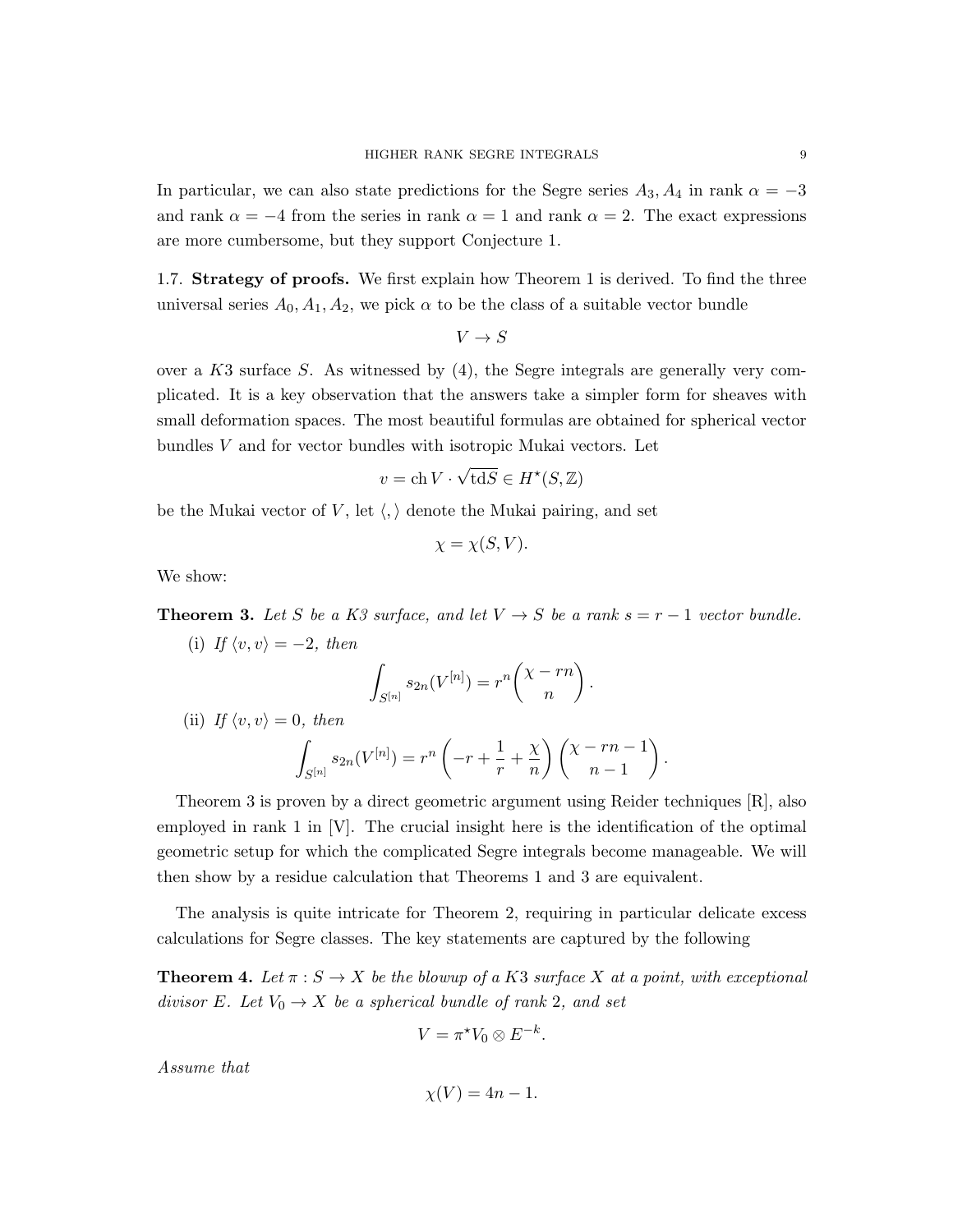(i) If  $k = n - 2$ , then

$$
\int_{S^{[n]}} s_{2n}(V^{[n]}) = (-1)^n (2n+1).
$$

(ii) If  $k = n - 1$ , we have

$$
\int_{S^{[n]}} s_{2n}(V^{[n]}) = 1 \text{ for } n \equiv 0 \mod 3.
$$
  

$$
\int_{S^{[n]}} s_{2n}(V^{[n]}) = 0 \text{ for } n \not\equiv 0 \mod 3.
$$

We finally show by a residue calculation that Theorems 2 and 4 are equivalent.

1.8. Moduli of surfaces. The Segre integrals can be viewed as part of a richer theory which is important to explore further. For each flat family

$$
\pi: S \to B
$$

of nonsingular projective surfaces carrying line bundles  $L_1, \ldots, L_\ell \to S$ , we define the  $\kappa$ -classes

$$
\kappa[a_1,\ldots,a_\ell,b]=\pi_\star\left(c_1(L_1)^{a_1}\cdots c_1(L_\ell)^{a_\ell}\cdot c_1(\omega_\pi)^b\right)\in A^\star(B).
$$

When  $\pi$  is the universal family of the moduli of polarized surfaces

 $\pi : \mathcal{S} \to \mathcal{M}$ ,

the  $\kappa$ -classes thus defined generate the tautological ring  $R^{\star}(\mathcal{M})$  analogous to the wellstudied tautological ring  $\mathsf{R}^*(\mathcal{M}_g)$  of the moduli of curves. Finding relations between the  $\kappa$ -classes in  $\mathsf{R}^*(\mathcal{M})$  is a very interesting problem.

In the case of the moduli of  $K3$  surfaces, a strategy for  $\kappa$ -relations was laid out in [MOP1] via the study of the virtual class of the Quot scheme; a different approach via Gromov-Witten theory was pursued in [PY]. The discussion however makes sense for arbitrary polarized surfaces as well. In this approach, the center stage is taken by the calculation of the push-forwards

$$
\sum_{n=0}^{\infty} q^n \pi_{\star}^{[n]} \left( s_{i_1}(L_1^{[n]}) \cdots s_{i_\ell}(L_\ell^{[n]}) \right) \in A^{\star}(\mathcal{M})
$$

in terms of the classes  $\kappa[a_1,\ldots,a_\ell,b]$ . In the K-trivial case, or more ambitiously for arbitrary surfaces, it becomes important to obtain explicit formulas, thus generalizing the results of this paper.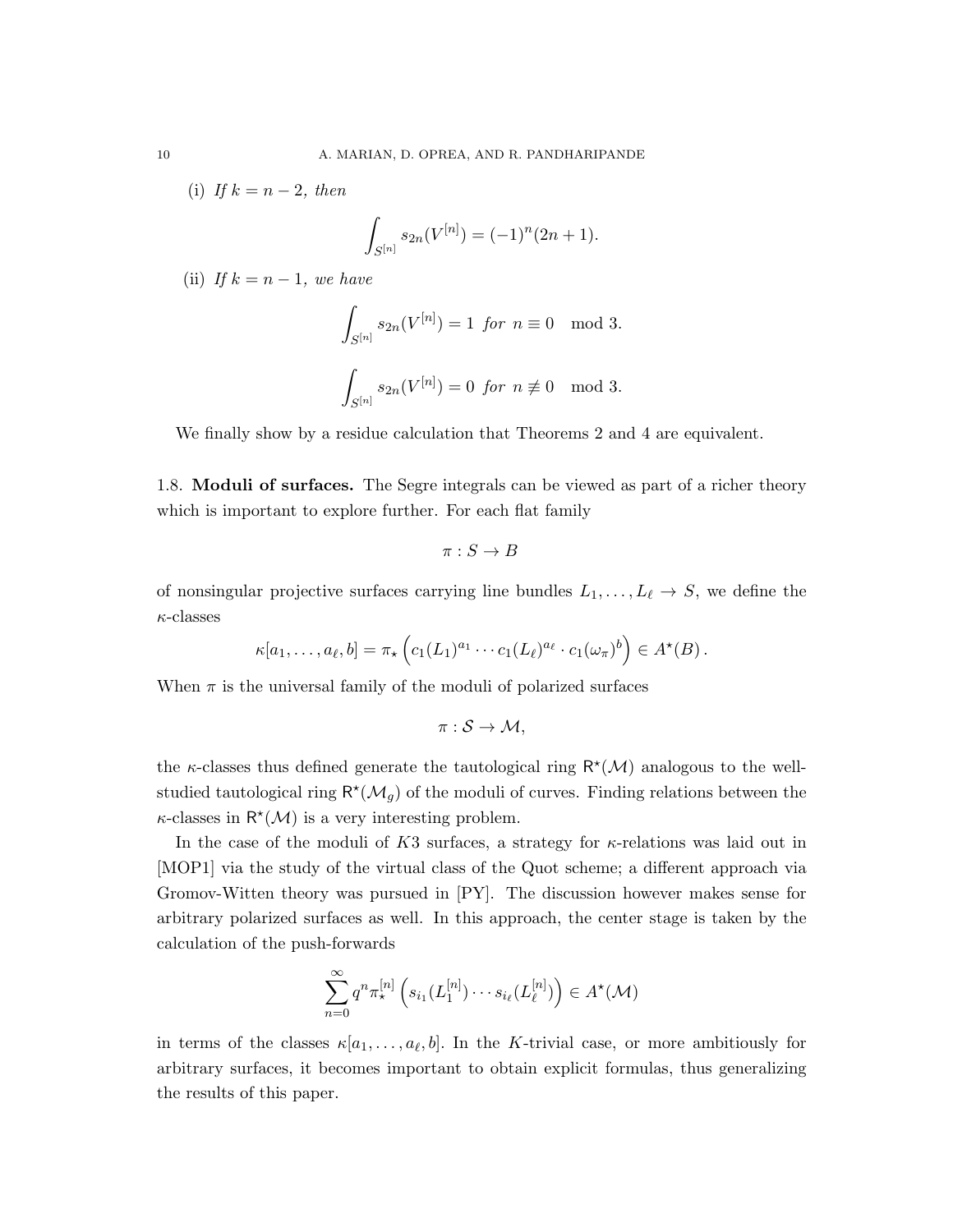1.9. Acknowledgements. We are grateful for conversations and correspondence with N. Arbesfeld, D. Johnson, M. Kool, D. Maulik, A. Mellit, A. Okounkov, A. Szenes, and C. Voisin.

A.M. was supported by the NSF through grant DMS 1601605. She thanks D. Maulik and the MIT mathematics department for their hospitality during the Fall of 2017. She also thanks MSRI and the organizers of the program "Enumerative Geometry Beyond Numbers" in the Spring of 2018 for the wonderful conditions and inspiring atmosphere. D. O. was supported by the NSF through grants DMS 1150675 and DMS 1802228. R.P. was supported by the Swiss National Science Foundation and the European Research Council through grants SNF-200020-162928, SNF-200020-182181, ERC-2012-AdG-320368-MCSK, ERC-2017-AdG-786580-MACI, SwissMAP, and the Einstein Stiftung. This project has received funding from the European Research Council (ERC) under the European Union Horizon 2020 Research and Innovation Program, grant agreement No. 786580.

## 2. K3 surfaces

2.1. Residue calculations. Our first goal is to prove Theorem 1. We begin by explaining how the special formulas of Theorem 3 are predicted by the series in Theorem 1. Conversely, we will prove later that these predictions are equivalent to the statement of Theorem 1.

We keep the same notation as in the introduction. Let  $S$  be a  $K3$  surface. For a vector bundle  $V \rightarrow S$  with Mukai vector v, let

$$
\chi = \chi(S, V), \quad c_1 = c_1(V), \quad c_2 = c_2(V),
$$

as in Section 1.7. Recall that  $s = \text{rk } V$  and  $r = s + 1$ . The statement of Theorem 1 then becomes

$$
\mathsf{S}(z) = (1 + (1+r)t)^{[(r-1)c_2 + (-\frac{r}{2}+1)c_1^2 - r^2 + 2r]} \cdot (1+tr)^{[-rc_2 + \frac{r-1}{2}c_1^2 + (r^2-1)]} \cdot \frac{1}{1+r(1+r)t}.
$$

For convenience, we define

(7) 
$$
d = (r-1)c_2 + \left(-\frac{r}{2} + 1\right)c_1^2 - r^2 + 2r.
$$

We then need to prove

(8) 
$$
\mathsf{S}(z) = (1 + (1+r)t)^d \cdot (1+tr)^{-d+x+1} \cdot \frac{1}{1+r(1+r)t}.
$$

An important observation is that the quantity (7) is half the dimension of the moduli space  $\mathfrak{M}_v$  of stable sheaves of type v on the K3 surface S,

$$
\dim \mathfrak{M}_v = \langle v, v \rangle + 2 = 2d.
$$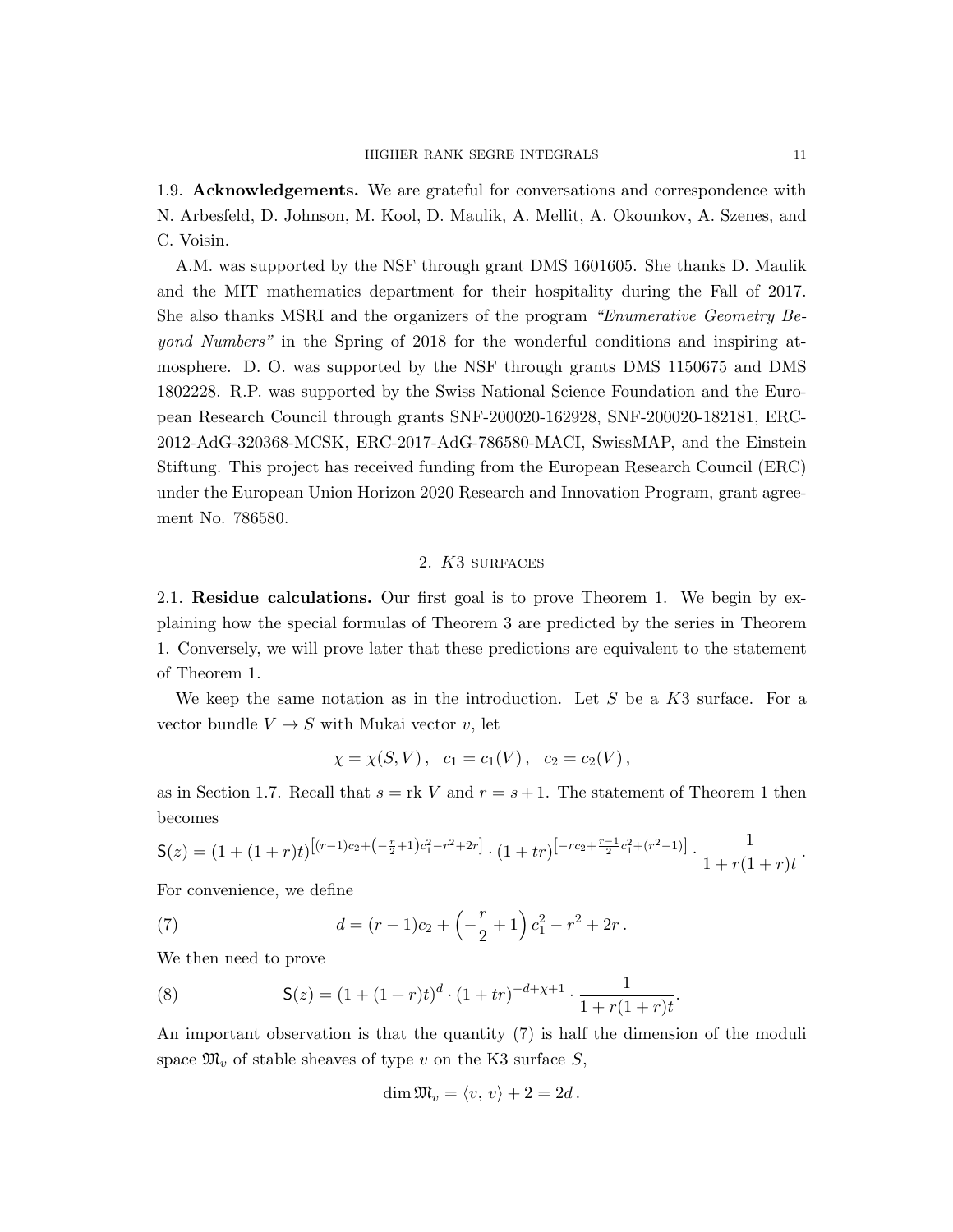We can express the individual Segre integrals as the residues

$$
\int_{S^{[n]}} s_{2n}(V^{[n]}) = \frac{1}{2\pi i} \oint \mathsf{S}(z) \cdot \frac{dz}{z^{n+1}}.
$$

Substituting equation (8) in the above residue and using the change of variables (3)

$$
z = t(1 + rt)^r,
$$

we are equivalently seeking to prove the following formula for the top Segre classes:

$$
\int_{S^{[n]}} s_{2n}(V^{[n]}) = \frac{1}{2\pi i} \oint (1 + (1+r)t)^d \cdot (1+rt)^{-d+\chi-rn} \cdot \frac{dt}{t^{n+1}}
$$
  
= Coeff<sub>tr</sub>  $\left[ (1 + (1+r)t)^d \cdot (1+rt)^{-d+\chi-rn} \right].$ 

The formula yields a remarkably simple answer in the following two cases, leading to the statement of Theorem 3.

(i) When  $d = 0$ , we expect

$$
\int_{S^{[n]}} s_{2n}(V^{[n]}) = r^n {\binom{\chi - rn}{n}}.
$$

In particular, when  $r = 2$  we recover the known line bundle result of [MOP1],

.

$$
\int_{S^{[n]}} s_{2n}(L^{[n]}) = 2^n {\binom{X - 2n}{n}}
$$

(ii) When  $d = 1$ , we expect

$$
\int_{S^{[n]}} s_{2n}(V^{[n]}) = r^n \left(-r + \frac{1}{r} + \frac{\chi}{n}\right) \binom{\chi - rn - 1}{n-1}.
$$

2.2. Vanishing results. We now prove the formulas above, thus establishing Theorem 3. The proof is guided by the simple form of the expected answers.

Fix the rank s throughout. It is well-known that the Segre integrals are universal polynomials in  $c_1^2(V)$ ,  $c_2(V)$ ,  $c_1(V) \cdot K_S$ ,  $K_S^2$  and  $c_2(S)$ , see Theorem 4.1 in [EGL]. We therefore choose  $S$  to be a  $K3$  surface of Picard rank one,

$$
Pic(S) = \mathbb{Z}H.
$$

We write  $H^2 = 2g - 2$ . We further take  $V \to S$  to be an H-stable <sup>2</sup> vector bundle of rank  $s > 1$  with  $c_1(V) = H$ , so that the Mukai vector equals

$$
v = (s, H, \chi - s).
$$

We assume of course that

$$
\langle v, v \rangle = -2 \text{ or } \langle v, v \rangle = 0.
$$

<sup>&</sup>lt;sup>2</sup>H-stability is Gieseker stability with respect to the polarization H. The values of  $c_1^2$  and  $c_2$  for H-stable bundles of fixed rank  $s > 1$  are Zariski dense in  $\mathbb{C}^2$ . The  $s = 1$  case of Theorem 3 is already known [MOP1, V].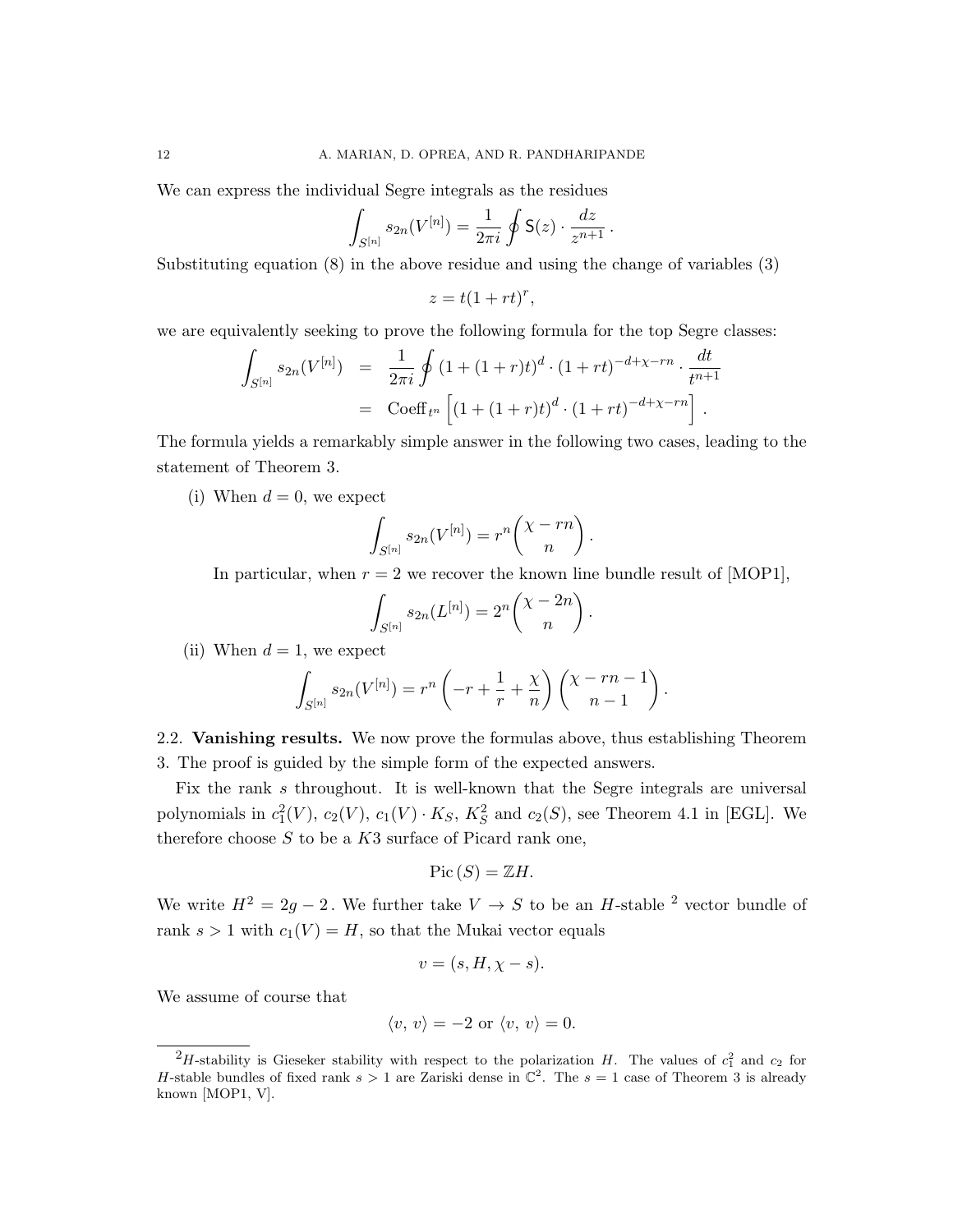In both of these cases, we know the moduli space of H-stable sheaves with Mukai vector  $v$  is nonempty. The moduli space is either a point, or a  $K3$  surface.

Since  $s > 1$ , the locus of locally free sheaves V in the moduli space with Mukai vector v is nonempty. Nonemptiness is obtained by invoking Yoshioka's classification of Mukai vectors yielding moduli consisting entirely of nonlocally free sheaves in Proposition 0.5 of [Y3]. His classification does not include vectors  $v$  as above.

Under these assumptions, we show the following vanishings.

Proposition 1. We have

- (i) If  $\langle v, v \rangle = -2$ , then  $s_{2n}(V^{[n]}) = 0$  for  $rn \leq \chi(V) < (r+1)n$ .
- (ii) If  $\langle v, v \rangle = 0$ , then  $s_{2n}(V^{[n]}) = 0$  for  $rn + 1 \le \chi(V) < (r + 1)n$ .

*Proof.* Recall that V is said  $(n-1)$ -very ample if the evaluation map

(9) 
$$
H^0(S, V) \to H^0(S, V \otimes \mathcal{O}_Z)
$$

is surjective for all  $Z \in S^{[n]}$ . This is equivalent to the surjectivity of the natural vector bundle map

$$
H^0(S,V)\otimes \mathcal{O}_{S^{[n]}}\longrightarrow V^{[n]}\ \ \text{on}\ \ S^{[n]}.
$$

We will show that this is the case under our numerics in Proposition 2 below.

By the definition of Segre classes, whenever the evaluation map is surjective, we have the vanishing

$$
s_j(V^{[n]}) = 0
$$
 for  $j > h^0(S, V) - \text{rank } V^{[n]}$ .

In our situation

$$
h^0(S, V) = \chi(V).
$$

Indeed, by Serre duality and stability,

$$
h^{2}(S, V) = h^{0}(S, V^{\vee}) = 0.
$$

Furthermore, for  $\chi > 0$  we have

(10) 
$$
h^1(S, V) = 0.
$$

The vanishing (10) is established in the proof of Proposition 2 below, where it is argued that there do not exist nontrivial extensions

$$
0 \to V^\vee \to E \to \mathcal{O}_S \to 0 \, .
$$

Therefore,  $(n-1)$ -very ampleness of V implies the vanishing

$$
s_j(V^{[n]}) = 0
$$
 for  $j > \chi(V) - sn$ .

In particular, we obtain

$$
s_{2n}(V^{[n]}) = 0 \text{ for } (r+1)n > \chi(V).
$$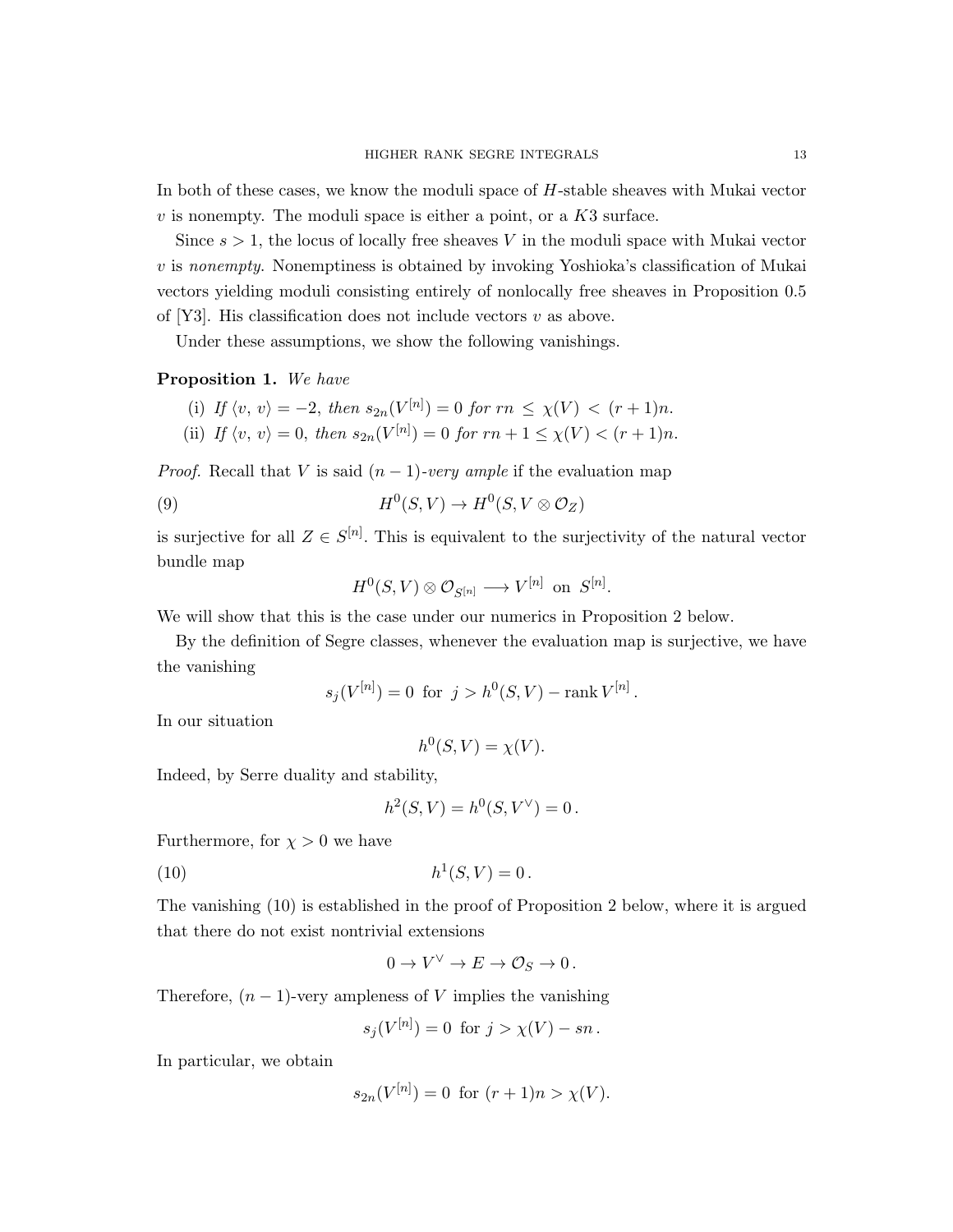## Proposition 2. We have

- (i) If  $\langle v, v \rangle = -2$  and  $\chi(V) > rn$ , then V is  $(n-1)$ -very ample.
- (ii) If  $\langle v, v \rangle = 0$  and  $\chi(V) \ge rn + 1$ , then V is  $(n 1)$ -very ample.

*Proof.* The evaluation map (9) is surjective if  $H^1(V \otimes I_Z) = 0$  for all  $Z \in S^{[n]}$ . Assume, for contradiction, that

$$
(11) \t\t\t H1(V \otimes I_Z) \neq 0.
$$

The cohomology group (11) is Serre dual to  $\text{Ext}^1(I_Z, V^{\vee})$  which is the space of extensions

(12) 
$$
0 \to V^{\vee} \to E \to I_Z \to 0.
$$

By assumption, we have a non-split extension.

If V is H-stable with  $c_1(V) = H$ , then Lemma 2.1 of [Y2] shows that the middle term  $E$  of any non-split extension

$$
0 \to V^\vee \to E \to I_Z \to 0
$$

is H-stable.

For the benefit of the reader, let us recall the argument in [Y2] in our context. Since  $c_1(V) = H$  is primitive, note first that the H-stability of V implies that V is in fact slope-stable, therefore  $V^{\vee}$  is slope-stable, hence  $V^{\vee}$  is H-stable as well.

Assuming now that E is not H-stable, let  $G \hookrightarrow E$  be the maximal semistable destabilizing subsheaf. We have

$$
rk G < rk E \text{ and } \mu_G \ge \mu_E > \mu_{V^\vee}.
$$

We see that G cannot be a subsheaf of the kernel  $V^{\vee}$  since this would contradict the H-stability of the latter. Therefore, we have a nonzero morphism

$$
\phi: G \to I_Z.
$$

The H-semistability of G now gives  $\mu_G \leq 0$ . Writing  $c_1(G) = aH$  we deduce  $a \leq 0$ . Since  $\mu_G \geq \mu_E$ , we obtain

$$
\frac{aH^2}{\text{rk}\,G} \ge -\frac{H^2}{\text{rk}\,E} \implies a > -1.
$$

Therefore, we have

$$
a = 0
$$
 and  $c_1(G) = 0$ .

Furthermore, if nonzero, the kernel K of  $\phi$  is a subsheaf of  $V^{\vee}$  of slope greater than or equal to zero, contradicting the *H*-stability of  $V^{\vee}$ . Thus, we have

$$
\phi: G \to I_Z
$$
 is injective  $\implies G = I_W$ 

 $\Box$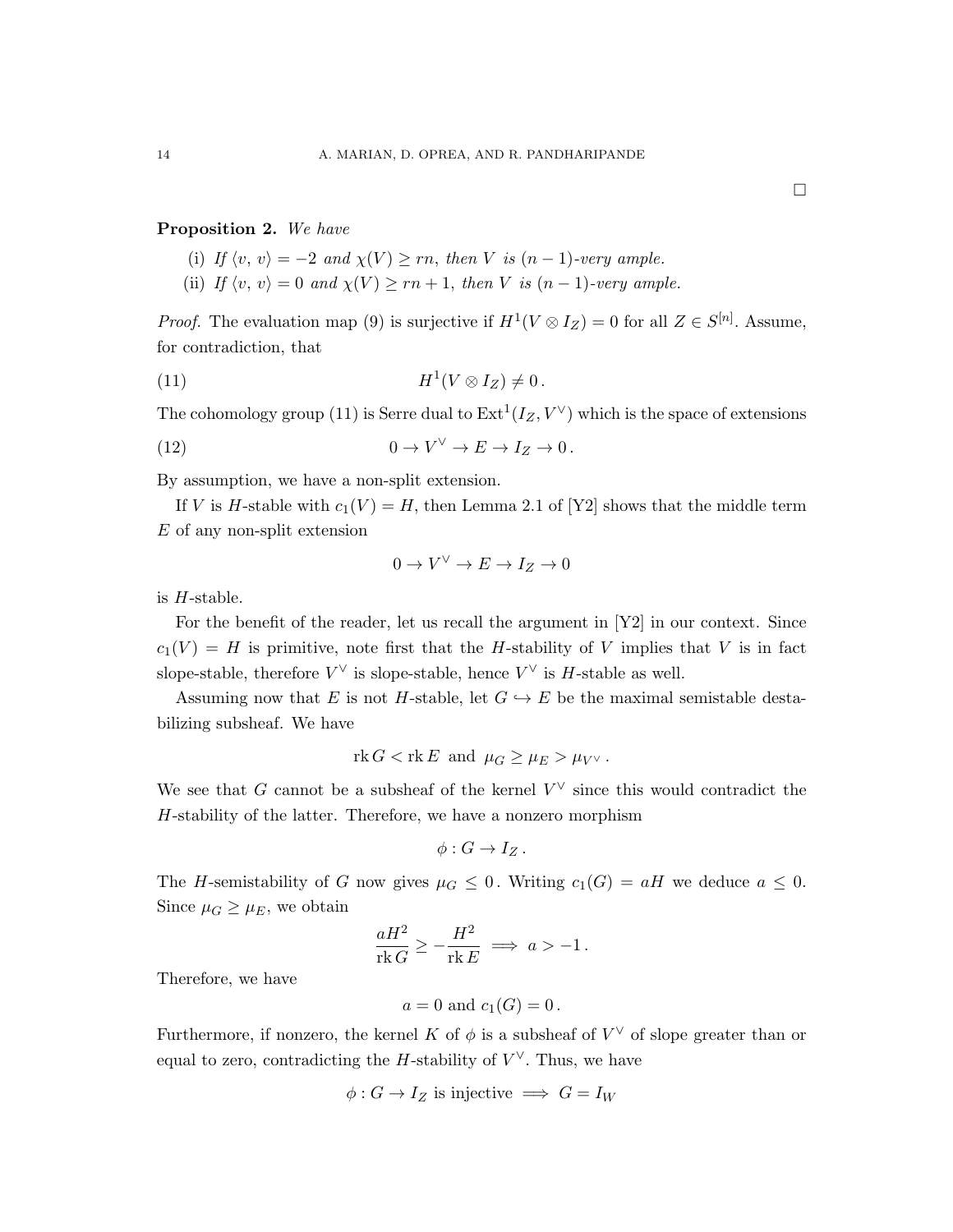for a zero-dimensional subscheme  $W \subset S$ . We consider the exact sequence

$$
0 \to G \to I_Z \to Q \to 0
$$

and the associated sequence of extension groups

$$
\operatorname{Ext}^1(Q, V^\vee) \to \operatorname{Ext}^1(I_Z, V^\vee) \xrightarrow{f} \operatorname{Ext}^1(G, V^\vee).
$$

The first group is zero by Serre duality since  $Q$  is supported at finitely many points. We conclude that f is injective. However, the image of the extension (12) in  $Ext<sup>1</sup>(G, V<sup>\vee</sup>)$  is trivial. The contradiction shows that  $E$  must be  $H$ -stable.

Now, we calculate

$$
\chi(E, E) = \chi(V^{\vee}, V^{\vee}) + 2\chi(V^{\vee}, I_Z) + \chi(I_Z, I_Z) \n= -\langle v, v \rangle + 2(\chi(V) - sn) + 2 - 2n \n= 2\left(-\frac{\langle v, v \rangle}{2} + \chi(V) - rn + 1\right).
$$

In both cases of Proposition 2, we obtain

$$
\chi(E, E) \ge 4 \implies \text{Ext}^0(E, E) + \text{Ext}^2(E, E) \ge 4.
$$

Therefore, by Serre duality,

$$
Ext^0(E, E) \ge 2.
$$

Since  $E$  is  $H$ -stable and therefore simple, we have a contradiction. Thus, (11) does not hold. The proofs of Proposition 2 and Proposition 1 are therefore complete.  $\Box$ 

2.3. Proof of Theorem 3. We consider case (i) of the Theorem. As noted previously, the Segre integral

$$
\int_{S^{[n]}}s_{2n}(V^{[n]})
$$

is a degree *n* polynomial in  $c_1(V)^2 = H^2 = 2g - 2$  and  $\chi = \chi(S, V)$ . When V is rigid and H-stable, since

$$
\langle v, v \rangle = -2 \iff g = s(\chi - s),
$$

the integral is in fact a polynomial of degree  $n$  in  $\chi$ . Proposition 1 shows that the Segre classes vanish at precisely n values of  $\chi$  namely

$$
rn \le \chi < (r+1)n.
$$

Therefore,

$$
\int_{S^{[n]}} s_{2n}(V^{[n]}) = c \cdot \binom{\chi - rn}{n}
$$

for some constant c. We will identify the constant  $c = r^n$  by proving

$$
\int_{S^{[n]}} s_{2n}(V^{[n]}) = \frac{r^n}{n!} \chi^n + \text{lower order terms (l.o.t.)}
$$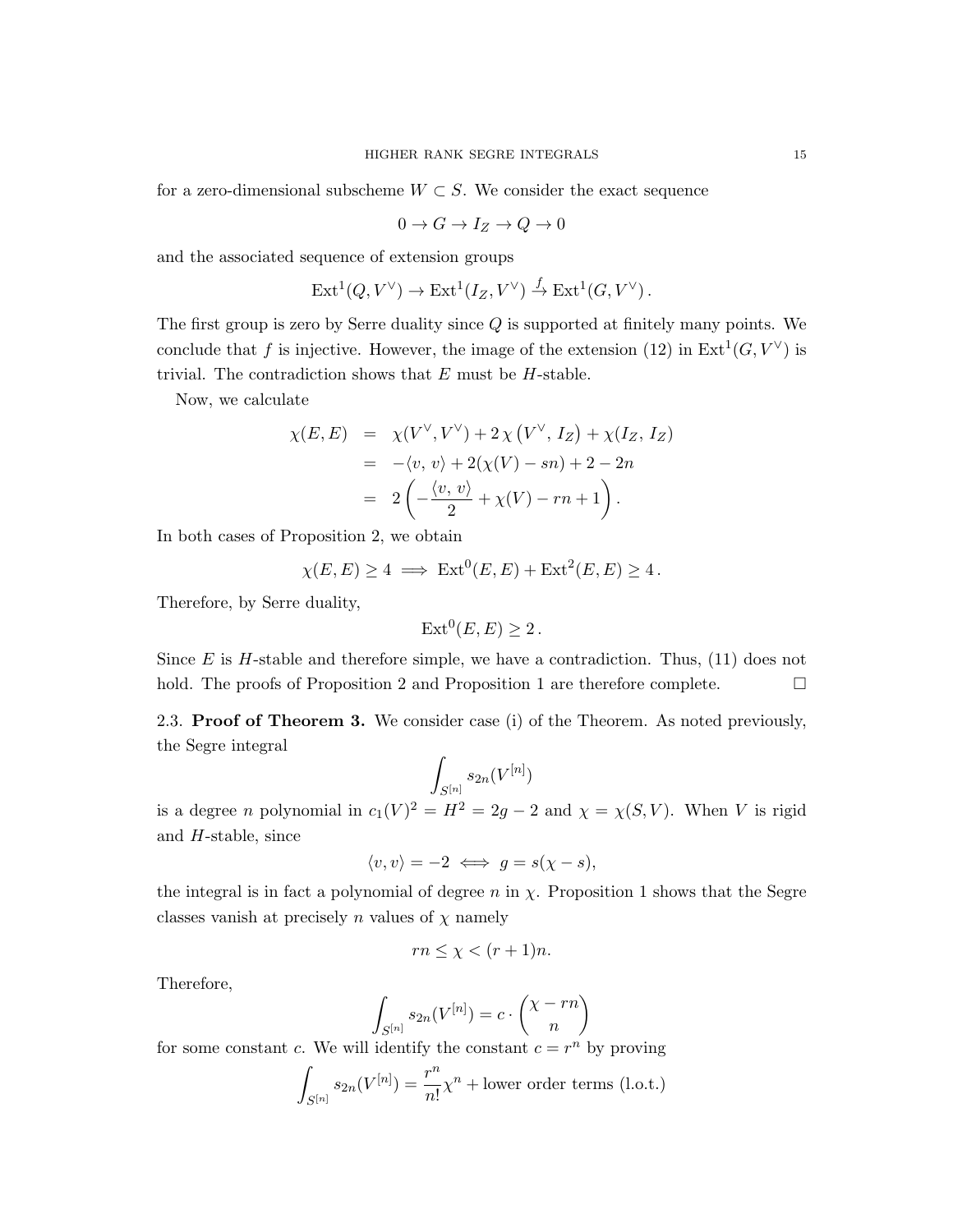as a polynomial in  $\chi$ .

The argument is most naturally expressed by rewriting (2) in exponential form,

$$
\sum_{n=0}^{\infty} z^n \int_{S^{[n]}} s_{2n}(V^{[n]}) = \exp \left( \bar{A}_0(z) \cdot c_1(V)^2 + \bar{A}_1(z) \cdot c_2(V) + \bar{A}_2(z) \right).
$$

Restricting to the line  $\langle v, v \rangle = -2$  in the  $(c_1^2, c_2)$ -plane, we obtain

$$
\sum_{n=0}^{\infty} z^n \int_{S^{[n]}} s_{2n}(V^{[n]}) = \exp(U(z) \cdot \chi + V(z)),
$$

for power series  $U$  and  $V$ . Let

$$
U(z) = u_1 z + u_2 z^2 + \dots
$$

Extracting the coefficient of  $z^n$  in the above expression yields

$$
\int_{S^{[n]}} s_{2n}(V^{[n]}) = \frac{u_1^n}{n!} \chi^n + \text{ l.o.t. }.
$$

In particular, for  $n = 1$ , we obtain

$$
\int_S s_2(V) = u_1 \chi + \text{ l.o.t. }.
$$

Direct calculation shows  $s_2(V) = r\chi - r^2$  so that  $u_1 = r$ . After substitution, we find the leading term to be

$$
\frac{u_1^n}{n!} = \frac{r^n}{n!} \, .
$$

For part (ii) of the Theorem, Proposition 1 gives only  $n-1$  roots of the polynomial expressing the Segre integral. Combined with the leading term calculations, we conclude

$$
\int_{S^{[n]}} s_{2n}(V^{[n]}) = \frac{r^n}{n}(\chi + c) \binom{\chi - rn - 1}{n - 1},
$$

for some constant c. We will prove

$$
c = n \left( -r + \frac{1}{r} \right)
$$

by computing the next term in the Segre polynomial in  $\chi$ . Indeed, for the right hand side, the  $\chi^{n-1}$  coefficient is easily seen to be

(13) 
$$
\frac{r^n}{n} \left( \frac{c}{(n-1)!} - \frac{n(r + \frac{1}{2})}{(n-2)!} \right).
$$

We compute the  $\chi^{n-1}$  coefficient on the left. As before, we have

$$
\sum_{n=0}^{\infty} z^n \int_{S^{[n]}} s_{2n}(V^{[n]}) = \exp\left(U(z) \cdot \chi + V(z)\right)
$$

where

$$
U(z) = u_1 z + u_2 z^2 + \dots, \quad V(z) = v_1 z + v_2 z^2 + \dots.
$$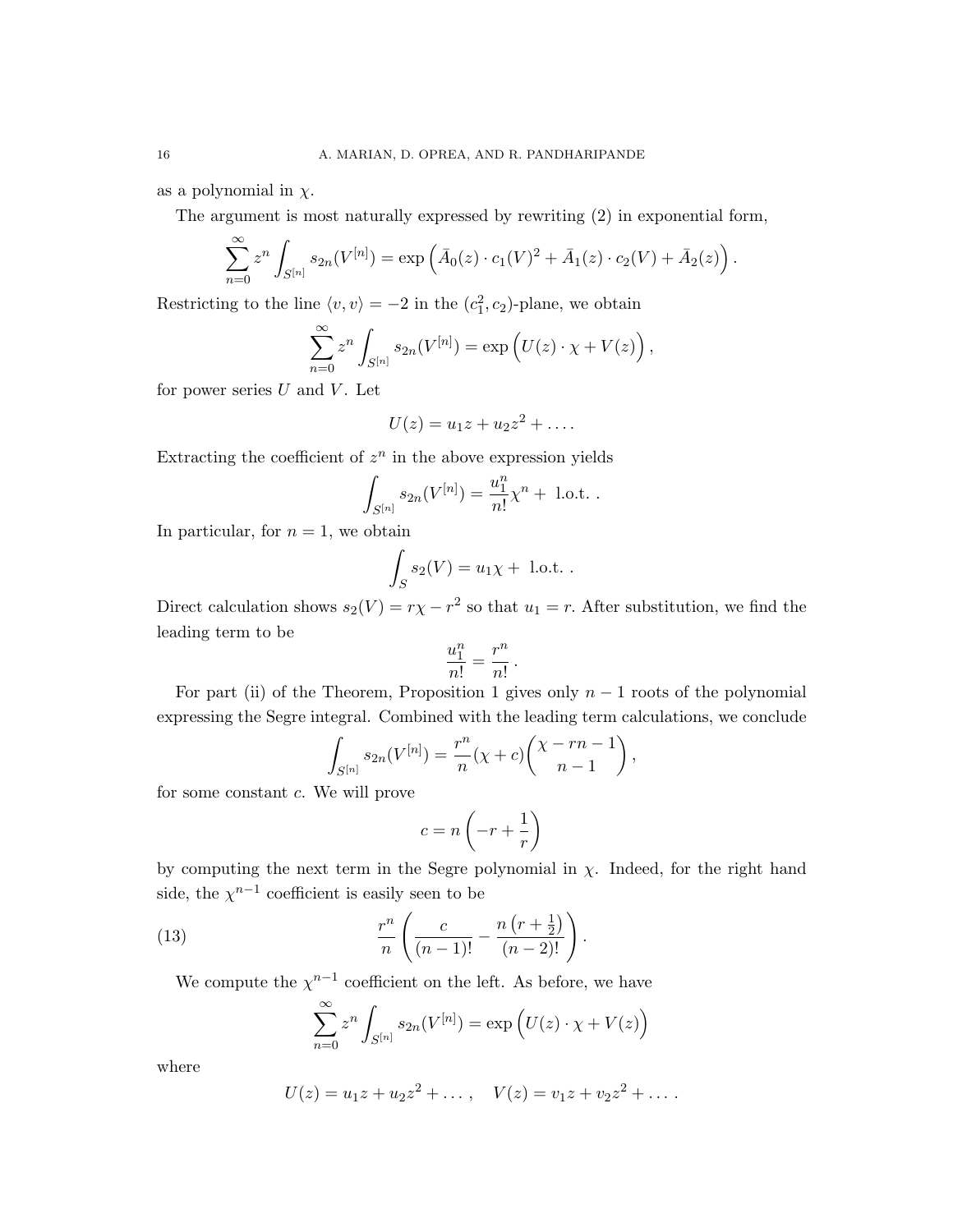We obtain

$$
\int_{S^{[n]}} s_{2n}(V^{[n]}) = \frac{u_1^n}{n!} \cdot \chi^n + \left(\frac{u_1^{n-1}v_1}{(n-1)!} + \frac{u_1^{n-2}u_2}{(n-2)!}\right) \cdot \chi^{n-1} + \dots
$$

When  $n = 1$ , we find

$$
\chi r - r^2 + 1 = \int_S s_2(V) = u_1 \chi + v_1 \implies u_1 = r, \ v_1 = -r^2 + 1.
$$

When  $n = 2$ , for isotropic vectors, equation (4) simplifies to

$$
\int_{S^{[2]}} s_4(V^{[2]}) = r^2 \left( -r + \frac{1}{r} + \frac{\chi}{2} \right) \cdot (\chi - 2r - 1).
$$

Using the above asymptotics, we have

$$
\int_{S^{[2]}} s_4(V^{[2]}) = \frac{u_1^2}{2} \cdot \chi^2 + (u_1v_1 + u_2) \cdot \chi + \dots \implies u_2 = -r^3 - \frac{r^2}{2}.
$$

Thus, for arbitrary *n*, the  $\chi^{n-1}$ -coefficient equals

(14) 
$$
\frac{r^{n-1}(1-r^2)}{(n-1)!} + \frac{r^{n-2}(-r^3 - \frac{r^2}{2})}{(n-2)!}.
$$

Comparison of  $(13)$  and  $(14)$  yields the requisite value for the constant c, completing the argument.  $\Box$ 

2.4. Proof of Theorem 1. By [EGL], the generating series of Segre integrals takes the form

$$
\mathsf{S}(z) = \sum_{n=0}^{\infty} z^n \int_{S^{[n]}} s_{2n}(V^{[n]}) = a_0(z)^{c_2(V)} \cdot a_1(z)^{c_1(V)^2} \cdot a_2(z)^{\chi(\mathcal{O}_S)},
$$

for three power series  $a_0(z), a_1(z), a_2(z) \in \mathbb{Q}[[z]]$ . We show that these power series are as claimed by Theorem 1:

$$
a_0(z) = A_0(z), \ a_1(z) = A_1(z), \ a_2(z) = A_2(z).
$$

Fix an integer  $\chi > s$ , and let  $g = s(\chi - s)$ . Consider  $(X, H)$  a K3 surface of genus g, and let V be a vector bundle with Mukai vector

$$
v = (s, H, \chi - s) \implies \langle v, v \rangle = -2.
$$

We calculate

$$
c_2(V) = \chi(s-1) - s^2 + 2s - 1, \ c_1(V)^2 = 2(s\chi - 1 - s^2).
$$

The residue calculations of Section 2.1 and the first part of Theorem 3 together imply

$$
(A_0^{s-1}A_1^{2s})^{\chi}\left(A_0^{-s^2+2s-1}A_1^{-2-2s^2}A_2^2\right) = (a_0^{s-1}a_1^{2s})^{\chi}\left(a_0^{-s^2+2s-1}a_1^{-2-2s^2}a_2^2\right).
$$

Since  $\chi$  is arbitrary, we obtain

(15) 
$$
A_0^{s-1} A_1^{2s} = a_0^{s-1} a_1^{2s} ,
$$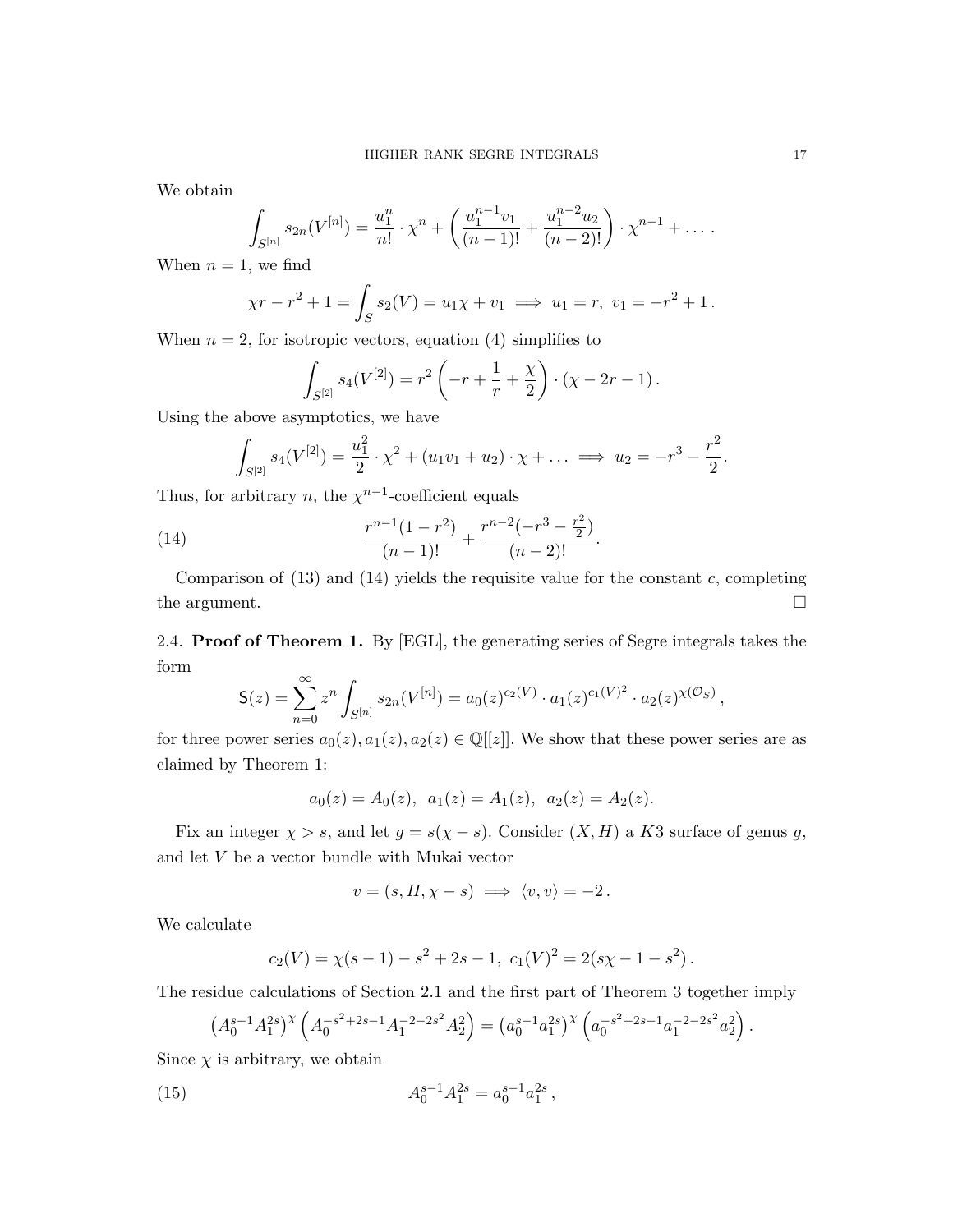18 A. MARIAN, D. OPREA, AND R. PANDHARIPANDE

(16) 
$$
A_0^{-s^2+2s-1}A_1^{-2-2s^2}A_2^2 = a_0^{-s^2+2s-1}a_1^{-2-2s^2}a_2^2.
$$

We now derive an additional equation using isotropic bundles corresponding to the second part of Theorem 3. To this end, let  $g = s(\chi - s) + 1$ . Let  $V \to S$  be a vector bundle with Mukai vector

$$
v = (s, H, \chi - s) \implies \langle v, v \rangle = 0.
$$

We then calculate

$$
c_2(V) = \chi(s-1) - s^2 + 2s
$$
,  $c_1(V)^2 = 2(s\chi - s^2)$ .

Repeating the above argument for the new numerics, we replicate equation (15) and in addition we obtain

(17) 
$$
A_0^{-s^2+2s}A_1^{-2s^2}A_2^2 = a_0^{-s^2+2s}a_1^{-2s^2}a_2^2.
$$

Constraints (15), (16), (17) show that  $A_i = a_i$  for  $1 \le i \le 3$ , as claimed.

2.5. Chern classes. Let  $\alpha \rightarrow S$  be a K-theory class of rank s on a K3 surface S, and let  $s = r + 1$ . As a corollary of Theorem 1, we also obtain expressions for the Chern classes of tautological bundles,

$$
\sum_{n=0} z^n \int_{S^{[n]}} c_{2n}(\alpha^{[n]}) = \tilde{A}_0(z)^{c_2(\alpha)} \cdot \tilde{A}_1(z)^{c_1^2(\alpha)} \cdot \tilde{A}_2(z)^{\chi(\mathcal{O}_S)}.
$$

After the change of variables

$$
z = t(1 - rt)^{-r},
$$

the series are given by

$$
\tilde{A}_0(z) = (1 - rt)^{-r} \cdot (1 + (-r + 1)t)^{r+1},
$$
  
\n
$$
\tilde{A}_1(z) = (1 - rt)^{\frac{r-1}{2}} \cdot (1 + (-r + 1)t)^{-\frac{r}{2}},
$$
  
\n
$$
\tilde{A}_2(z) = (1 - rt + r^2t)^{-\frac{1}{2}} \cdot (1 - rt)^{\frac{r^2 - 1}{2}} \cdot (1 + t(-r + 1))^{-\frac{r^2}{2} - r}.
$$

**Remark 8.** The rank  $s = 2$  case (corresponding to  $r = 1$ ) is easily calculated from geomety by assuming the existence of a transverse section of  $V$ , see [J]. The derivation using our formulas is also simple,

$$
\tilde{A}_0 = \frac{1}{1-t}, \quad \tilde{A}_1 = 1, \quad \tilde{A}_2 = 1, \quad z = \frac{t}{1-t} \implies \tilde{A}_0 = 1+z.
$$

We find

(18) 
$$
\sum_{n=0} z^n \int_{S^{[n]}} c_{2n}(V^{[n]}) = (1+z)^{c_2(V)},
$$

which is the correct answer.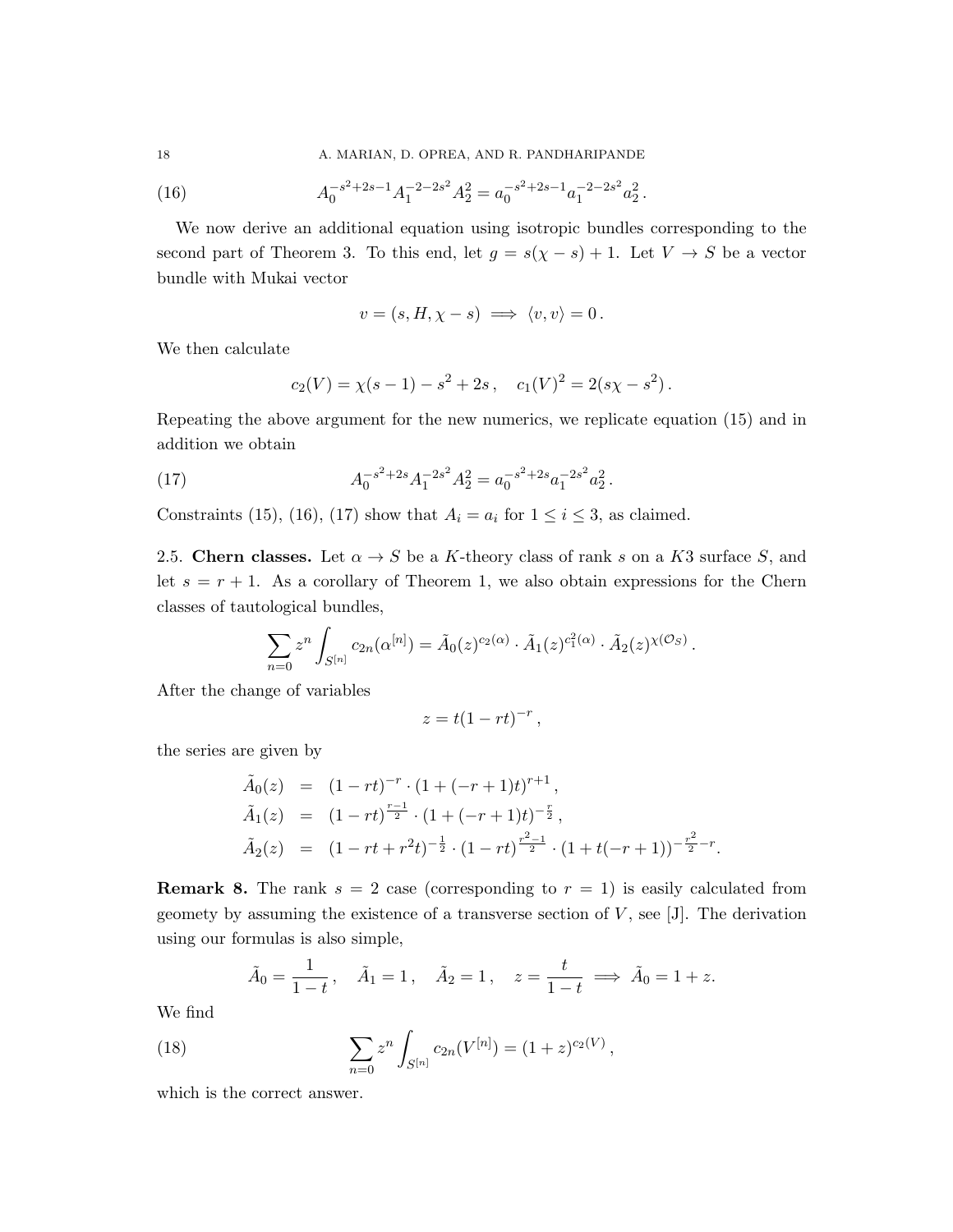The evaluation of  $\tilde{A}_0$ ,  $\tilde{A}_1$ , and  $\tilde{A}_2$  for Chern classes follows by regarding the Segre integrals of Theorem 1 as functions on the  $K$ -theory of the surface  $S$  which depend polynomially on

$$
rank \alpha = s, \quad c_1(\alpha)^2, \quad c_2(\alpha),
$$

see [EGL]. Having established these polynomials for positive  $s > 0$ , we may then also allow s to be negative, and replace  $\alpha$  by  $-\alpha$ .

As before, if  $V$  is a spherical bundle, we obtain

$$
\int_{S^{[n]}} c_{2n}(V^{[n]}) = (-r)^n \binom{-\chi + rn}{n}.
$$

In particular, paralleling Proposition 1, in the spherical case we obtain the vanishing

$$
c_{2n}(V^{[n]}) = 0 \text{ for } (s-2)n < \chi(V) \le (s-1)n.
$$

#### 3. Abelian and Enriques surfaces

3.1. Abelian surfaces. Having established the  $K3$  case, we can also determine the Segre integrals over abelian or bielliptic surfaces S. Indeed, by the universality results of [EGL], we have

$$
\sum_{n=0}^{\infty} z^n \int_{S^{[n]}} s_{2n}(V^{[n]}) = A_0(z)^{c_2(V)} \cdot A_1(z)^{c_1^2(V)}.
$$

Residue calculations give the coefficients of the right hand side

$$
\int_{S^{[n]}} s_{2n}(V^{[n]}) = \text{Coeff}_{t^n} \left[ \left(1 + (1+r)t\right)^d \cdot \left(1 + rt\right)^{-d + \chi - rn - 1} \cdot \left(1 + r(r+1)t\right) \right],
$$

where  $\langle v, v \rangle = 2d$ . In particular, we obtain the following generalization of the  $s = 1$ result of [MOP1].

**Proposition 3.** Let  $V \rightarrow S$  be a vector bundle of rank  $s = r - 1$  on an abelian or bielliptic surface S. If  $\langle v, v \rangle = 0$ , then

$$
\int_{S^{[n]}} s_{2n}(V^{[n]}) = r^n \cdot \frac{\chi}{n} \cdot \binom{\chi - rn - 1}{n - 1}.
$$

3.2. Enriques surfaces and strange duality. When S is an Enriques surface, the link between the Segre and Verlinde series yields individual equalities of intersection numbers, as the numerical data can be suitably matched. The Proposition below parallels Conjecture 2.2 of [J] formulated for del Pezzo surfaces. The corresponding result does not hold for other K-trivial surfaces.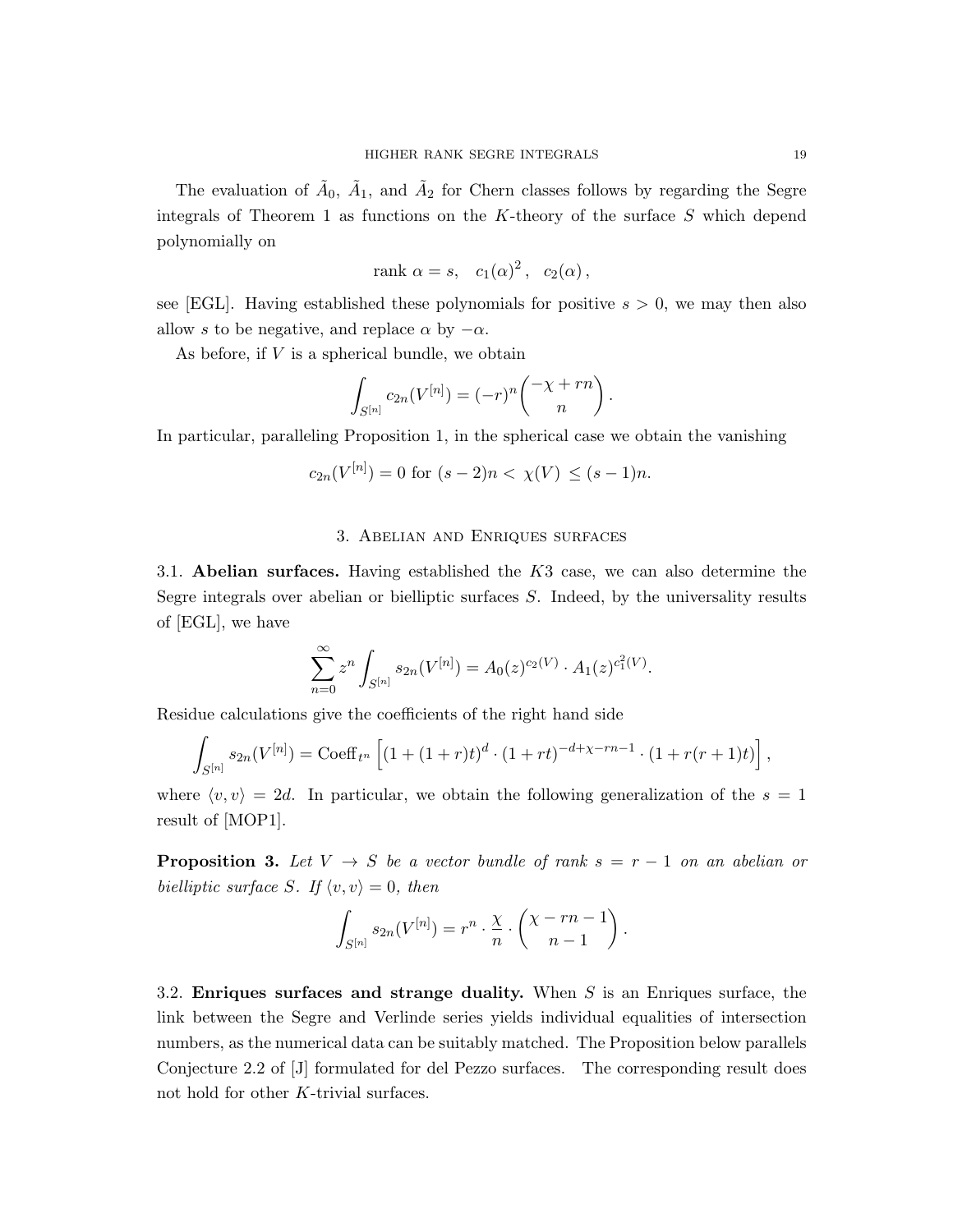**Proposition 4.** Let  $V \rightarrow S$  be a vector bundle of rank  $s = r + 1$ , determinant L, and  $\chi(V) = (r-1)n + 1$ . We have

$$
\int_{S^{[n]}} c_{2n}(V^{[n]}) = \chi(S^{[n]}, L_{(n)} \otimes E^r).
$$

The left hand side interprets enumeratively the Verlinde number on the right as an integral over the Hilbert scheme – counting the expected (finite) number of quotients  $V^{\vee} \to I_Z$  with Z a subscheme of length n. Implications of Proposition 4 for strange duality over  $K3$  and Enriques surfaces will be taken up elsewhere.

*Proof.* Write  $\chi = \chi(L)$  and note that the assumption of the Proposition translates into

$$
c_2(V) = \chi - (r-1)(n-1).
$$

By Subsection 2.5, the Chern integral on the left hand side is the coefficient of  $z^n$  in the series

$$
\tilde{A}_0(z)^{c_2(V)} \cdot \tilde{A}_1(z)^{c_1^2(V)} \cdot \tilde{A}_2(z)
$$
,

or equivalently, the residue of the differential form

$$
\tilde{A}_0(z)^{\chi-(r-1)(n-1)} \cdot \tilde{A}_1(z)^{2\chi-2} \cdot \tilde{A}_2(z) \cdot \frac{dz}{z^{n+1}}.
$$

Using the change of variables  $z = t(1 - rt)^{-r}$ , the differential form becomes

$$
(19) \qquad (1 - tr(1 - r))^{\frac{1}{2}} \cdot (1 - tr)^{-\chi + r^2(n - \frac{1}{2}) - \frac{1}{2}} \cdot (1 + (1 - r)t)^{\chi - r^2(n - \frac{1}{2}) + (n - 1)} \cdot \frac{dt}{t^{n+1}}
$$

For the right hand side, we use the calculations of Lemma 5.2 of [EGL]:

$$
\sum w^n \chi(S^{[n]}, L_{(n)} \otimes E^r) = F(w)^{\frac{1}{2}} \cdot G(w)^{\chi}
$$

where

$$
F(w) = \frac{(1+u)^{r^2}}{1+r^2u}, \quad G(w) = 1+u
$$

for the change of variables

$$
w = u(1+u)^{r^2-1}.
$$

Therefore,  $\chi(S^{[n]}, L_{(n)} \otimes E^r)$  is the residue of the differential form

(20) 
$$
F(w)^{\frac{1}{2}} \cdot G(w)^{\chi} \cdot \frac{dw}{w^{n+1}} = (1+r^2u)^{\frac{1}{2}} \cdot (1+u)^{\chi-r^2(n-\frac{1}{2})+(n-1)} \cdot \frac{du}{u^{n+1}}
$$

The change of variables

$$
u = \frac{t}{1 - tr}
$$

matches the two differential forms (19) and (20) and completes the proof.  $\Box$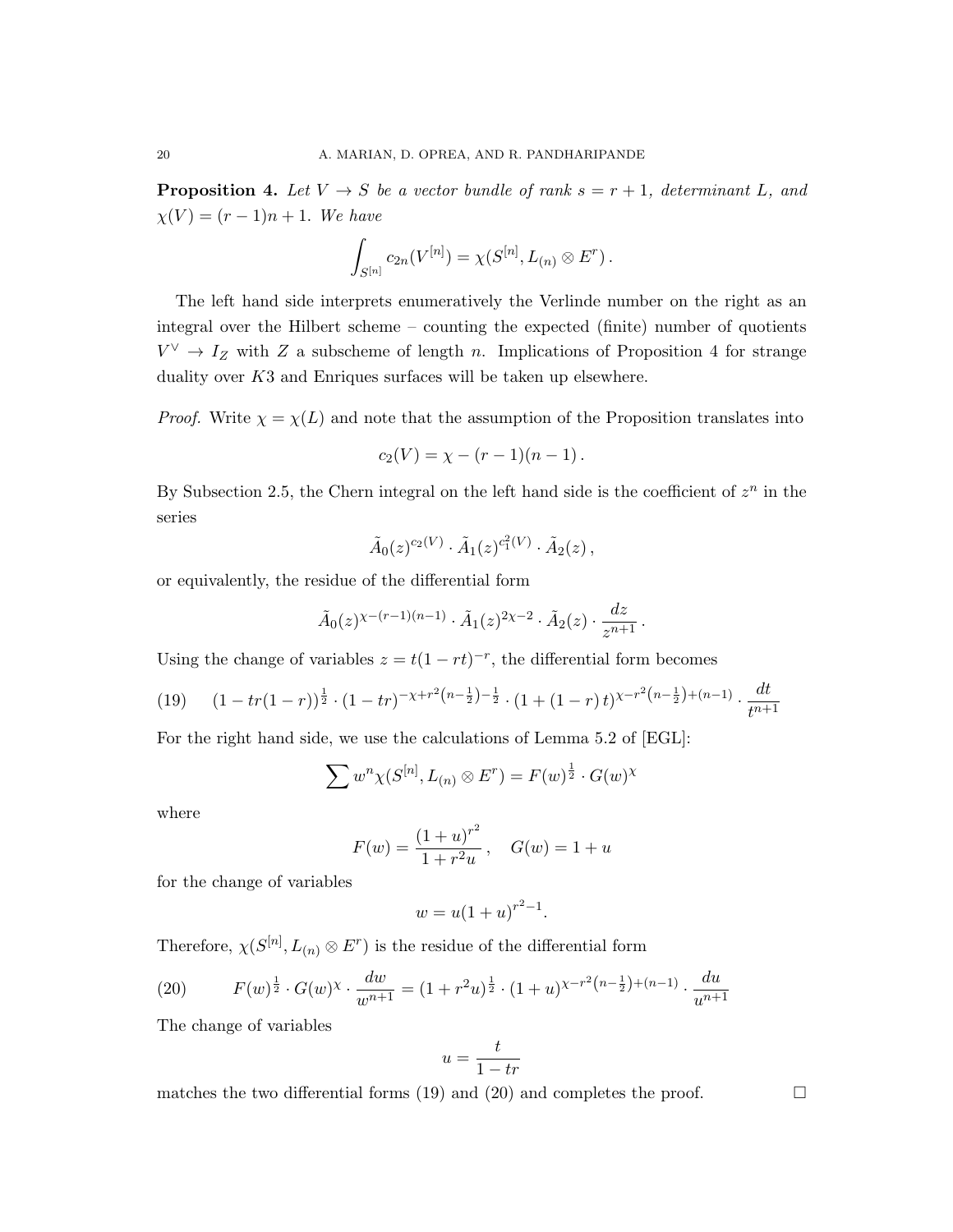## 4. K3 blowups

In order to determine the functions  $A_3, A_4$ , we need to consider surfaces which are not K-trivial. We will look at two different families of examples over the blowup of a K3 at a point. These examples are stated in Theorem 4. We will prove this theorem first. As before, Reider-type arguments play a key role in the calculation. In addition, several excess intersection calculations are needed. Afterwards we show Theorem 2: the integrals calculated in Theorem 4 give the rank 2 series for all surfaces.

#### 4.1. Stability in extensions. Let

 $\pi : S \to X$ 

be the blowup of a K3 surface X at one point. We assume that  $Pic X = \mathbb{Z}H$ . Then

$$
\operatorname{Pic} S = \mathbb{Z}H + \mathbb{Z}E,
$$

where  $E$  is the exceptional divisor on  $S$  and  $H$  denotes the pullback to  $S$  of the ample Picard generator on  $X$ . Note that  $H$  is a nef line bundle on  $S$ .

The notion of  $H$ -stability and  $H$ -semistability have the usual meaning:

**Definition 1.** We say that a torsion-free sheaf  $V$  on  $S$  is  $H$ -stable if for any nonzero subsheaf G of strictly smaller rank, we have

$$
\frac{c_1(G) \cdot H}{\text{rk } G} < \frac{c_1(V) \cdot H}{\text{rk } V}.
$$

For the notion of H-semistability the inequality is not required to be strict.

We first prove several statements regarding vanishing of cohomology which will be useful in the proof of Theorem 4. We consider a vector bundle  $V_0 \to X$  with

(21) rank 
$$
V_0 = 2
$$
,  $c_1(V_0) = H$ ,  $V_0$  rigid and Gieseker *H*-stable.

Let

(22) 
$$
V = \pi^* V_0 \otimes E^{-k} \text{ on } S, \text{ for } k \ge 0.
$$

In order to compute Segre classes of  $V^{[n]} \to S^{[n]}$ , we analyze the surjectivity of the evaluation map:

(23) 
$$
H^0(V) \otimes \mathcal{O}_{S^{[n]}} \to V^{[n]} \text{ on } S^{[n]}.
$$

Thus, for a zero dimensional subscheme  $Z$  of length  $n$ , we investigate the vanishing of

$$
H^1(S, V \otimes I_Z) = \text{Ext}^1(V^{\vee}, I_Z) = \text{Ext}^1(I_Z, V^{\vee} \otimes E).
$$

Assume that a non-zero element exists in the extension group. We prove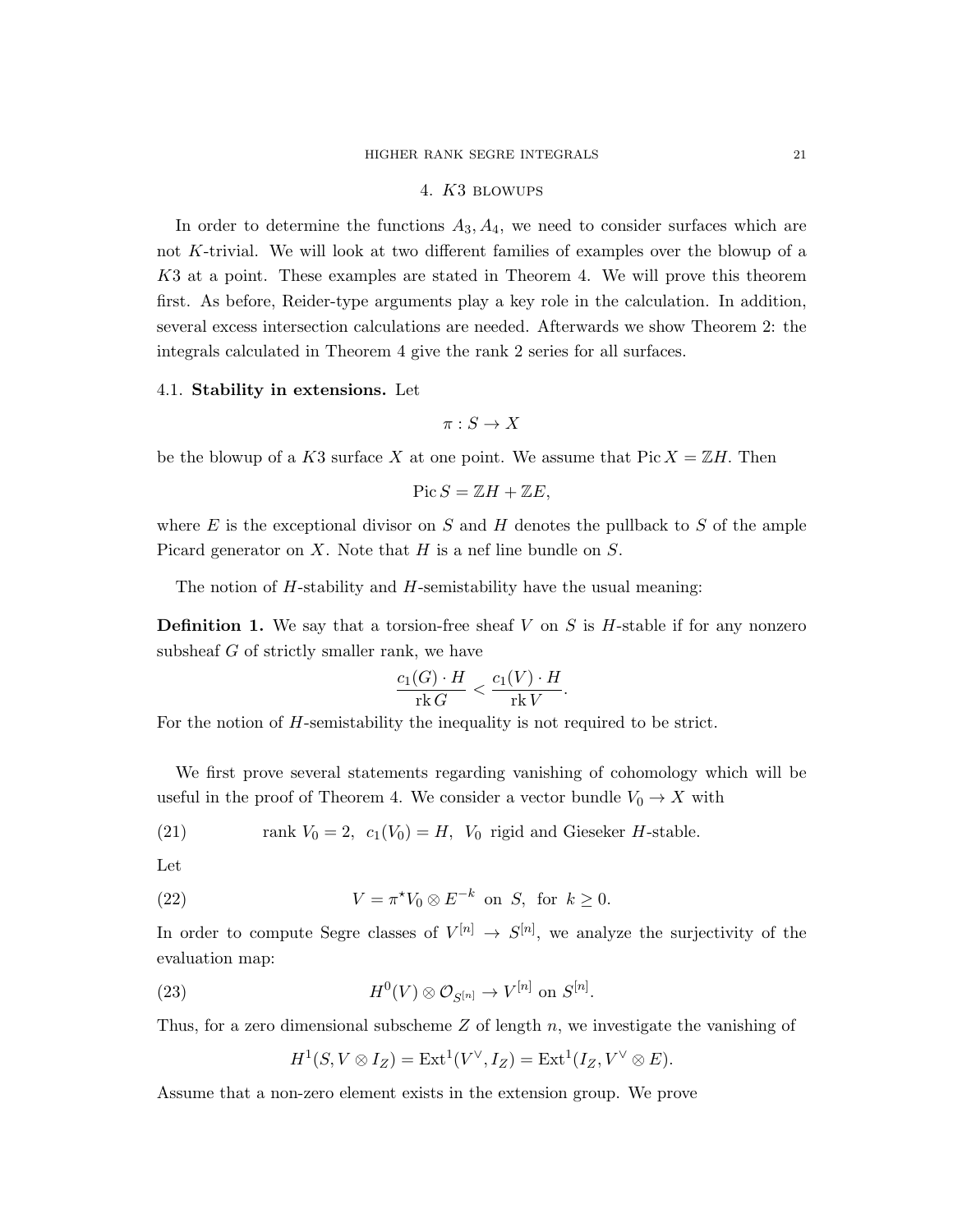**Lemma 1.** (i) Assume  $k \geq n-1$ . For any nonsplit extension

(24) 
$$
0 \to V^{\vee} \otimes E \to W \to I_Z \to 0
$$

with  $Z \in S^{[n]}$ , the middle sheaf W is H-stable.

(ii) Assume  $k = n-2$ . The same conclusion holds, unless the scheme Z is supported on the exceptional divisor E.

*Proof.* Assume  $G \hookrightarrow W$  is an H-semistable destabilizing subsheaf. We then have

$$
\mu_G \ge \mu_W > \mu_{V^\vee \otimes E}.
$$

Since  $V_0$  is H-slope stable on X,  $V_0^{\vee}$  is also H-slope stable. The pullback  $\pi^* V_0^{\vee}$  is H-stable on S. Thus  $V^{\vee} \otimes E$  is also H-stable. As a consequence, we see that G cannot be a subsheaf of the kernel  $V^{\vee} \otimes E$  since this would contradict the H-stability of the latter.

Thus we have a nonzero morphism  $\phi : G \to I_Z$ . The H-semistability of G now gives  $\mu_G \leq 0$ . If  $c_1(G) = aH + bE$ , we deduce

$$
0 \ge \mu_G \ge \mu_W \implies 0 \ge \frac{aH^2}{\text{rk } G} \ge -\frac{H^2}{\text{rk } W},
$$

from which we conclude that  $a = 0$  and  $\mu = 0$ . Furthermore, if nonzero, the kernel K of  $\phi$  is a subsheaf of  $V^{\vee} \otimes I_Z$  of slope greater than or equal to zero, contradicting the H-semistability of  $V^{\vee} \otimes E$ . Thus we have in fact that  $\phi : G \to I_Z$  is injective, so

$$
G=I_U\otimes E^{-m}
$$

for a zero-dimensional subscheme  $U \subset S$  and  $m \geq 0$ . In particular Z is supported on the exceptional curve  $E$  and on  $U$ . We turn to the exact sequence

$$
0 \to G \to I_Z \to Q \to 0
$$

and the associated sequence of extension groups

$$
\operatorname{Ext}^1(Q, V^{\vee} \otimes E) \to \operatorname{Ext}^1(I_Z, V^{\vee} \otimes E) \stackrel{\alpha}{\longrightarrow} \operatorname{Ext}^1(G, V^{\vee} \otimes E).
$$

The image of the extension (24)

$$
0 \neq e \in \text{Ext}^1(I_Z, V^{\vee} \otimes E)
$$

under  $\alpha$  is trivial since the resulting extension is seen to be split. Turning to the first extension group, we have

$$
Ext^1(Q, V^{\vee} \otimes E)^{\vee} = H^1(V \otimes Q).
$$

Recall the notation  $V = \pi^* V_0 \otimes E^{-k}$ . We claim that

$$
H^1(V \otimes Q) = 0, \text{ for } k \ge n - 1.
$$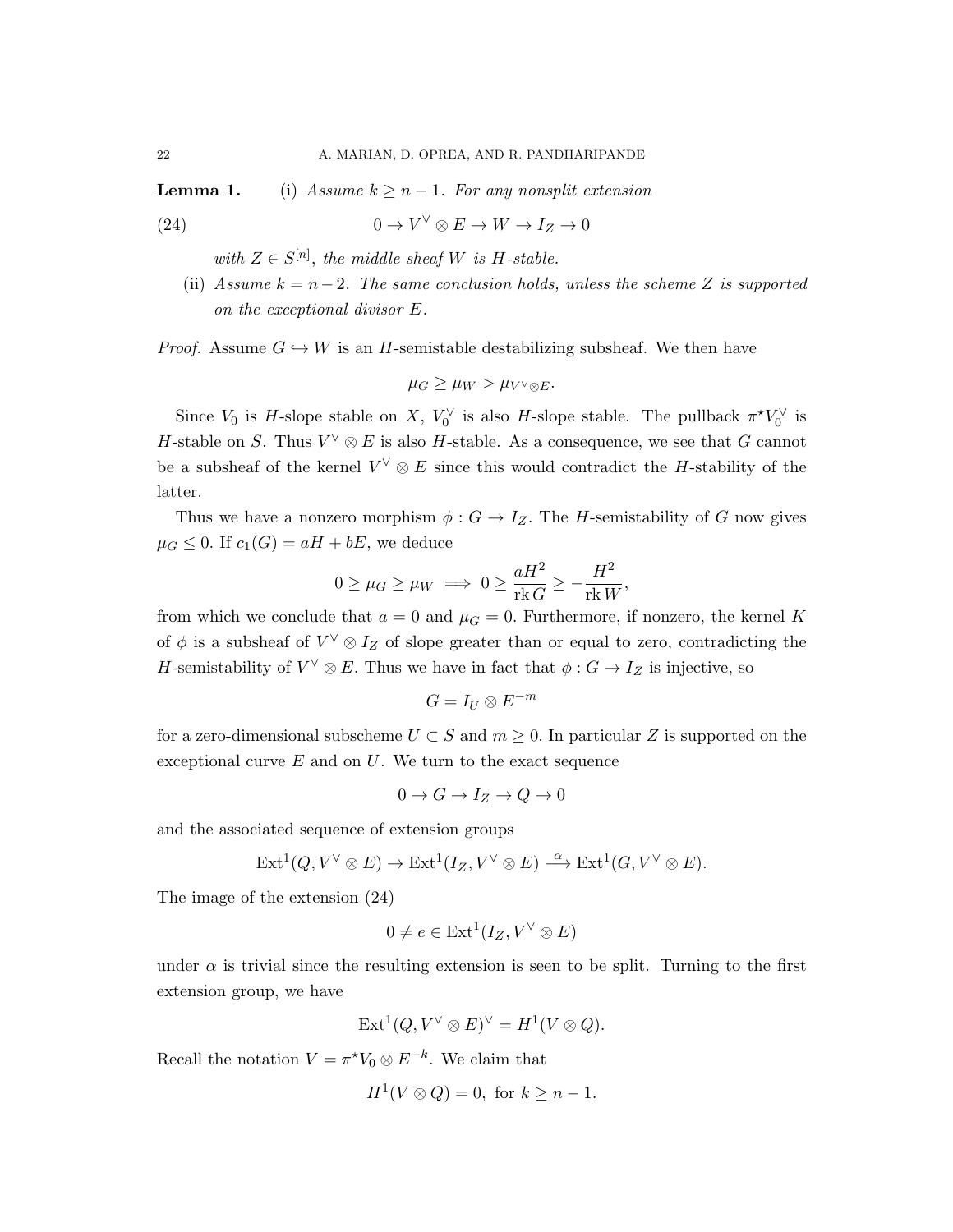This would imply  $\alpha$  is injective, and in turn that the original extension e splits – a contradiction.

Note that Q is supported on the exceptional divisor and a finite number of points in S. To prove the claimed vanishing, let us first assume that  $U$  is empty. The argument is best illustrated by the case  $m = 1$ . In this case, the defining sequence

$$
0 \to E^{-1} \to I_Z \to Q \to 0
$$

shows that  $Q = I_{Z/E}$  is the ideal sheaf of n points on the exceptional divisor. Since

$$
V|_{E} = \mathbb{C}^{2} \otimes \mathcal{O}_{E}(k),
$$

we see that

$$
H^{1}(V \otimes Q) = H^{1}(\mathcal{O}_{E}(k-n)) \otimes \mathbb{C}^{2} = 0 \text{ for } k \geq n-1.
$$

We now consider the case of arbitrary m, continuing to assume that  $U = \emptyset$ . We let  $W_{\ell} = \ell E$  be the scheme defined by the ideal sheaf  $E^{-\ell}$ . Set  $Z_m = Z$  and  $Q_m = Q$ . The defining exact sequence

$$
0 \to E^{-m} \to I_Z \to Q \to 0
$$

shows that

$$
0 \to Q_m \to \mathcal{O}_{W_m} \to \mathcal{O}_{Z_m} \to 0.
$$

Inductively define the scheme-theoretic intersection

$$
Z_{\ell} = Z_{\ell+1} \cap W_{\ell} \hookrightarrow W_{\ell+1}
$$

for  $1 \leq \ell \leq m-1$ , and let  $Q_{\ell}$  be given by the exact sequence

$$
0 \to Q_{\ell} \to \mathcal{O}_{W_{\ell}} \to \mathcal{O}_{Z_{\ell}} \to 0.
$$

Clearly,

$$
length (Z_{\ell}) \le length (Z_m) = n.
$$

We will show inductively that

$$
(25) \t\t\t H1(V \otimes Q_{\ell}) = 0
$$

for all  $\ell \leq m$ . The base case  $\ell = 1$  was verified above. For the inductive step, form the diagram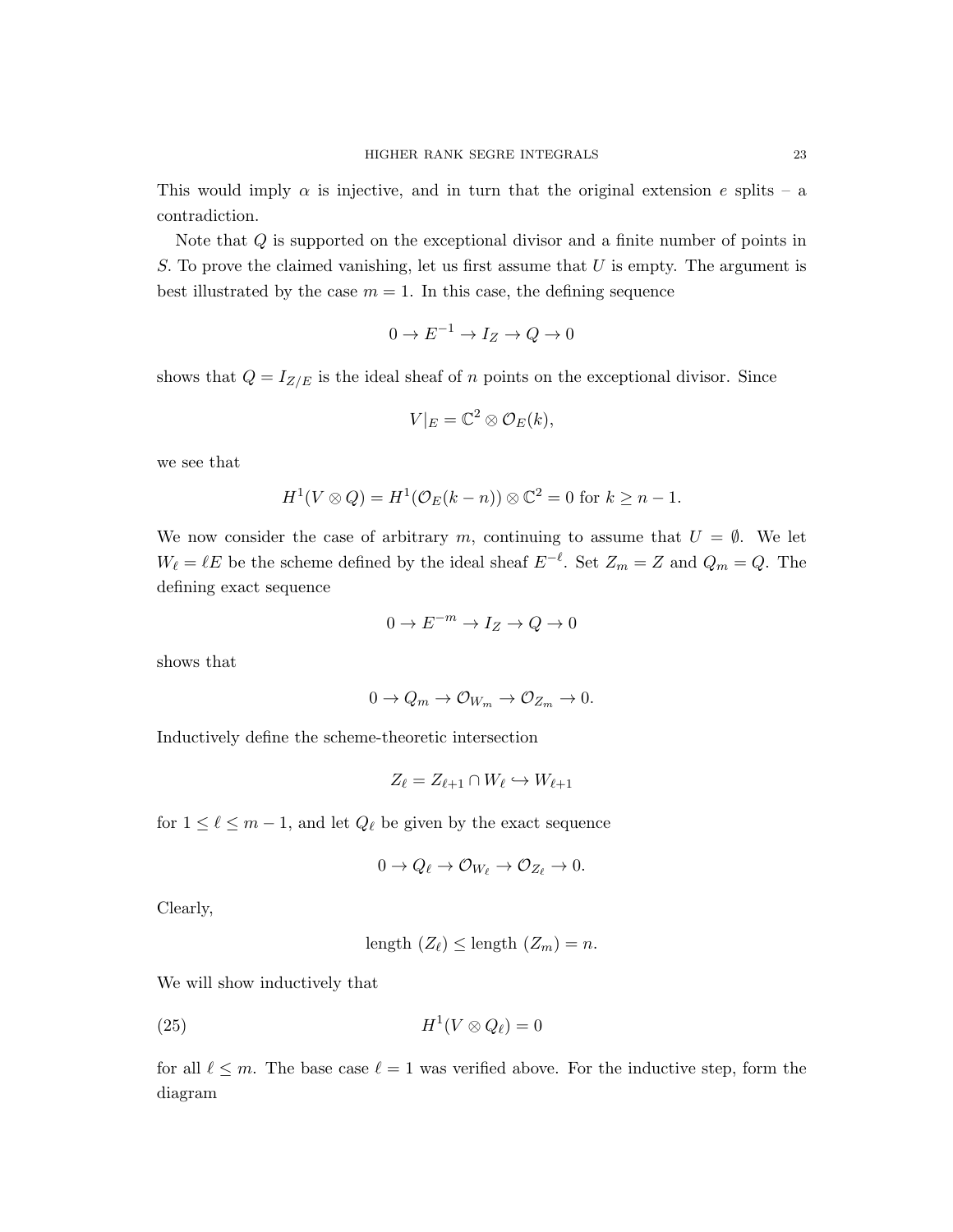

Note that  $M_{\ell}$  is supported at at most n points. As we already noted

$$
V|_{E} = \mathbb{C}^{2} \otimes \mathcal{O}_{E}(k).
$$

If  $\ell \geq 1$  and  $k + 1 \geq n$ , we have just enough positivity to ensure that the morphism

(26) 
$$
H^0(V \otimes \mathcal{O}_E(\ell-1)) = \mathbb{C}^2 \otimes H^0(E, \mathcal{O}_E(k+(\ell-1)) \to H^0(V \otimes M_{\ell})
$$

is surjective. Using the first row we conclude

$$
H^1(V\otimes K_{\ell})=0.
$$

Using the first column and invoking the inductive hypothesis, we conclude

$$
H^1(V\otimes Q_{\ell})=0.
$$

This completes the argument when  $U$  is empty. For the general case, let  $T$  denote the scheme with ideal  $E^{-m} \otimes I_U$ , and recall  $W_m$  had ideal  $E^{-m}$ . The defining exact sequence gives

$$
0 \to I_T \to I_Z \to Q \to 0 \implies 0 \to Q \to \mathcal{O}_T \to \mathcal{O}_Z \to 0.
$$

By composing the first map with the canonical restriction  $\mathcal{O}_T \to \mathcal{O}_{W_m}$  we obtain an exact sequence

(27) 
$$
0 \to Q \to \mathcal{O}_{W_m} \to A \to 0.
$$

Furthermore

$$
\mathcal{O}_Z \to A \to 0,
$$

so  $A = \mathcal{O}_{\widetilde{Z}}$  is supported on at most n points. Then the previous argument applied to the exact sequence (27)

$$
0 \to Q \to \mathcal{O}_{W_m} \to \mathcal{O}_{\widetilde{Z}} \to 0
$$

gives the vanishing  $H^1(V \otimes Q) = 0$ . This finishes the proof when  $k = n - 1$ .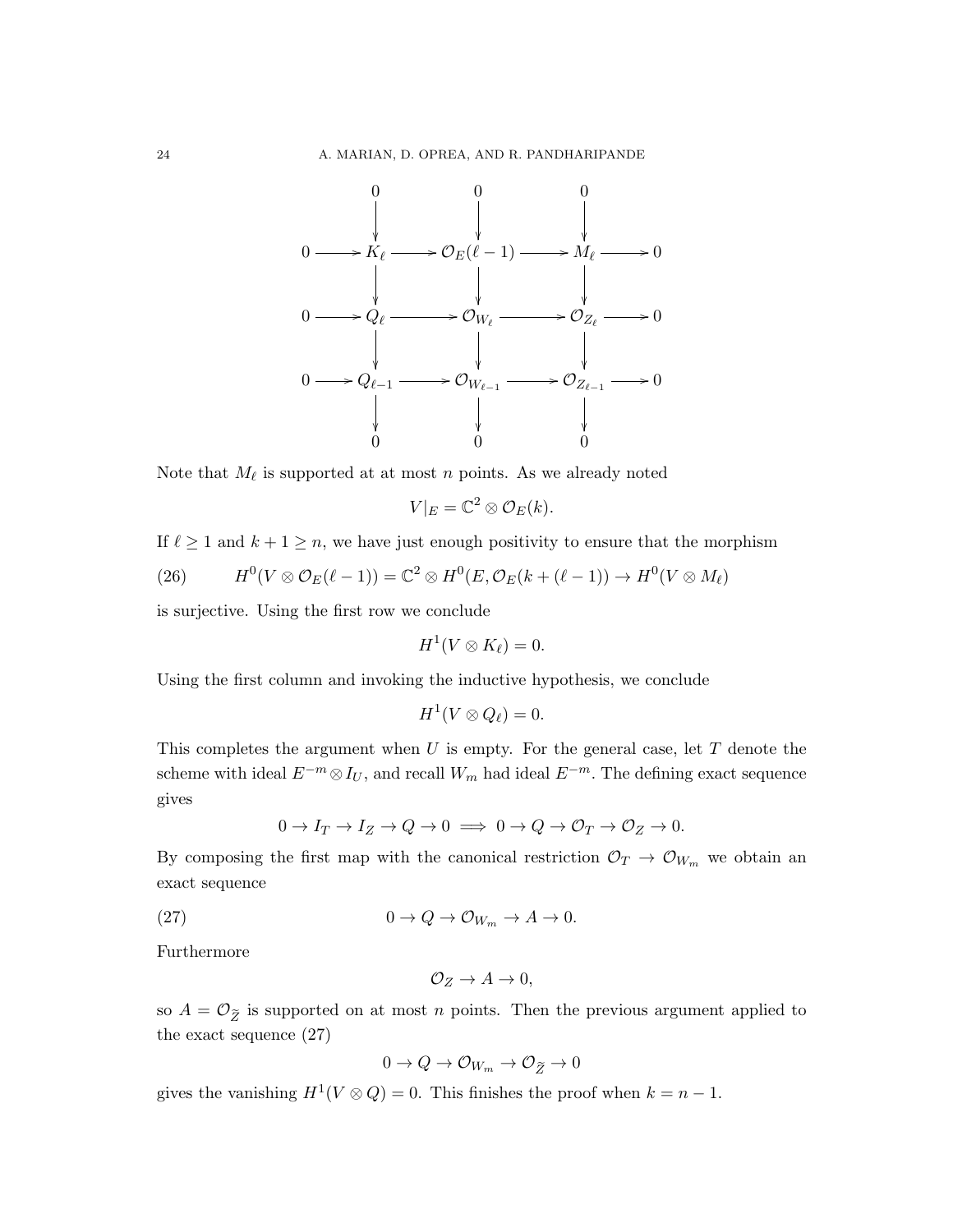When  $k = n-2$ , the same argument carries through, unless  $m = 1$  and Z is contained in  $E$ , as one can easily check going through the details, in particular by examining  $(26)$ .

**Lemma 2.** If W is H-stable, then for any  $k \geq 0$ ,  $Hom(W, W \otimes E^k) = 1$ .

*Proof.* The H-stability of W implies that any nonzero homomorphism  $\phi: W \to W \otimes E^k$ is injective. This can be seen as usual by examining the kernel and image of  $\phi$ . Let  $\lambda$ be an eigenvalue of  $\phi$  at a point p in S where W is locally free and  $p \notin E$ . Let I be the canonical homomorphism  $W \to W \otimes E^k$  obtained by W-twisting the unique section  $\mathcal{O} \to E^k$ . We claim

$$
\phi = \lambda I.
$$

Indeed, assuming otherwise, set

$$
\psi := \phi - \lambda I \neq 0.
$$

By the first line of the proof, the morphism  $\psi : W \to W \otimes E^k$  must be injective. Consider the induced morphism

$$
\det \psi : \det W \to \det W \otimes E^{kr}.
$$

Writing as before I for the det W-twisting of the unique section of  $E^{kr}$ , we conclude

$$
\det \psi = \mu I
$$

for some constant  $\mu$ . By construction, det  $\psi$  vanishes at p. However I only vanishes along E and  $p \notin E$ . This shows that  $\mu = 0$ , so det  $\psi = 0$ . This contradicts the fact that  $\psi$  is injective.

**Lemma 3.** Let  $V = \pi^* V_0 \otimes E^{-k}$  with  $V_0$  a rigid rank 2 bundle satisfying (21). Assume  $\chi(V) = 4n - 1.$ 

(i) If  $k = n - 2$  then

$$
H^1(V\otimes I_Z)=0
$$

for all  $Z \in S^{[n]}$  unless  $Z \subset E$ .

- (ii) If  $k = n 1$  then any nontrivial extension W in (24) is a rigid sheaf.
- (iii) In both cases,  $H^1(V) = H^2(V) = 0$ .

*Proof.* We continue working with the exact sequence (24). If  $Z \not\subset E$ , W must be H-stable by Lemma 1. Using Lemma 2, we compute

$$
\chi(W, W) \le \text{Ext}^{0}(W, W) + \text{Ext}^{2}(W, W) = \text{Ext}^{0}(W, W) + \text{Ext}^{0}(W, W \otimes E) = 2.
$$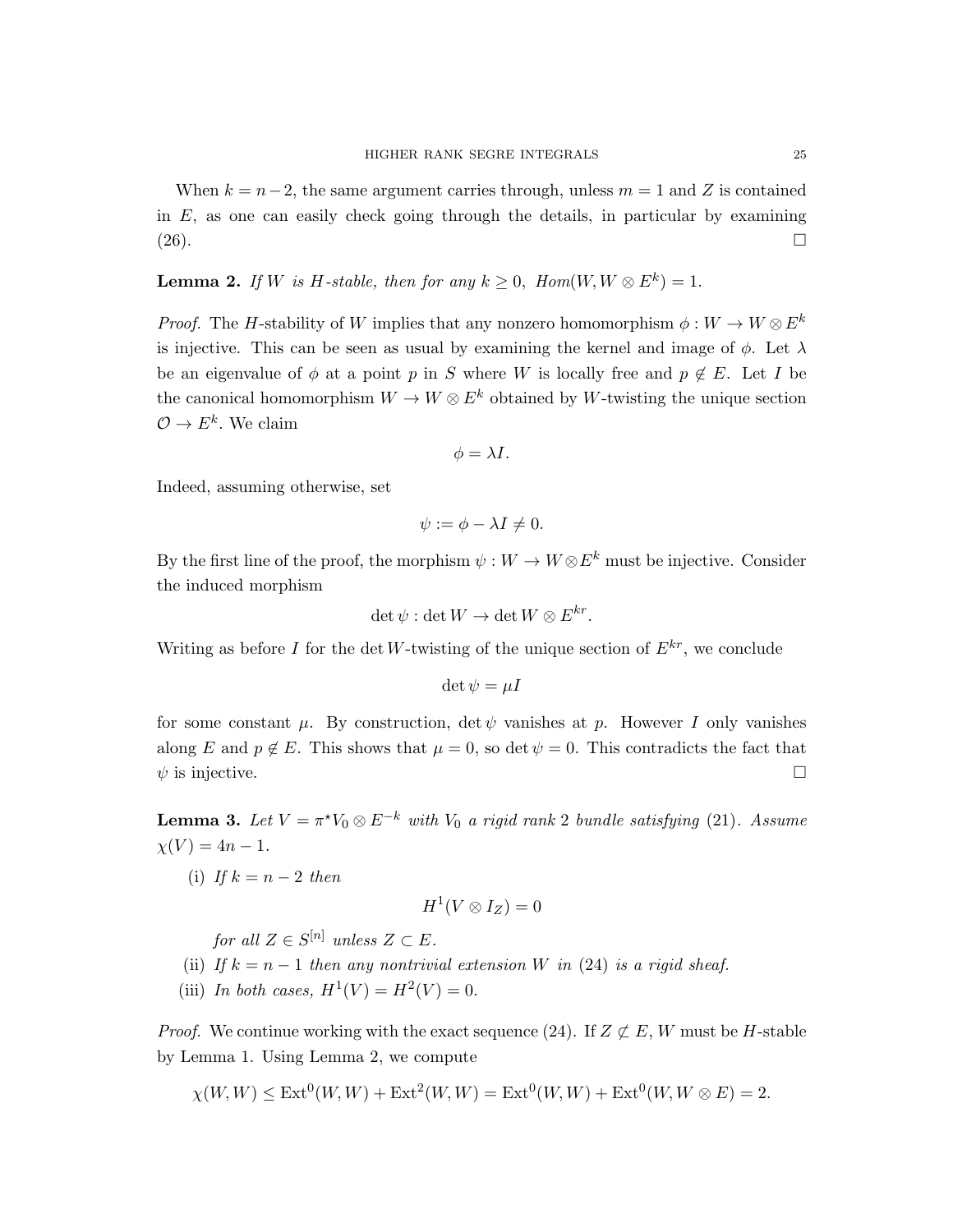On the other hand, from the defining exact sequence  $(24)$ , we calculate:

$$
\chi(W, W) = \chi(V^{\vee}, V^{\vee}) + \chi(V^{\vee} \otimes E, I_Z) + \chi(V^{\vee}, I_Z) + \chi(I_Z, I_Z)
$$
  
\n
$$
= -\langle v_0, v_0 \rangle + (\chi(V_0) - 2n - (k+1)(k+2)) + (\chi(V_0) - 2n - k(k+1)) + 2 - 2n
$$
  
\n
$$
= 2\left(-\frac{\langle v_0, v_0 \rangle}{2} + \chi(V_0) - 3n + 1 - (k+1)^2\right)
$$
  
\n
$$
= 2\left(-\frac{\langle v_0, v_0 \rangle}{2} + \chi(V) - 3n - k\right) = 2(n-k).
$$

Note now that if  $k = n - 2$ , then

$$
\chi(W,W) = 2(n-k) = 4
$$

which is a contradiction. This establishes (i).

If  $k = n - 1$ , then  $\chi(W, W) = 2$ . Since  $\text{Ext}^{0}(W, W) = \text{Ext}^{2}(W, W) = \mathbb{C}$  we find that  $Ext<sup>1</sup>(W, W) = 0$  so W is rigid. This establishes (ii).

Note that the same argument for  $Z = \emptyset$  shows that  $H^1(V) = 0$ , while  $H^2(V) = 0$ follows by stability.  $\Box$ 

We will analyze the two situations (i) and (ii) in Propositions 5, 6, and 7 below.

4.2. Excess calculations for  $k = n-2$ . The goal of this section is to prove the following result which corresponds to Theorem 4 (i).

**Proposition 5.** Let  $S$  be the blowup of a  $K3$  surface at one point. Let

$$
V = \pi^* V_0 \otimes E^{-(n-2)}
$$

with  $V_0$  a rank 2 bundle satisfying (21). Assume furthermore that  $\chi(V) = 4n - 1$ . Then

$$
\int_{S^{[n]}} s(V^{[n]}) = (-1)^n (2n+1).
$$

*Proof.* We compute  $s_{2n}(V^{[n]})$  as an excess intersection over the nonsurjectivity locus of the evaluation map  $(23)$ . By Lemma 3, this nonsurjectivity locus consists of those  $Z$ with  $Z \subset E$ , or in other words

$$
Z \in E^{[n]} \simeq \mathbb{P}^n.
$$

For the excess calculation, we need to interpret the Segre class  $s_{2n}$  in connection with the top Chern class of a vector bundle, where the excess formula is easier to understand. This connection is as follows, cf. Fulton [F].

Let  $G(2n, 4n-1)$  be the Grassmannian of  $2n$  planes  $\Lambda \hookrightarrow H^0(V)$ , with tautological bundle  $\mathcal E$  of rank 2n. Consider the product  $S^{[n]} \times G(2n, 4n-1)$  with projection

$$
\pi: S^{[n]} \times G(2n, 4n-1) \to S^{[n]}.
$$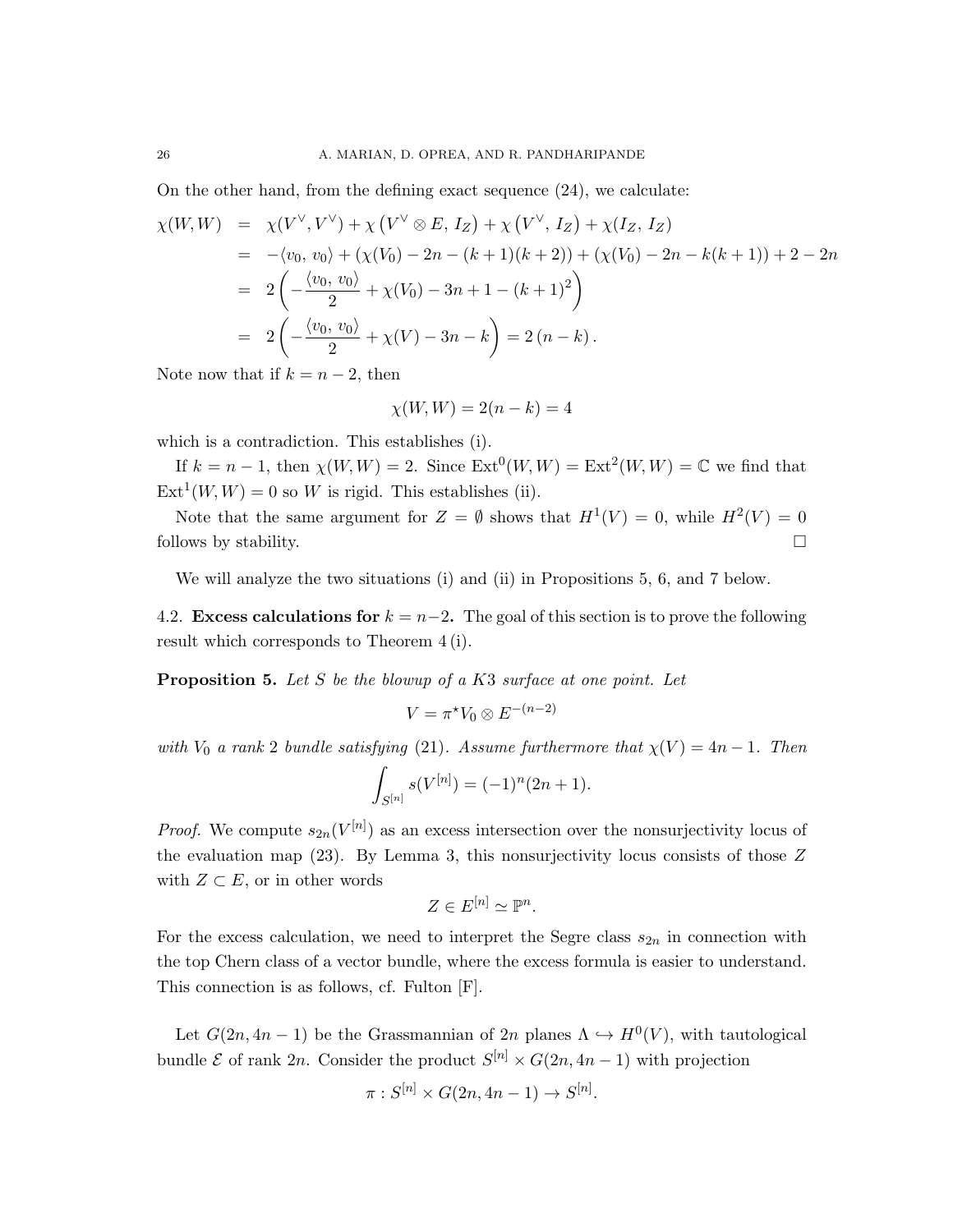By [F], Proposition 14.2.2,

$$
s_{2n}(V^{[n]}) = \pi_{\star} \left( c_{\text{top}}(\mathcal{E}^{\vee} \otimes V^{[n]}) \right).
$$

Here  $\mathcal E$  and  $V^{[n]}$  are pulled back to the product from  $G(2n, 4n-1)$  and  $S^{[n]}$  respectively. The vector bundle  $\mathcal{E}^{\vee} \otimes V^{[n]}$  has a natural section s. This is induced by the morphism

$$
\mathcal{E} \to V^{[n]} \text{ on } S^{[n]} \times G(2n, 4n - 1)
$$

obtained by composing the inclusion

$$
\mathcal{E} \hookrightarrow H^0(V) \otimes \mathcal{O}
$$

on  $G(2n, 4n-1)$  with the evaluation map  $(23)$ 

$$
H^0(V)\otimes\mathcal{O}\to V^{[n]}\ \ \text{on}\ \ S^{[n]}.
$$

The zero locus  $\mathbb D$  of the section s is expected to be zero-dimensional, but let us suppose it is in excess with dimension  $d$ , so that

 $\mathbb{D} \subset S^{[n]} \times G(2n, 4n-1)$ , with normal bundle N.

The excess intersection formula of Section 14.4 in [F] reads

(28) 
$$
s_{2n}(V^{[n]}) = \pi_{\star} \left( c_d \left( \mathcal{E}^{\vee} \otimes V^{[n]}|_{\mathbb{D}} - N \right) \right),
$$

where  $\pi : \mathbb{D} \to S^{[n]}.$ 

We now compute the right hand side of equation (28). By definition,

$$
\mathbb{D} = \{ (Z, \Lambda) \text{ so the map } \Lambda \hookrightarrow H^0(V) \to H^0(V \otimes \mathcal{O}_Z) \text{ is zero} \}.
$$

We describe  $\mathbb D$  in concrete terms. Observe that

$$
V|_{E} = \mathbb{C}^{2} \otimes \mathcal{O}_{\mathbb{P}^{1}}(n-2),
$$

and set

$$
\Lambda_0 = \ker H^0(V) \to H^0(V|_E).
$$

The argument of Lemma 3 shows that  $H^1(V \otimes \mathcal{O}(-E)) = 0$ . Therefore

$$
\dim \Lambda_0 = (4n - 1) - (2n - 2) = 2n + 1.
$$

Observe next that

$$
\mathbb{D} = \{ (Z, \Lambda) \text{ with } Z \in E^{[n]} \text{ and } \Lambda \subset \Lambda_0 \} \subset S^{[n]} \times G(2n, 4n - 1).
$$

Indeed, if  $Z \not\subset E$ , by Lemma 3

$$
H^0(V) \to H^0(V|_Z)
$$

is surjective. The kernel is of dimension  $(4n-1) - 2n = 2n-1$ , hence it cannot contain a subspace W of dimension 2n. Furthermore, for  $Z \subset E$ , the restriction

$$
H^0(V) \to H^0(V|_Z)
$$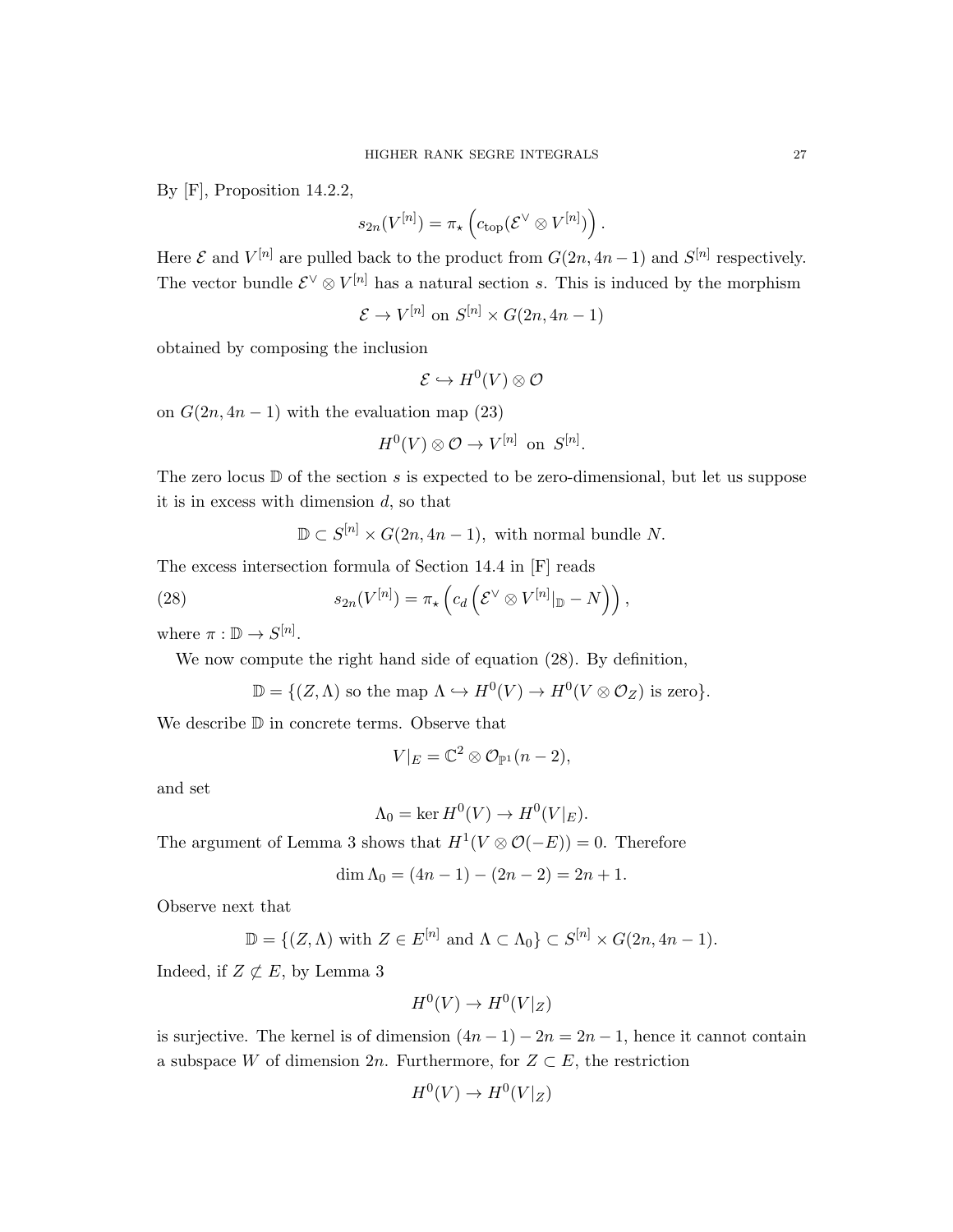factors through  $H^0(V|_E)$ . Since  $V|_E = \mathcal{O}_E(n-2) \otimes \mathbb{C}^2$ , the restriction

$$
H^0(V|_E) \to H^0(V|_Z)
$$

is injective. Therefore,

$$
W \hookrightarrow H^0(V) \to H^0(V|_E) \text{ is zero } \implies \Lambda \subset \Lambda_0.
$$

Consequently, we have

$$
\mathbb{D} = E^{[n]} \times G(2n, \Lambda_0) \subset S^{[n]} \times G(2n, 4n - 1),
$$

so that

$$
\mathbb{D}\simeq \mathbb{P}^n\times \mathbb{P}^{2n}.
$$

In K-theory, the normal bundle to  $\mathbb D$  is

$$
N = N_{E^{[n]}/S^{[n]}} + N_{\mathbb{P}^{2n}/G(2n,4n-1)} = \mathcal{O}(E)^{[n]} + \mathcal{E}^{\vee} \otimes \mathbb{C}^{2n-2}.
$$

Here  $2n-2$  is the dimension of the quotient  $H^0(V)/\Lambda_0$  and the two summands are restricted to D. We now calculate

$$
s_{2n}(V^{[n]}) = \pi_{\star} \left( c_{3n} \left( \mathcal{E}^{\vee} \otimes V^{[n]} - \mathcal{O}(E)^{[n]} - \mathcal{E}^{\vee} \otimes \mathbb{C}^{2n-2}|_{\mathbb{D}} \right) \right)
$$
  
=  $\pi_{\star} \left( c_{3n} \left( \mathcal{E}^{\vee} \otimes \mathbb{C}^{2} \otimes \mathcal{O}(n-2)^{[n]} - \mathcal{O}(-1)^{[n]} - \mathcal{E}^{\vee} \otimes \mathbb{C}^{2n-2} \right) \right)$ 

Let  $\zeta$  denote the hyperplane class on  $E^{[n]} \simeq \mathbb{P}^n$  and h denote the hyperplane in the Grassmannian  $G(2n, \Lambda_0) \simeq \mathbb{P}^{2n}$ . We have

$$
c(\mathcal{E}^{\vee}) = \frac{1}{1-h},
$$
  

$$
c\left(\mathcal{O}(n-2)^{[n]}\right) = 1-\zeta,
$$
  

$$
c\left(\mathcal{O}(-1)^{[n]}\right) = (1-\zeta)^n
$$

.

The last two formulas for the total Chern classes of tautological vector bundles over the Hilbert scheme of points on  $\mathbb{P}^1$  are explained for instance in the proof of Theorem 2 of [MOP2]. Completing the calculation,

$$
s_{2n}(V^{[n]}) = \text{Coeff}_{h^{2n}\zeta^n} \left[ (1-\zeta)^{3n+2} \cdot (1-h)^{2n-2} \cdot \frac{1}{c(h^{\vee} \otimes \mathcal{O}(n-2)^{[n]})^2} \right]
$$
  
= \text{Coeff}\_{h^{2n}\zeta^n} \frac{(1-\zeta)^{3n+2}}{(1-h-\zeta)^2}  
= (-1)^n (2n+1).  $\square$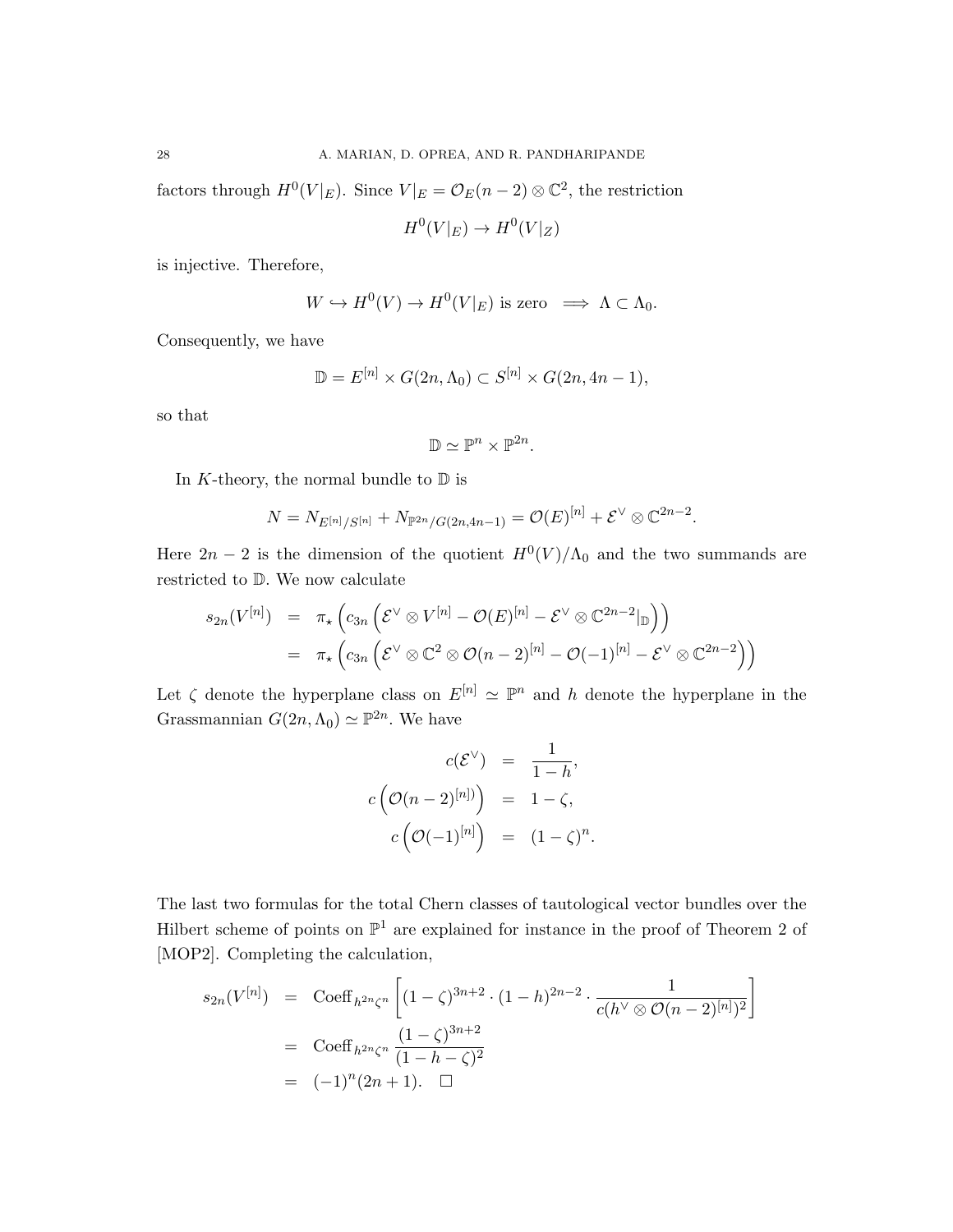4.3. The case  $k = n - 1$ . Consider now the case  $k = n - 1$ , so that

$$
V = V_0 \otimes E^{-(n-1)}
$$

with  $V_0$  rigid H-stable of rank 2 with  $c_1(V_0) = H$ , and  $\chi(V) = 4n - 1$ . By Lemma 3 (ii), all nontrivial extensions

(29) 
$$
0 \to V^{\vee} \otimes E \to W \to I_Z \to 0
$$

must have the middle term  $W$  a rigid  $H$ -stable sheaf of rank 3. Of course,

(30) 
$$
c_1(W) = -H + 2nE.
$$

We record the following

**Lemma 4.** There are no rigid H-stable sheaves of rank 3 satisfying (30) when  $n \neq 0$ mod 3.

When  $n \equiv 0 \mod 3$ , the sheaf W must necessarily be of the form

$$
W = \pi^{\star} W_0 \otimes E^{\frac{2n}{3}}
$$

where  $W_0 \rightarrow X$  is a bundle over the K3 surface with

(31) *rank* 
$$
W_0 = 3
$$
,  $c_1(W_0) = -H$ ,  $W_0$  *rigid and Gieseker H-stable.*

*Proof.* As noted in [G2], [Y1], stability with respect to the non-ample divisor H on the blowup is equivalent to  $H - \epsilon E$ -stability for  $\epsilon$  sufficiently small. Thus the moduli space of H-stable sheaves on the blowup admits a natural scheme structure. In general, the moduli space  $M_H^S(3, -H + 2nE, c_2)$  of H-stable sheaves on the blowup has expected dimension  $6d - 16$  where d denotes the discriminant. For rigid moduli spaces, we have  $d=\frac{8}{3}$  $\frac{8}{3}$ . The corresponding moduli of H-stable sheaves is zero dimensional and consists of isolated points. To count the stable rigid sheaves, we compute the Euler characteristic of the moduli space.

To this end, we use the blowup formulas of Proposition 3.4 in [Y1] or Proposition 3.1 (2) in [G2]. The generating series of Euler characteristics on the blowup is computed in terms of the same series on the underlying  $K3$  surface X as

$$
\sum_{d} q^{d-\frac{8}{3}} \mathbf{e}(M_H^S(3, -H + 2nE, d)) = \prod_{m=1}^{\infty} \frac{1}{(1 - q^m)^3} \cdot \left(\sum_{(x,y)} q^{x^2 + xy + y^2}\right)
$$

$$
\cdot \left(\sum_{d} q^{d-\frac{8}{3}} \mathbf{e}(M_H^X(3, -H, d))\right)
$$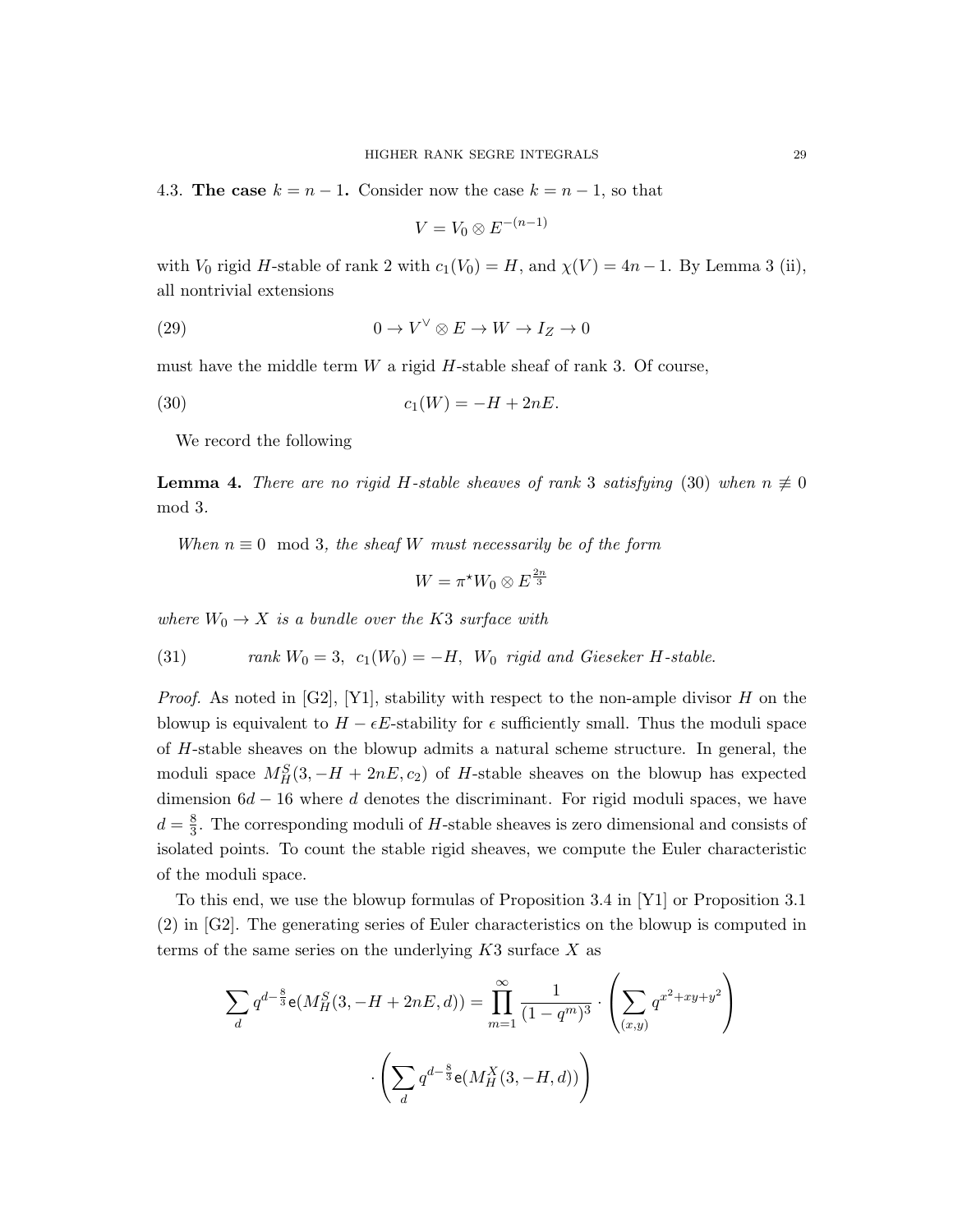where  $x, y \in \mathbb{Z} + \frac{2n}{3}$  $\frac{2n}{3}$ . To complete the proof, we compute the constant term in the above expression. If  $n \not\equiv 0 \mod 3$ , there is no constant term due to the factor

$$
\sum q^{x^2+xy+y^2}.
$$

Indeed, as  $n \neq 0 \mod 3$ , we have  $(x, y) \neq (0, 0)$  so  $x^2 + xy + y^2 > 0$ .

For  $n \equiv 0 \mod 3$ , the constant term is 1. The moduli space consists of a single rigid sheaf. Note that when  $\chi(V) = 4n-1$ , a direct calculation shows that there exists a rigid sheaf  $W_0$  on X such that  $W = \pi^* W_0 \otimes E^{\frac{2n}{3}}$  on S has the numerics determined by the exact sequence  $(29)$ . Specifically the numerical assumptions on V require

$$
H^2 = 4n^2 + 12n - 14
$$

and we select  $W_0$  to be in the moduli space with Chern numbers

$$
ch(W_0) = 3 - H + \left(\frac{2}{3}n^2 + 2n - 5\right)[pt].
$$

This W is then the only sheaf in its moduli space.

 $\Box$ 

By the Lemma, if  $n \neq 0 \mod 3$  the extension W cannot exist. Consequently, we have

$$
H^1(V\otimes I_Z)=0
$$

for all Z. This shows that the evaluation map (23) over the Hilbert scheme is surjective, and we have obtained the following result corresponding to Theorem 4 (ii):

**Proposition 6.** If  $V = \pi^* V_0 \otimes E^{-(n-1)}$  with  $\chi(V) = 4n - 1$  and  $V_0$  rigid rank 2 bundle as in  $(21)$ , then

$$
\int_{S^{[n]}} s_{2n}(V^{[n]}) = 0 \text{ for } n \not\equiv 0 \mod 3.
$$

We now focus on the remaining statement of Theorem 4. We show

**Proposition 7.** If  $V = \pi^* V_0 \otimes E^{-(n-1)}$  with  $\chi(V) = 4n - 1$  and  $V_0$  rigid H-stable of rank 2 as in  $(21)$ , then

$$
\int_{S^{[n]}} s_{2n}(V^{[n]}) = 1 \text{ for } n \equiv 0 \mod 3.
$$

*Proof.* As usual, the top Segre class is supported on the locus  $\mathbb D$  where the evaluation map (23) is not surjective. We now identify  $\mathbb D$  as a subvariety of the Hilbert scheme  $S^{[n]}$ . The nonsurjectivity locus consists of subschemes Z such that

$$
H^1(V\otimes I_Z)\neq 0,
$$

in other words corresponding to the existence of nontrivial extensions

(32) 
$$
0 \to V^{\vee} \otimes E \to W \to I_Z \to 0.
$$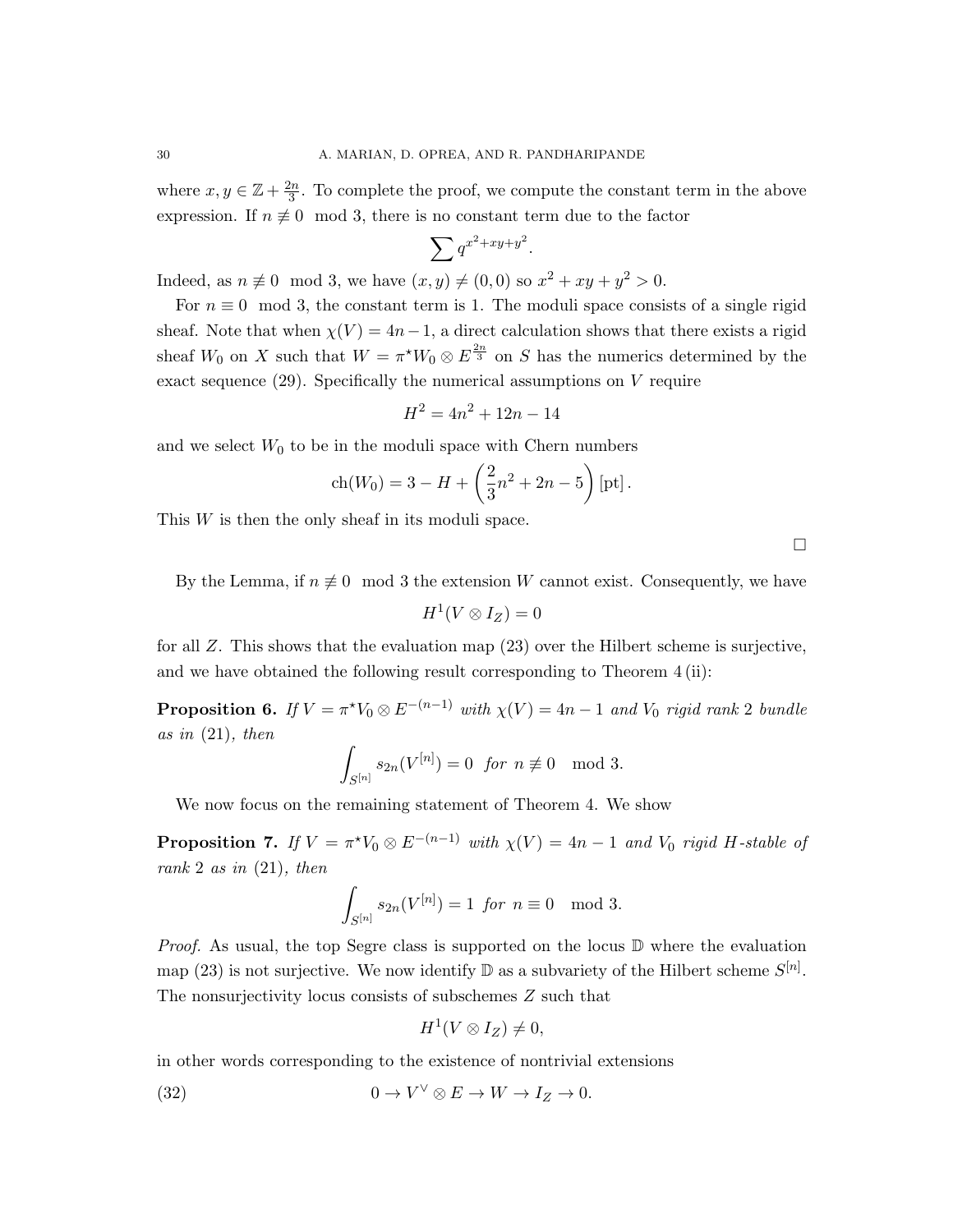When  $n = 3\ell$  for  $\ell \in \mathbb{Z}$ , as seen in Lemma 4, all such extensions have the same middle term, the unique stable rigid rank 3 vector bundle  $W$  on  $S$  with numerics specified by the lemma. A direct calculation establishes further that

(33) 
$$
\chi(V^{\vee} \otimes E, W) = 1.
$$

We now show that

$$
\mathbb{D} \simeq \mathbb{P} \mathrm{Hom}(V^{\vee} \otimes E, W) = \mathbb{P} H^{0}(V \otimes W \otimes E^{-1}).
$$

To start, note the useful vanishing

$$
H^1(V\otimes W)=0
$$

which will be established in Lemma 5 using Reider arguments. By Serre duality and stability

$$
H^2(V \otimes W) = 0, \ H^2(V \otimes V^{\vee} \otimes E) = \mathbb{C}.
$$

From the exact sequence  $(32)$ , upon tensoring with V, these vanishings imply

(34) 
$$
H^1(V \otimes I_Z) = \mathbb{C}.
$$

By  $(34)$ , for any given Z in the degeneracy locus, the basic extension  $(32)$  is unique. Conversely, any non-zero morphism

$$
V^\vee \otimes E \to W
$$

must be injective by stability, and the cokernel sheaf Q must have rank 1 and trivial determinant. We claim that  $Q = I_Z$  for some scheme Z which necessarily has length n. This is clear if  $Q$  is torsion-free. However, if  $Q$  had torsion  $T$ , then there would be a torsion-free quotient  $Q^{\text{tf}}$  of rank 1,

$$
0 \to T \to Q \to Q^{\text{tf}} \to 0
$$
, and  $Q^{\text{tf}} = I_U(-D)$ , for a subscheme U.

Comparing determinants, we find  $D = \det T$  effective so that  $D \cdot H \geq 0$ . This however contradicts stability of  $W \to Q^{\text{tf}}$  unless  $D \cdot H = 0$ , in which case  $D = qE$  for some  $q \geq 0$ . We argue that  $q = 0$ . Indeed, consider the kernel K of the surjection

$$
W \to Q \to Q^{\text{tf}} = I_U(-qE).
$$

Using  $K \hookrightarrow W$  and W is H-stable, it follows that K is H-stable as well. Write

$$
m = \text{length } (U).
$$

A direct calculation shows that

$$
\chi(K, K) = \chi(W - I_U(-qE), W - I_U(-qE))
$$
  
= 2 + 4m + 4n(q - 1) + 3q<sup>2</sup> > 2,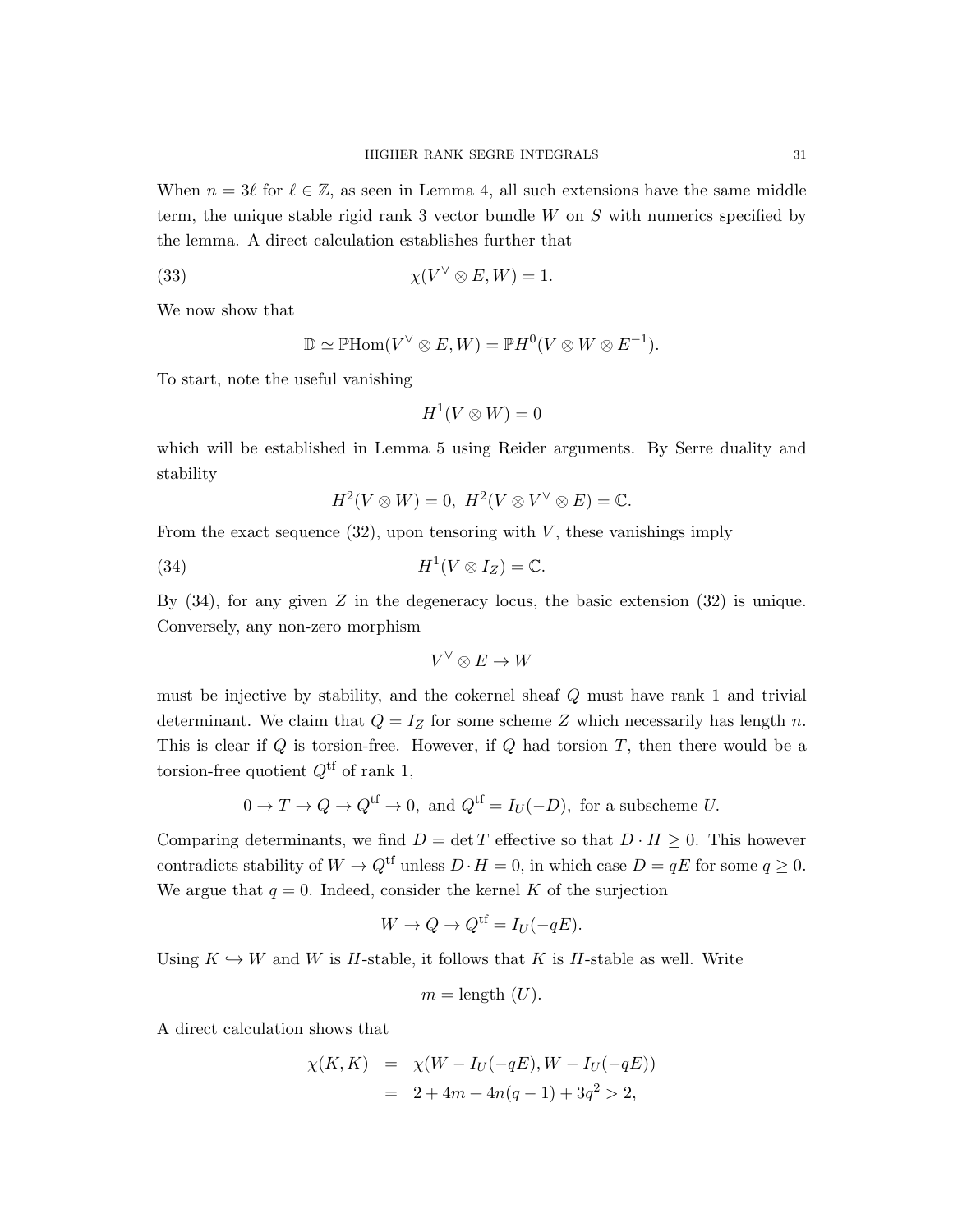which contradicts stability. The only exception is

$$
q = 0, \ m \le n \implies Q^{\text{tf}} = I_U.
$$

The torsion part T must have trivial determinant hence it must be supported on points. Computing Euler characteristics

$$
\chi(I_U) + \chi(T) = \chi(Q) = \chi(V^{\vee} \otimes E) - \chi(W) = 1 - n \implies \chi(T) = m - n \le 0.
$$

This is only possible if  $T = 0$  so that Q is torsion free, in fact  $Q = I_U$  for some zero dimensional scheme  $U$  of length  $n$ .

Thus we have identified the degeneracy locus D as

$$
\mathbb{D} = \mathbb{P} H^0(V \otimes W \otimes E^{\vee}).
$$

We set

$$
d=\dim \mathbb{D}.
$$

Since  $H^2(V \otimes W \otimes E^{\vee}) = 0$  by Serre duality and stability, it follows from (33) that

$$
h^1(V\otimes W\otimes E^{\vee})=d.
$$

On  $\mathbb{D} \times S$  we have a universal exact sequence

(35) 
$$
0 \to V^{\vee} \otimes E \otimes \mathcal{O}(-1) \to W \to \mathcal{I}_{\mathcal{Z}} \to 0.
$$

which restricts to (32) for each point of  $D$ . Here  $V, W, E$  are pulled back to the product from S,  $\mathcal{O}(1)$  is the hyperplane bundle on  $\mathbb{D}$ , and  $\mathcal{I}_{\mathcal{Z}}$  is the restriction to  $\mathbb{D} \times S$  of the universal ideal sheaf on  $S^{[n]} \times S$ .

The Segre integral

$$
\int_{S^{[n]}}s_{2n}(V^{[n]})
$$

is calculated as an excess intersection on the degeneracy locus D as follows. Consider the Grassmannian  $G(2n, 4n-1)$  of subspaces

$$
\Lambda \hookrightarrow H^0(V) = \mathbb{C}^{4n-1}.
$$

Write  $\mathcal E$  for the tautological bundle, and let  $\mathcal F$  denote the tautological quotient. The vector bundle

$$
\mathcal{E}^{\vee} \otimes V^{[n]} \to G(2n, 4n - 1) \times S^{[n]}
$$

has a natural section s obtained as the composition

$$
\Lambda \to H^0(V) \to H^0(V\otimes \mathcal{O}_Z).
$$

Let

$$
\mathbb{D}_0 \subset G(2n, 4n-1) \times S^{[n]}
$$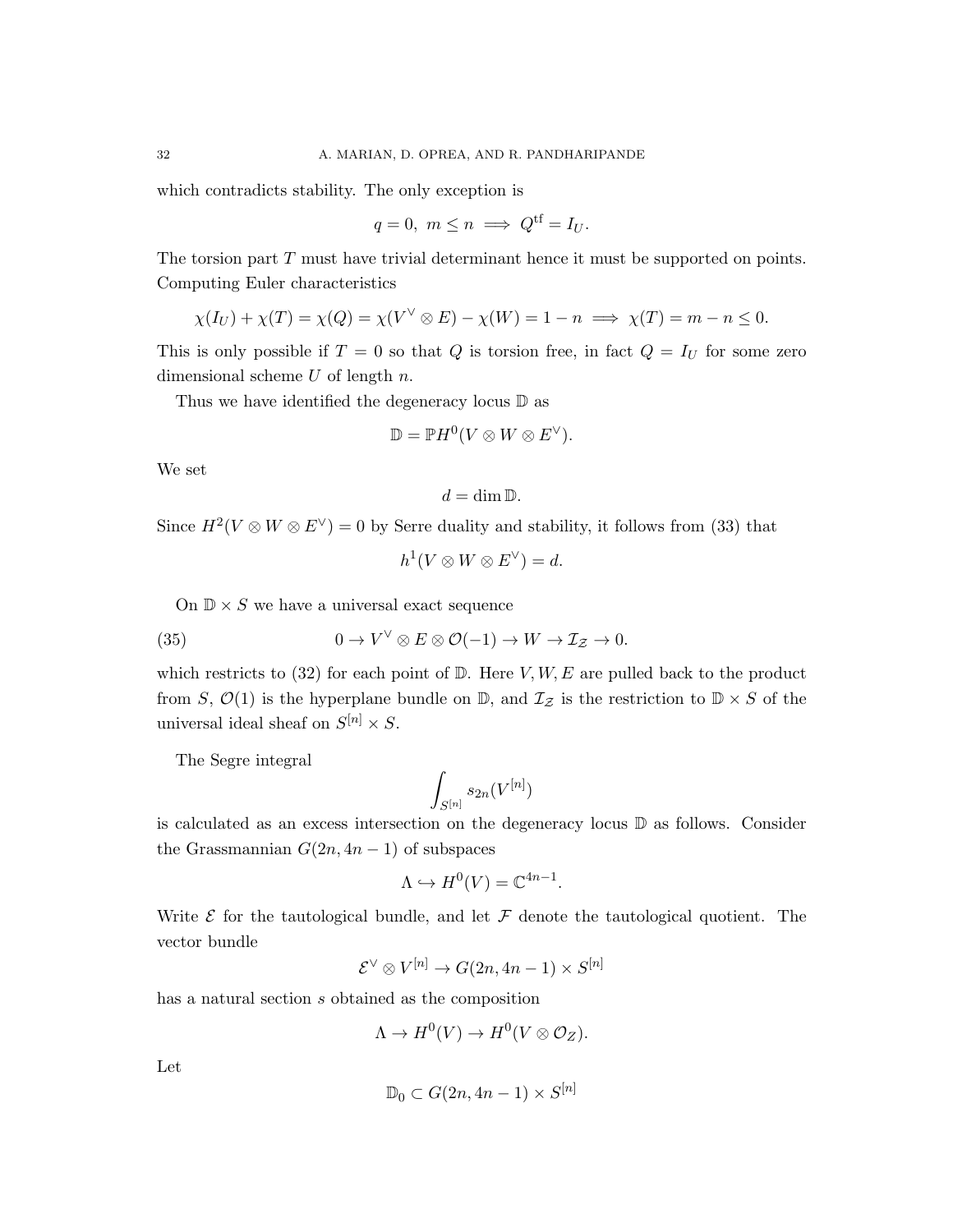be the zero locus of this section. It consists of those pairs  $(Z, \Lambda)$  where

$$
\Lambda \subset H^0(V\otimes I_Z).
$$

In particular,  $h^0(V \otimes I_Z) \ge \dim \Lambda = 2n$ . Note now that

$$
\chi(V \otimes I_Z) = \chi(V) - 2n = 2n - 1,
$$

while  $H^2(V \otimes I_Z) = 0$  by Serre duality and stability. For  $(Z, \Lambda)$  in the degeneracy locus  $\mathbb{D}_0$ , we have then

$$
h^1(V \otimes I_Z) \geq 1.
$$

This shows that Z must be in the degeneracy locus D, and in this case  $h^1(V \otimes I_Z) = 1$ by (34). We are thus forced to have  $\Lambda = H^0(V \otimes I_Z)$  so that

$$
\mathbb{D}_0 = \{ (Z, \Lambda = H^0(V \otimes I_Z)) \text{ with } Z \in \mathbb{D} \} \subset S^{[n]} \times G(2n, 4n - 1).
$$

Note that the projection onto  $S^{[n]}$  induces an isomorphism

$$
\mathbb{D}_0\simeq \mathbb{D}.
$$

By [F], Section 14.4, we have

$$
\int_{S^{[n]}} s_{2n}(V^{[n]}) = \int_{\mathbb{D}_0} c_d(\mathbb{E}),
$$

where the excess virtual bundle  $\mathbb E$  is

$$
\mathbb{E} = \mathcal{E}^{\vee} \otimes V^{[n]} - N,
$$

with N the normal bundle of  $\mathbb{D}_0 \subset S^{[n]} \times G(2n, 4n-1)$ . We have in K-theory,

$$
N = \mathcal{E}^{\vee} \otimes \mathcal{F} + TS^{[n]} - T\mathbb{D}_0.
$$

Putting all together,

(36) 
$$
\mathbb{E} = \mathcal{E}^{\vee} \otimes (V^{[n]} - \mathcal{F}) + T \mathbb{D}_0 - TS^{[n]}.
$$

It remains to identify  $E$  explicitly in terms of the universal sequence (35). For simplicity we write identities in K-theory on fibers. To start, note that on  $\mathbb{D}_0$  we have

$$
\mathcal{E}|_Z = H^0(V \otimes I_Z),
$$
  
\n
$$
\mathcal{F}|_Z = H^0(V) - H^0(V \otimes I_Z),
$$
  
\n
$$
TS^{[n]}|_Z = \text{Ext}^1(I_Z, I_Z),
$$

and from the Euler sequence

(37) 
$$
T\mathbb{D}_0 = H^0(V \otimes W \otimes E^{\vee}) \otimes \mathcal{O}(1) - \mathbb{C}.
$$

The evaluation sequence

$$
0 \to H^0(V \otimes I_Z) \to H^0(V) \to H^0(V \otimes \mathcal{O}_Z) \to H^1(V \otimes I_Z) \to 0
$$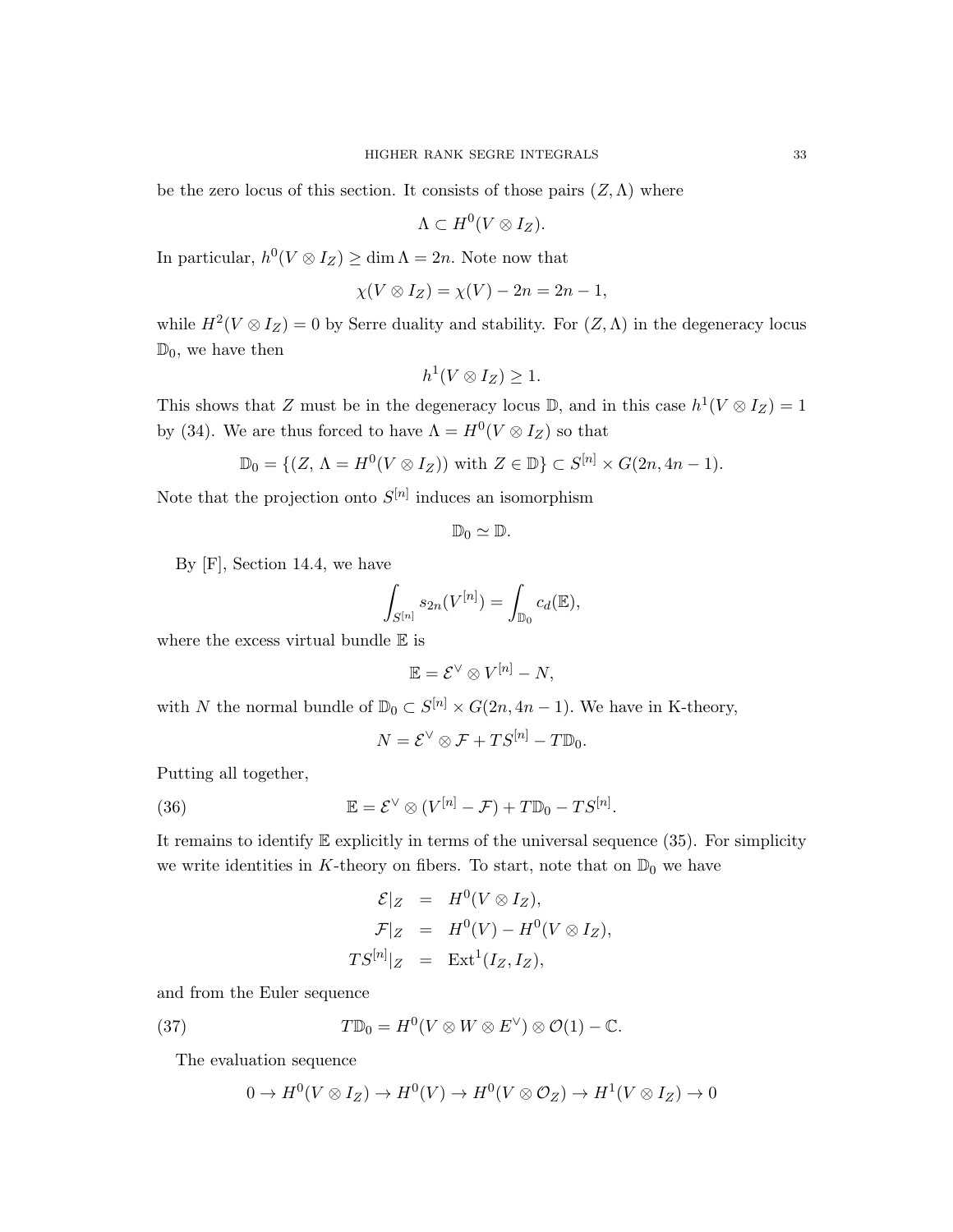gives

$$
V^{[n]} - \mathcal{F} = R^1 \pi_\star (V \otimes \mathcal{I}_\mathcal{Z}),
$$

a line bundle on  $\mathbb{D}_0$ . Here  $\pi : \mathbb{D} \times S \to \mathbb{D}$  is the projection. From the sequence (35), after tensoring with V and pushing forward to  $\mathbb D$  via  $\pi$  we obtain

$$
0 \to \mathcal{O}(-1) \to H^0(V \otimes W) \to R^0 \pi_*(V \otimes \mathcal{I}_\mathcal{Z}) \to 0,
$$
  

$$
0 \to R^1 \pi_*(V \otimes \mathcal{I}_\mathcal{Z}) \to \mathcal{O}(-1) \to 0.
$$

Therefore in K-theory

$$
R^{0}\pi_{\star}(V \otimes \mathcal{I}_{\mathcal{Z}}) = H^{0}(V \otimes W) - \mathcal{O}(-1)
$$
  

$$
R^{1}\pi_{\star}(V \otimes \mathcal{I}_{\mathcal{Z}}) = \mathcal{O}(-1).
$$

We obtain

(38) 
$$
\mathcal{E}^{\vee} \otimes (V^{[n]} - \mathcal{F}) = H^{0}(V \otimes W)^{\vee} \otimes \mathcal{O}(-1) - \mathbb{C}.
$$

Noting from (35) that

$$
\mathcal{I}_{\mathcal{Z}}=W-V^{\vee}\otimes E\otimes\mathcal{O}(-1),
$$

it follows that

$$
\mathcal{I}_\mathcal{Z}^\vee \otimes \mathcal{I}_\mathcal{Z} = V \otimes V^\vee + W \otimes W^\vee - V \otimes W \otimes E^\vee \otimes \mathcal{O}(1) - V^\vee \otimes W^\vee \otimes E \otimes \mathcal{O}(-1).
$$

Here all tensor products are derived. We therefore finally calculate

(39) 
$$
TS^{[n]} = \mathcal{E}xt_{\pi}^{1}(\mathcal{I}_{\mathcal{Z}}, \mathcal{I}_{\mathcal{Z}})
$$
  
=  $-\mathcal{E}xt_{\pi}^{1}(\mathcal{I}_{\mathcal{Z}}, \mathcal{I}_{\mathcal{Z}}) + \mathbb{C} + \mathbb{C}$   
=  $H^{\bullet}(V \otimes W \otimes E^{\vee}) \otimes \mathcal{O}(1) + H^{0}(V \otimes W)^{\vee} \otimes \mathcal{O}(-1) - \mathbb{C} - \mathbb{C}.$ 

This last equality uses the fact that V, W are stable and rigid, and that  $V \otimes W$  has no higher cohomology.

Collecting the expressions  $(37)$ ,  $(38)$ ,  $(39)$  in the excess bundle E given by  $(36)$ , we find

$$
\mathbb{E} = H^1(V \otimes W \otimes E^{\vee}) \otimes \mathcal{O}(1) = \mathbb{C}^d \otimes \mathcal{O}(1).
$$

We conclude

$$
\int_{X^{[n]}} s_{2n}(V^{[n]}) = \int_{\mathbb{D}_0} c_d(\mathbb{E}) = \int_{\mathbb{D}_0} h^d = 1.
$$

This completes the proof.  $\Box$ 

**Lemma 5.** Let  $n = 3\ell$ . Assume

$$
V = \pi^{\star} V_0 \otimes E^{-3\ell+1}, \ W = \pi^{\star} W_0 \otimes E^{2\ell}
$$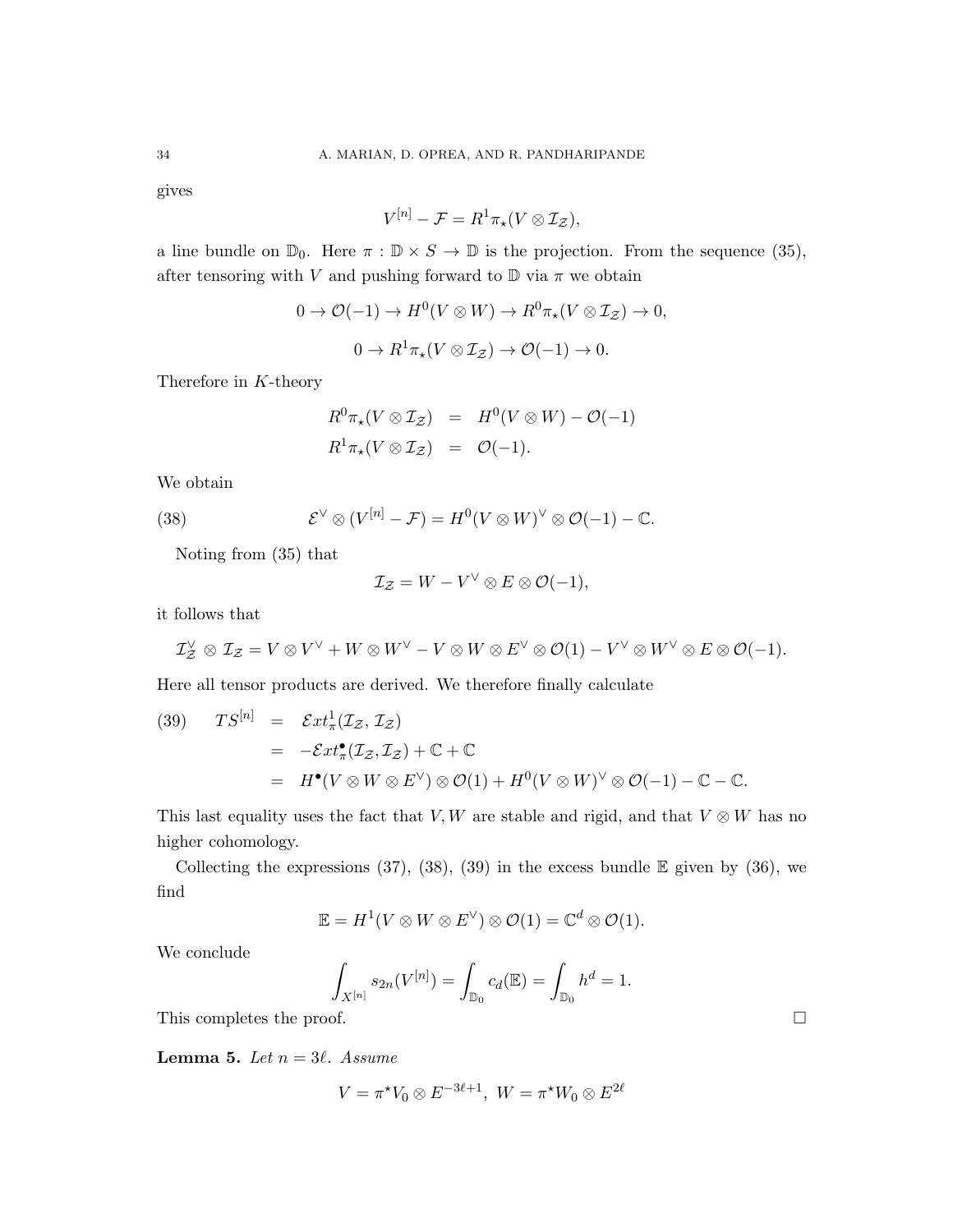where  $\chi(V) = 4n-1$  and  $V_0$ ,  $W_0$  are two rigid bundles satisfing conditions (21) and (31). We have

$$
H^1(V \otimes W) = 0.
$$

Proof. The argument is an application of Reider's method. Assume that

$$
H^1(V \otimes W) = \text{Ext}^1(W, V^{\vee} \otimes E)^{\vee} \neq 0.
$$

We construct a nontrivial extension

$$
0 \to V^{\vee} \otimes E \to F \to W \to 0.
$$

The middle sheaf  $F$  is  $H$ -stable by an argument similar to that of Proposition 2. Indeed, if F is not H-stable, let  $G \hookrightarrow F$  be the maximal semistable destabilizing subsheaf. Then

$$
\text{rk } G < \text{rk } F \text{ and } \mu_H(G) \ge \mu_H(F) > \mu_H(V^{\vee} \otimes E) \, .
$$

We see that G cannot be a subsheaf of the kernel  $V^{\vee} \otimes E$  since this would contradict the  $H$ -stability of the latter. Therefore, we have a nonzero morphism

$$
\phi: G \to W \implies \mu_H(G) < \mu_H(W).
$$

Writing  $c_1(G) = aH + bE$  we see that

$$
\mu_H(F) \le \mu_H(G) < \mu_H(W) \implies -\frac{2}{5} \le \frac{a}{\text{rk } G} < -\frac{1}{3}
$$

which is impossible.

Finally, a direct calculation shows

$$
\chi(F, F) = \chi(W, W) + \chi(V^{\vee} \otimes E, V^{\vee} \otimes E) + \chi(V^{\vee} \otimes E, W) + \chi(W, V^{\vee} \otimes E)
$$
  
= 2 + 2 + 1 + (2n + 1) > 2

contradicting the stability of  $F$ .

4.4. Proof of Theorem 2. We now prove Theorem 2. The statement will follow combinatorially using the geometric input provided by Theorem 4.

Define first the following combination of the basic power series  $A_i$ :

(40)  
\n
$$
f(z) = A_0(z)^5 \cdot A_1(z)^{20} \cdot A_3(z)^2
$$
\n
$$
g(z) = A_0(z)^{-4} \cdot A_1(z)^{-22} \cdot A_2(z)^2 \cdot A_3(z)^{-4} \cdot A_4(z)^{-1}
$$
\n
$$
h(z) = A_0(z)^{-3} \cdot A_1(z)^{-18} \cdot A_2(z)^2 \cdot A_3(z)^{-2} \cdot A_4(z)^{-1}.
$$

We will derive identities between the functions  $f, g, h$  using the two calculations provided by Theorem 4.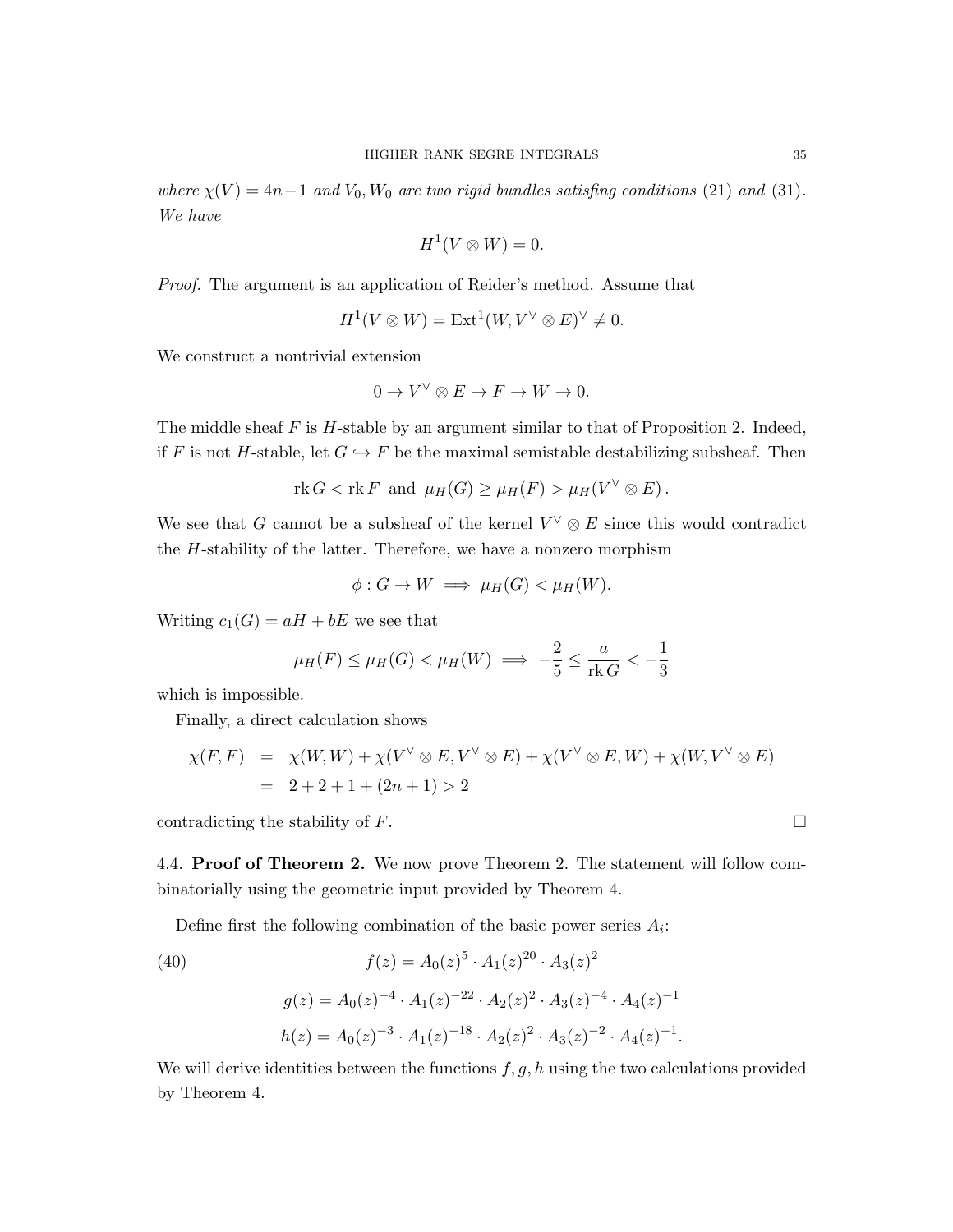First, over the K3 blowup, let  $V = V_0 \otimes E^{-(n-2)}$  with  $V_0$  rigid H-stable of rank 2 so that  $\chi(V) = 4n - 1$ . One checks that

$$
c_1(V)^2 = 20n - 22
$$
,  $c_2(V) = 5n - 4$ ,  $c_1(V) \cdot K_S = 2(n - 2)$ ,  $K_S^2 = -1$ .

Using  $(1)$  for the vector bundle V, we obtain that

$$
\int_{S^{[n]}} s(V^{[n]}) = [z^n] A_0(z)^{5n-4} \cdot A_1(z)^{20n-22} \cdot A_2(z)^2 \cdot A_3(z)^{2n-4} \cdot A_4(z)^{-1} = f(z)^n \cdot g(z).
$$

With the aid of Proposition 5 this rewrites as

$$
[zn] f(z)n · g(z) = (-1)n (2n + 1),
$$

where the brackets denote the suitable coefficient in the given power series. Therefore

$$
\sum_{n=0}^{\infty} \left[ z^n \right] f(z)^n \cdot g(z) = \sum_{n=0}^{\infty} z^n (-1)^n (2n+1) = \frac{1-z}{(1+z)^2}.
$$

Write

$$
(41) \t\t\t z = \frac{w}{f(w)}.
$$

The Lagrange-Bürmann inversion formula [WW] is the general identity

$$
\sum_{n=0}^{\infty} ([z^n] f(z)^n \cdot g(z)) \cdot z^n = \frac{g(w)}{f(w)} \cdot \frac{dw}{dz}.
$$

In our situation, it gives

(42) 
$$
\frac{1-z}{(1+z)^2} = \frac{g(w)}{f(w)} \cdot \frac{dw}{dz}.
$$

In similar fashion, for  $V = V_0 \otimes E^{-(n-1)}$ , by making use of Proposition 6 and Proposition 7, we obtain

(43) 
$$
\frac{1}{1-z^3} = \frac{h(w)}{f(w)} \cdot \frac{dw}{dz}.
$$

The expression

$$
\frac{1}{1-z^3} = \sum_{k=0}^{\infty} z^{3k}
$$

encodes the fact that the Segre integrals are 0 for  $n \neq 0 \mod 3$  and equal to 1 for  $n \equiv 0$ mod 3.

We now explain how equations (42) and (43) give the remaining functions  $A_3$  and  $A_4$ . Dividing the two equations we obtain

$$
\frac{h(w)}{g(w)} = \frac{(1+z)^2}{(1-z)(1-z^3)}.
$$

This gives via (41)

$$
\frac{w}{f(w)} \cdot \frac{h(w)}{g(w)} = z \cdot \frac{(1+z)^2}{(1-z)(1-z^3)}.
$$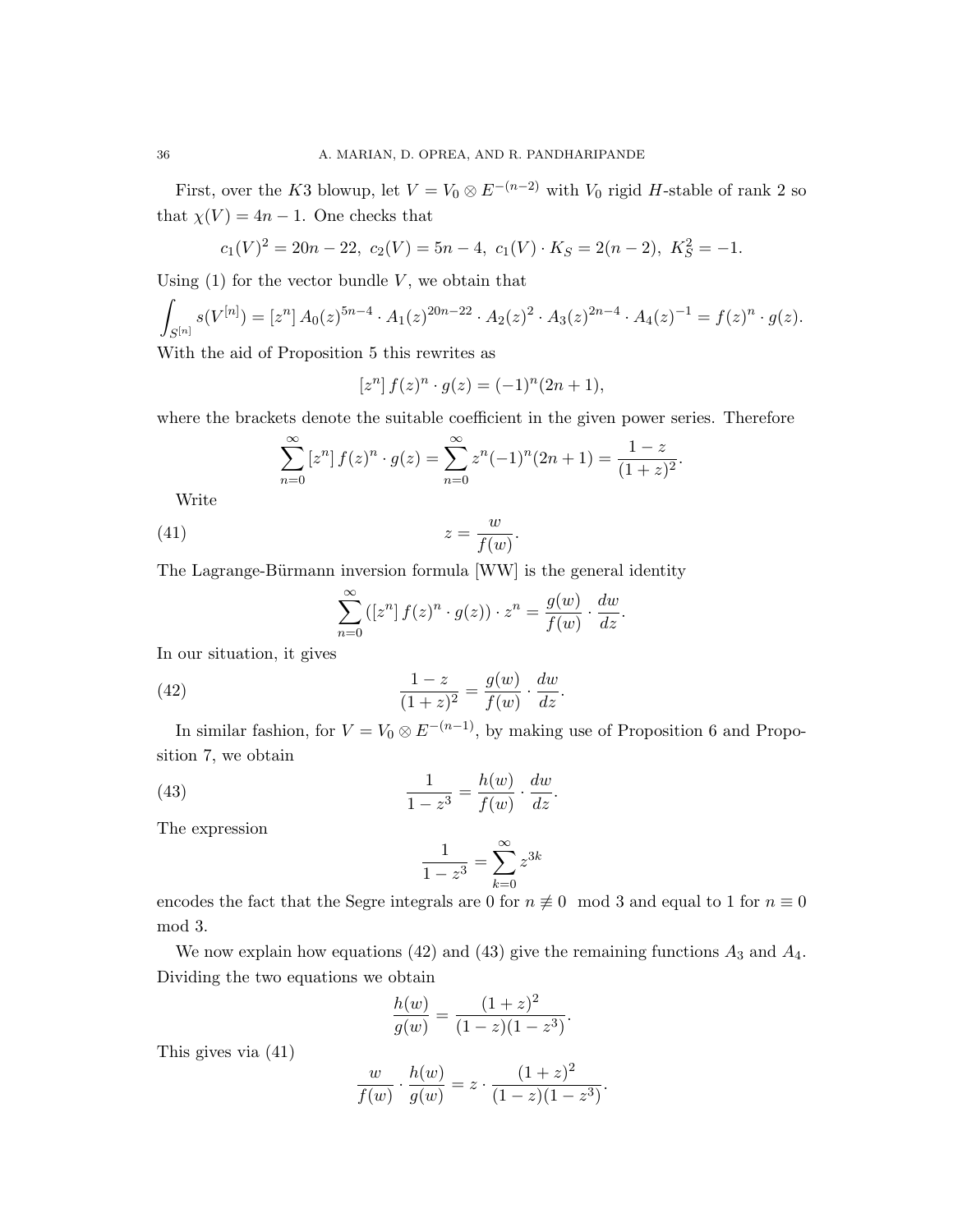Let us write

$$
w = t(1+3t)^3.
$$

We compute

$$
\frac{w}{f(w)} \cdot \frac{h(w)}{g(w)} = w \cdot A_0(w)^{-4} \cdot A_1(w)^{-16} = \frac{t}{1+3t},
$$

where the first equality follows by (40), and the second equality uses the expressions for  $A_0$ ,  $A_1$  given by Theorem 1. Therefore

$$
\frac{z(1+z)^2}{(1-z)(1-z^3)} = \frac{t}{1+3t} \implies z = \mathsf{y}(t),
$$

for the function  $y(t)$  of the introduction. With this understood, we find via (41)

$$
f(w) = \frac{w}{z} = \frac{t(1+3t)^3}{y}.
$$

Using (40), we obtain

$$
A_3(w) = f(w)^{\frac{1}{2}} \cdot A_0(w)^{-\frac{5}{2}} \cdot A_1(w)^{-10} = \frac{1}{1+3t} \cdot \left(\frac{t}{y}\right)^{1/2}
$$

where in the last equality we used the expressions for  $A_0$ ,  $A_1$  in Theorem 1.

Similarly, from equation (42) we compute

$$
g(w) = f(w) \cdot \frac{1-z}{(1+z)^2} \cdot \frac{dz/dt}{dw/dt} = \frac{t(1+3t)^3}{y} \cdot \frac{1-y}{(1+y)^2} \cdot \frac{y'}{(1+3t)^2(1+12t)}.
$$

Combined with (40) we obtain the expression for  $A_4$  claimed in Conjecture 2.

#### **REFERENCES**

- [A] N. Arbesfeld, K-theoretic Donaldson-Thomas theory and the Hilbert scheme of points on a surface, arXiv:1905.04567.
- [EGL] G. Ellingsrud, L. Göttsche, M. Lehn, On the cobordism class of the Hilbert scheme of a surface, J. Algebraic Geom. 10 (2001), 81 – 100.
- [F] W. Fulton, Intersection Theory, Springer Verlag, 1984.
- [G1] L. Göttsche, A conjectural generating function for numbers of curves on surfaces, Comm. Math. Phys. 196 (1998), 523 – 533.
- [G2] L. Göttsche, Theta functions and Hodge numbers of moduli spaces of sheaves on rational surfaces, Comm. Math. Phys. 206 (1999), 105 – 136.
- [G3] L. Göttsche, Verlinde-type formulas for rational surfaces, arXiv:1609.07327v1.
- [GNY] L. Göttsche, H. Nakajima, K. Yoshioka, K-theoretic Donaldson invariants via instanton counting, Pure Appl. Math. Q. 5 (2009), 1029 –1111.
- [GY] L. Göttsche, Y. Yuan, Generating functions for K-theoretic Donaldson invariants and Le Potier's strange duality, J. Algebraic Geom.  $28$  (2019),  $43 - 98$ .
- [J] D. Johnson, Universal series for Hilbert schemes and Strange Duality, IMRN, https://doi.org/10.1093/imrn/rny101.
- [KST] M. Kool, V. Shende, R.P. Thomas, A short proof of the Göttsche conjecture, Geom. Topol. 15  $(2011), 397 - 406.$
- [L] M. Lehn, Chern classes of tautological sheaves on Hilbert schemes of points on surfaces, Invent. Math. 136 (1999), 157 – 207.